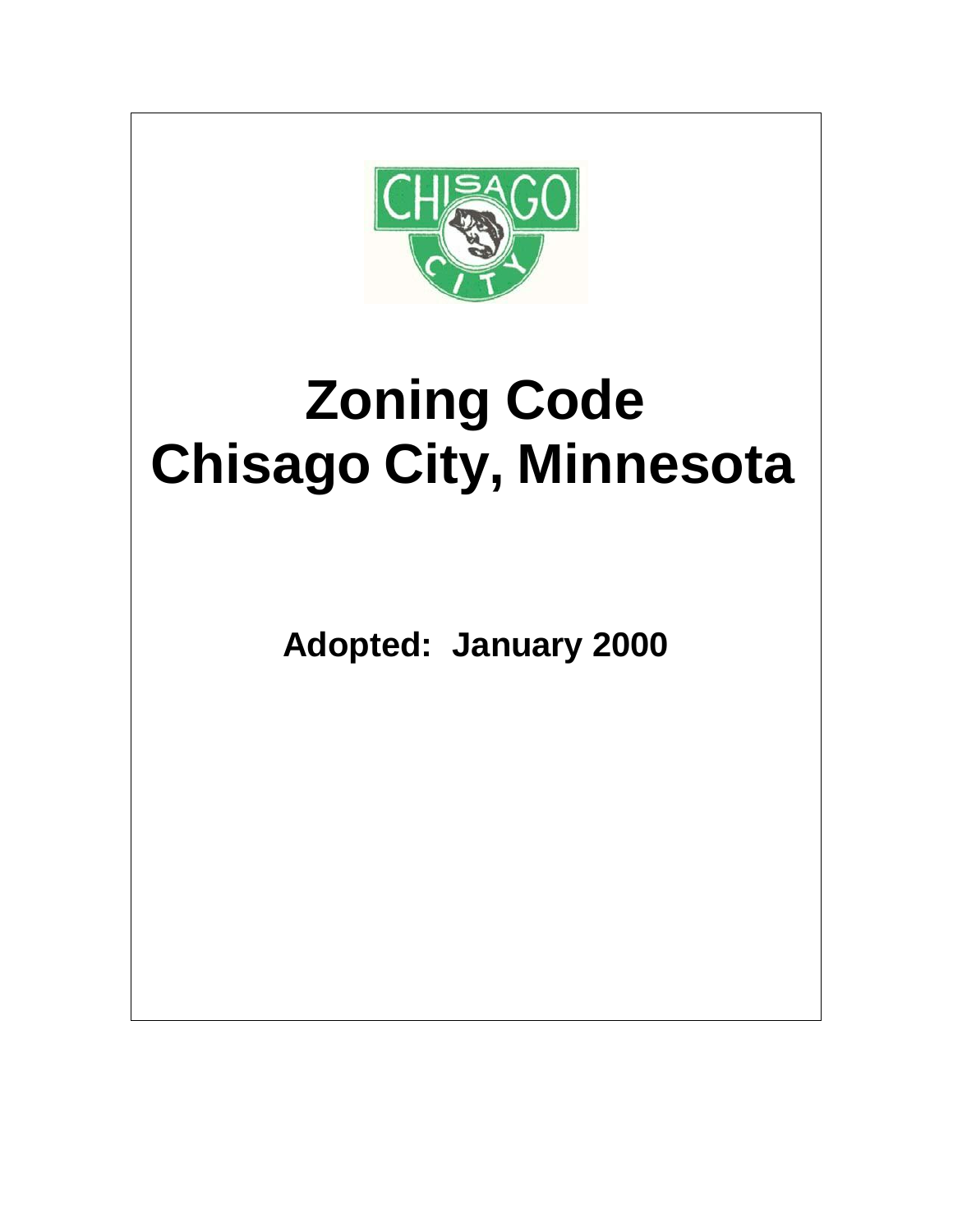# **1.2 TITLE**

These regulations shall be known and may be cited as the "Zoning Ordinance of the City of Chisago City" or the "Zoning Ordinance".

## **1.3 PURPOSE OF ZONING ORDINANCE**

The purpose of this Title is to protect and promote the public health, safety, morals, peace, prosperity, and the general community welfare; to encourage orderly, compatible and beneficial uses of land in a manner that will be of benefit to the general community as well as to neighborhoods and individuals; to enhance the aesthetic quality of the natural and built environment of the community which, in addition to being a general concern to the citizenry, contribute to the recreational, and visitor oriented sector of the local economy; to secure freedom of choice and initiative to all persons in the use of privately owned land, insofar as that use is not harmful to the public health, safety, or general community welfare; to prevent unnecessary regulation or arbitrary restrictions in the exercise of private initiative and property use; to minimize conflicts between private individuals or groups, or other conflicts which might result from incompatible or inappropriate adjacent land uses; and to establish simple and readily available procedures through which private individuals or group, the City Administrator, Zoning Administrator, the Planning Commission, or the City Council may initiate zoning changes as evolving community needs dictate. Further, the purpose of these regulations is to establish land use regulations and a zoning plan for the City of Chisago City deemed necessary to encourage the most socially desirable use of the land; to maintain and enhance the desirable character of the downtown and neighborhoods; to provide open space for light and air, and to prevent and fight fires; to prevent residential congestion; to promote orderly community development; to lessen traffic congestion; to facilitate adequate provisions for community utilities such as transportation, schools, parks, sewer, water and storm drain facilities; to prevent pollution of air, water, and other natural resources; and to otherwise promote health, safety, and the general community welfare all in accordance with the City of Chisago City Comprehensive Plan.

# **1.4 CONTENTS OF ZONING ORDINANCE**

The zoning ordinance consists of a zoning map designating certain zoning districts, and a set of regulations controlling the uses of land, the density of population, and the locations, the height and the bulk of structures, the land coverage and the open spaces around structures, the function and the appearance of certain uses and structures, the areas and the dimensions of sites; and requirements for off-street parking and off-street loading facilities within such districts.

#### **1.5 PRINCIPLES AND STANDARDS OF THE ZONING ORDINANCE**

The Zoning Ordinance of the City of Chisago City has been prepared in accordance with the following planning principles and standards:

A. The ordinance is based on land use and development policies contained in the City of Chisago City Comprehensive Plan as to the general pattern of future land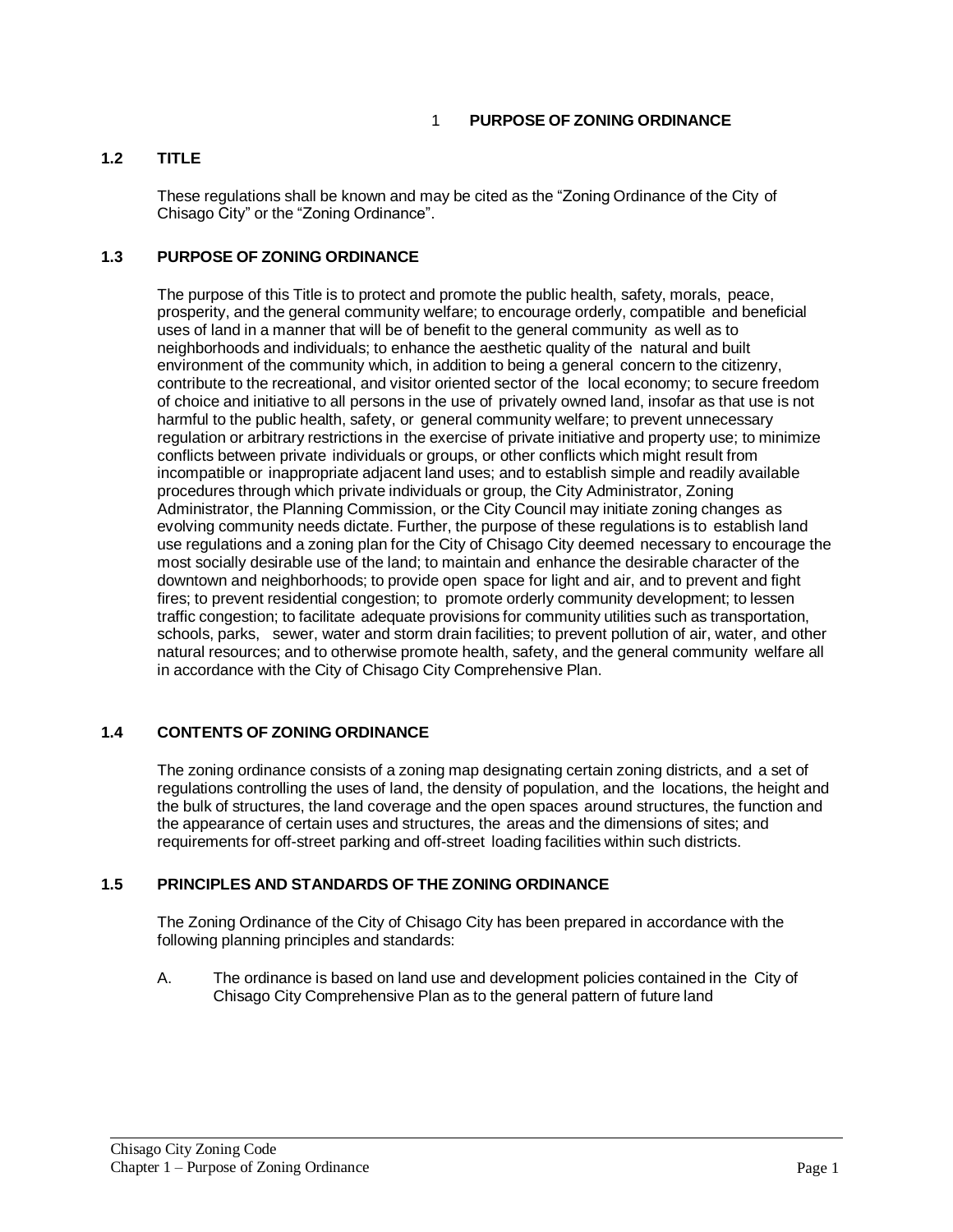uses, population densities, and other planning principles. It is based on the Comprehensive Plan Land Use Map, insofar as zoning districts established herein generally correspond to the land use designations of said map. Amendments to the ordinance are to be in general accordance and consistent with the Comprehensive Plan.

- B. The ordinance recognizes the need of all uses to be protected from other uses, which are unrelated or incompatible.
- C. The ordinance recognizes the importance of order and beauty in the overall character and appearance of Chisago City and to the public welfare and the general economy. These values are sought to be achieved through the review of the siting, function, landscaping, and general appearance of selected uses, structures and buildings. Such provisions are intended to provide the minimum amount of regulation necessary to encourage orderliness, attractive appearance and compatibility of structures and to encourage opportunity for variety and innovation.
- D. Lot area, yards, off-street parking, and other standards in the ordinance are based on accepted contemporary planning practices. Variance from the strict application of standards is available when extreme individual hardship would otherwise occur. Other modification procedures exist where unique site or land use characteristics suggest that the purpose of this ordinance is furthered by such modifications.
- E. Review of individual projects is necessary for implementation of community-wide planning policy. This ordinance provides for specialized procedures for the review and approval of, a) integrated, large-scale projects; b) multi-phased projects; c) mixed use developments; d) Commercial and Industrial uses.
- F. Uses which may adversely affect existing adjoining uses or areas, unless designed or arranged in a particular way or situated only in certain locations, are allowed only as "conditional uses" subject to the authority of appropriate hearing officers or bodies.
- G. The ordinance recognizes the need to minimize adverse impacts of development on natural and built environments through application of planning standards and prescribed environmental review procedures.
- H. The need for the coordination of existing and proposed land uses with the provision of public review is recognized herein.

The ordinance recognizes the need and desire of the comprehensive plan to efficiently use land in the existing city and to rationally and orderly expand the city boundary into surrounding rural and semi-rural areas.

#### **1.6 INTERPRETATION**

In their interpretation and application, the provisions of this title shall be held to be the minimum requirements. Where this Title imposes a greater restriction than is imposed or required by other rules, regulations, or ordinances the provisions of this title shall control.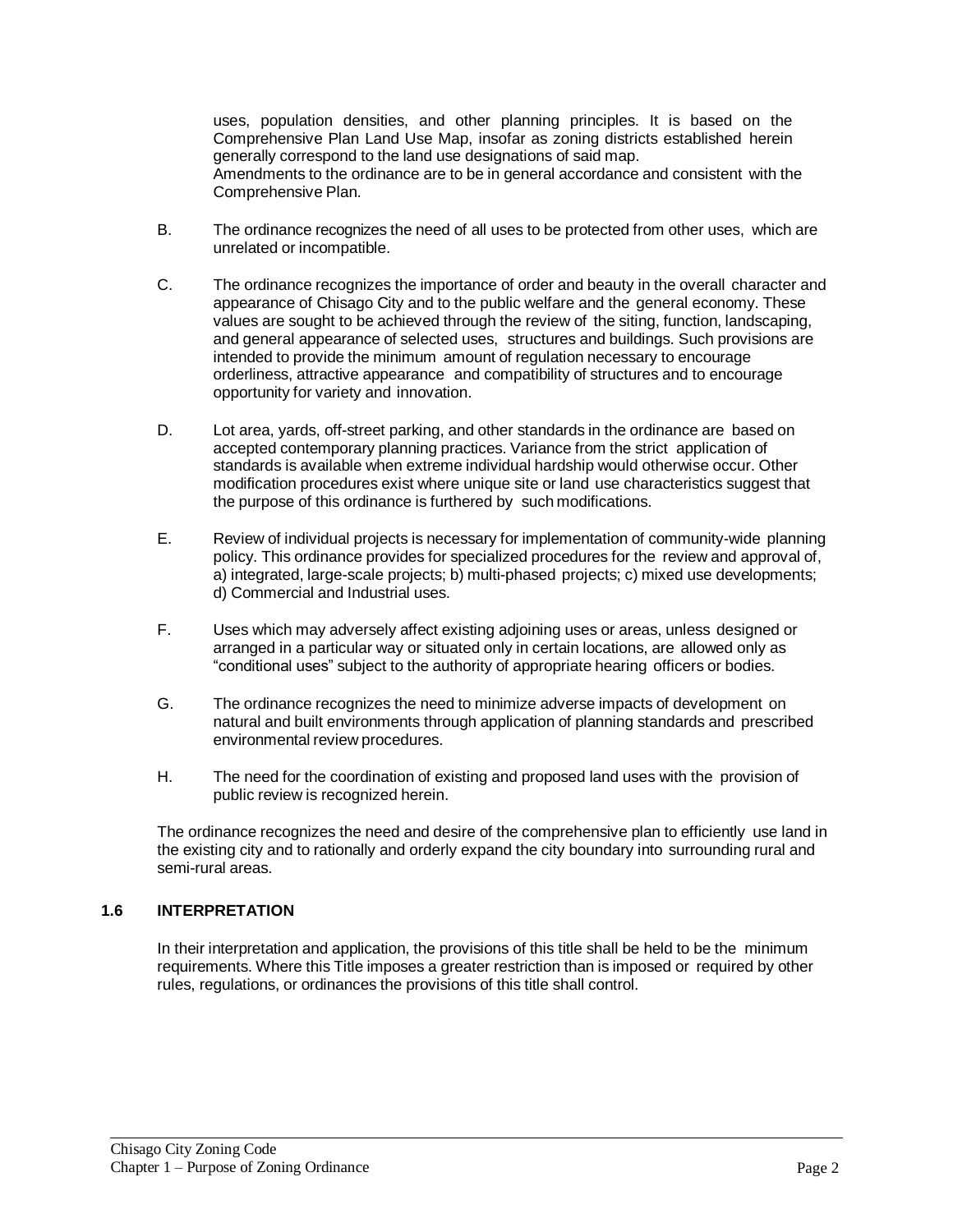Where provisions of this Title are in conflict, the more restrictive provisions shall apply.

(Adopted: January 2000. Amended: Ord. #\_\_\_)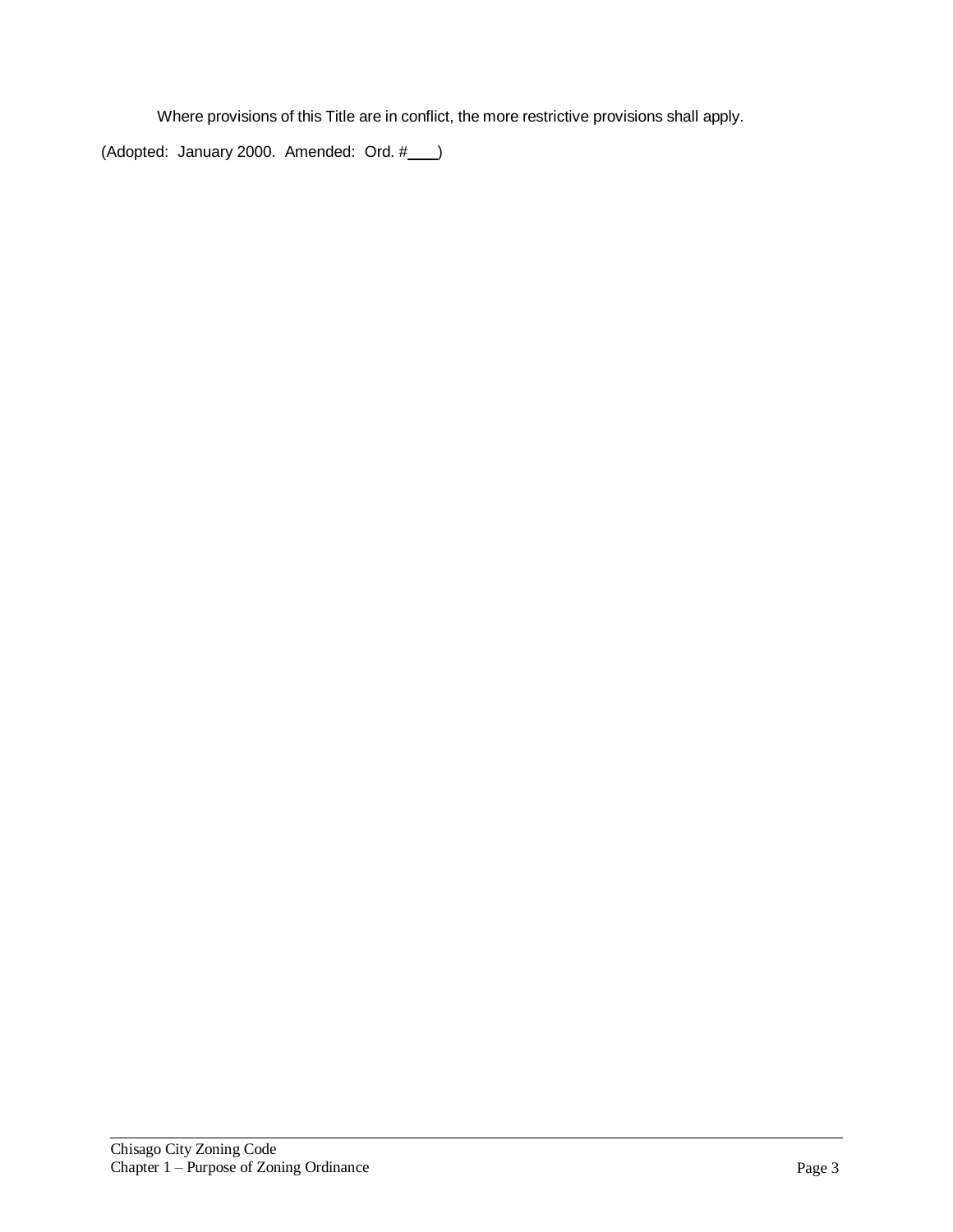#### **3.1 ZONING PERMITS**

#### **3.2 CONDITIONAL USE PERMITS**

- A. Purpose. The purpose of this permit is to allow the proper integration into the City of essential or desired uses which may be suitable only in certain locations or zoning districts, or only provided that said uses are designed or arranged on a site in a particular manner.
- B. Procedure. Request for a conditional use permit, as provided within this title, shall be filed with the Zoning Administrator on an official application form. Such application shall also be accompanied by copies of detailed written and graphic materials fully explaining the proposed change, development, or use. The Zoning Administrator shall refer said application, along with all related information, to the Planning Commission for consideration at its next regular meeting, provided that adequate time exists between the filing date and meeting date to allow for notification of public hearing as required by law. If there is not adequate time between the filing date and meeting date, the requests will be considered at the next regular meeting of the Planning Commission.
- C. Application. The application shall be accompanied by five sets of the site plan, at a scale not less than 1"=100', and a reduced set (11"x17") of plans capable of being reproduced. The plan shall describe the proposed use showing such information as may be necessary or desirable, including, but not limited to Items
	- (1) through (15) below. Within ten (10) working days of receipt of all of the following items, the Zoning Administrator on behalf of the Planning Commission, shall set a date for a public hearing. Notice of such hearing shall be published in the official newspaper of the City. For projects that require design review refer to Section 3.5, for description of submittal requirements.
		- 1. Site plan drawn at a scale showing parcel with lot dimensions, setback and building dimensions, landscape plan, lighting plan, and building design details (elevations).
		- 2. Locations and designated use of all proposed and existing buildings and their square footage.
		- 3. Curb cuts, driveways, access roads, parking spaces and off-street loading areas.
		- 4. Existing topography. (2 foot contours)
		- 5. Final grading and drainage plan including first floor elevation for each structure on each lot and for residential structures, type of residence (walkout, lookout, full basement).
		- 6. Erosion control plan showing erosion measure according to city specifications.
		- 7. Type of business or activity and proposed number of employees.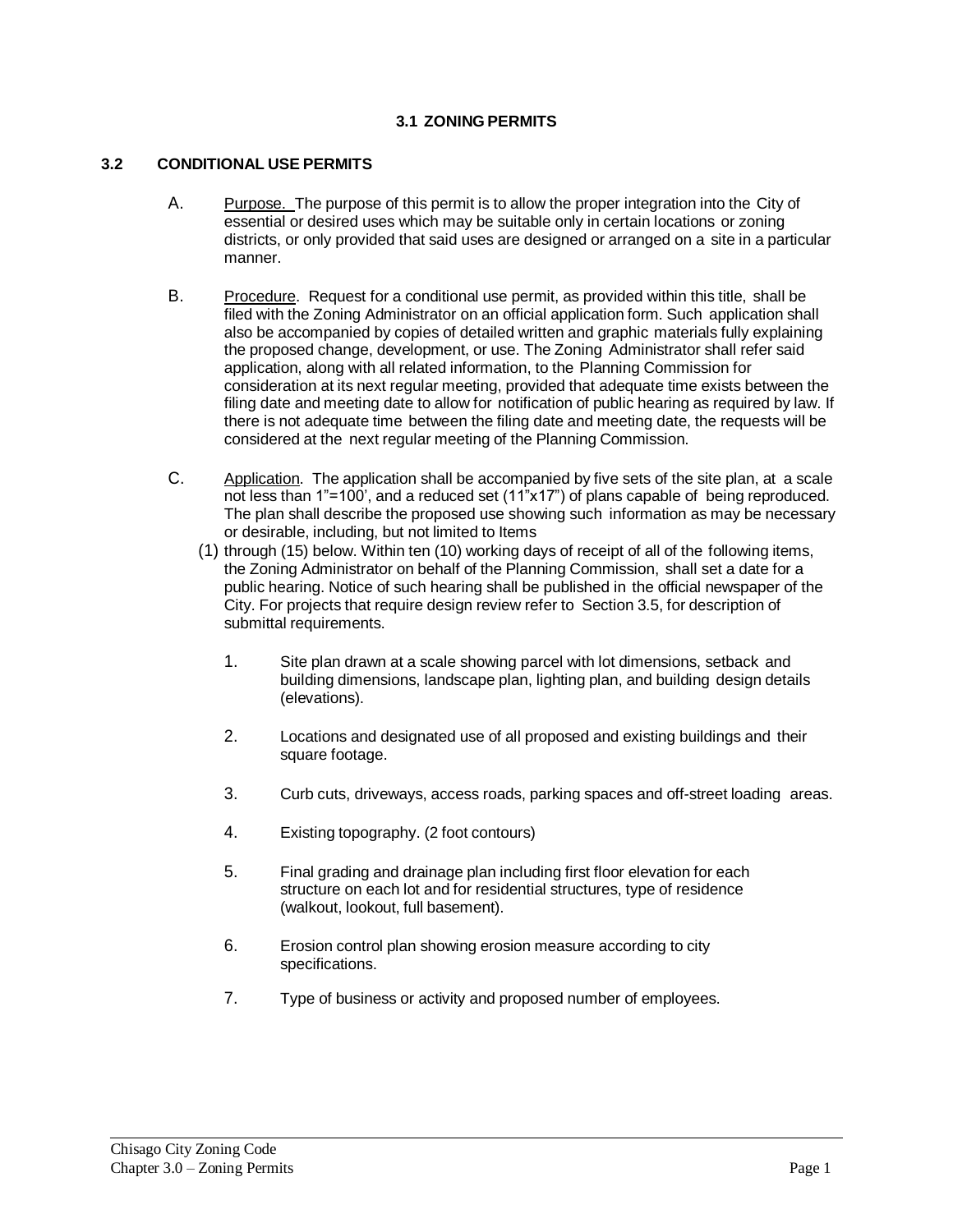- 8. Proposed floor plan of any building and use indicated.
- 9. Sanitary sewer and water plan with estimated daily use, as required by City.
- 10. Soil type and soil limitations for the intended use. If severe soil limitations for the intended use are noted, a plan or statement indicating the soil conservation practice or practices to be used to overcome said limitation or limitations, shall be made part of the permit application, as required by City.
- 11. A location map showing the general location of the proposed use within the City.
- 12. A map showing all owners of record and land uses within 350 feet of the parcel for which application is being made, provided by City, paid for in application fee.
- 13. Certified mailing list of all owners of record of properties with 350 ft of the exterior boundary of the property for which the application is being made, provided by City, paid for in application fee.
- 14. Recorded easements and right of ways.
- 15. Any other information deemed necessary by the Zoning Administrator, Planning Commission or their designed representative.
- D. Review and Decision. The Planning Commission shall consider the conditional use permit request at a public hearing. The following general factors and other requirements of this Title or Comprehensive Plan shall be considered in the review.
	- 1. The use is in conformity with the Comprehensive Plan and development policies of this Title.
	- 2. The use will not create an excessive demand on existing parks, schools, streets and other public facilities and utilities which serve or are proposed to serve the area.
	- 3. The use will be sufficiently compatible or separated by distance or screening from adjacent development or land so that existing development will not be depreciated in value and there will be no deterrence to development of vacant land.
	- 4. The structure and site will have an appearance that will not have an adverse effect upon adjacent properties.
	- 5. The use, in the opinion of the City, is reasonably related to the overall needs of the City and to the existing land use.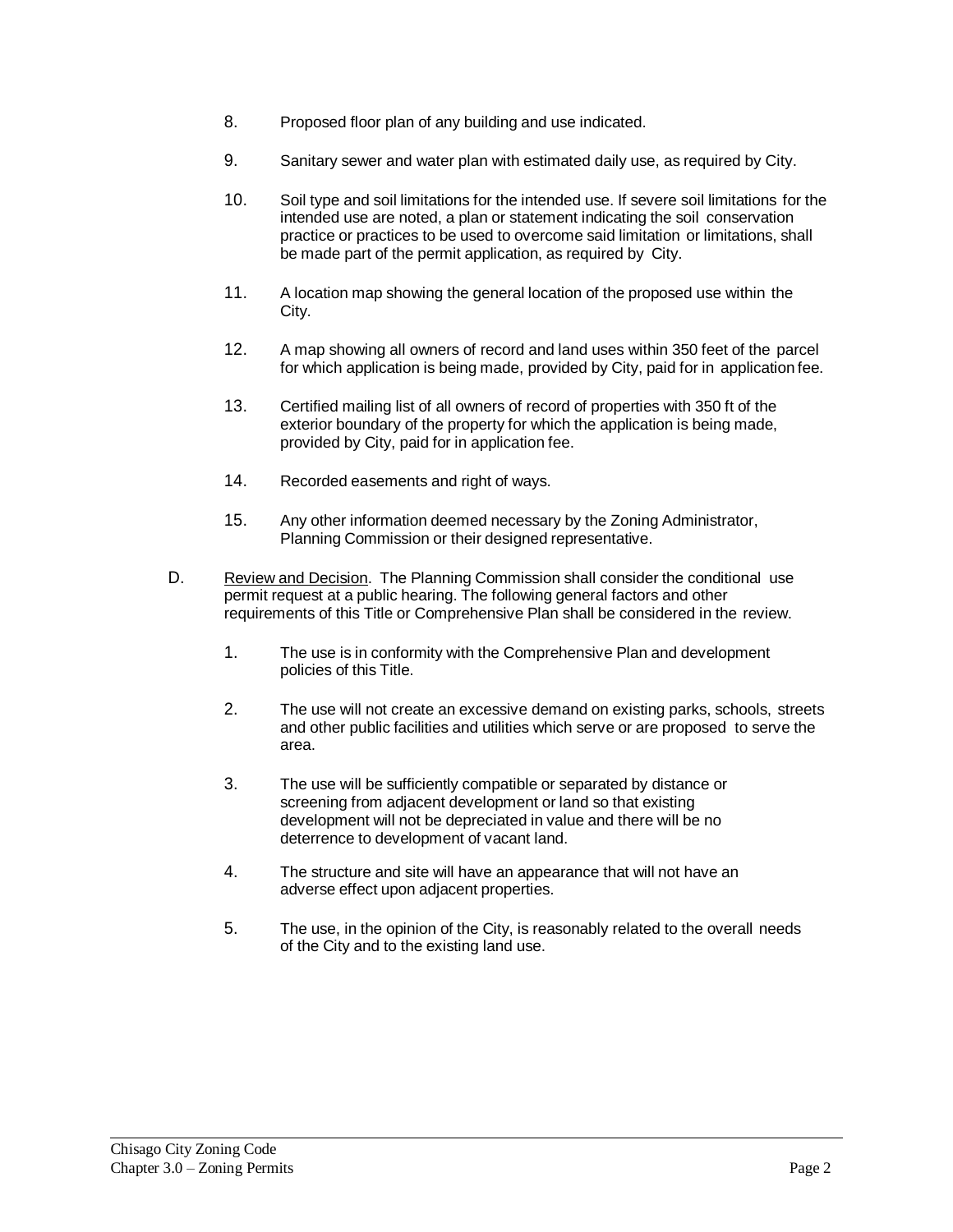- 6. The use will be consistent with the purpose of this and other City Ordinances.
- 7. The use will be located, designed, maintained, and operated to be compatible with the existing or intended character of the zoning district in which it is to be located.
- 8. The use will generate only minimal vehicular traffic on local streets and shall not create traffic hazards or unsafe access or unmet parking needs.
- 9. Existing businesses nearby will not be adversely affected because of the curtailment of customer trade brought about by intrusion of noise, glare, or general unsightliness.
- 10. The establishment or maintenance of the use shall not be detrimental to the public health, safety or general welfare.
- 11. The use will not be hazardous, detrimental, or disturbing to present and potential surrounding land use due to water pollution, odor, fumes, general unsightliness or other nuisances.
- 12. The use will preserve and incorporate the site's important natural, scenic, and historical features into the development design
- 13. The use will cause minimal adverse environmental effects.
- E. Finding of Fact. Upon review of the conditional use permit request the Planning Commission and City Council shall make a finding of fact. The findings are that the project as proposed or as approved contains the following conditions:
	- 1. Conforms to the requirements and intent of this Title and the Comprehensive Plan:
	- 2. That any conditions necessary to protect the public interest have been imposed; and
	- 3. That such use or structure will not constitute a nuisance or be detrimental to the welfare of the surrounding neighborhood or community.
- F. Conditions of Approval. In issuing a conditional use permit, conditions of approval may be imposed. These conditions, may include, but not be limited to:
	- 1. Matters relating to the architecture or appearance.
	- 2. Establishing hours of operation.
	- 3. Increasing the required lot size or yard dimension.
	- 4. Limiting the height, size or location of buildings.
	- 5. Controlling the location and number of vehicle access points.
	- 6. Increasing the street width.
	- 7. Increasing the number of required off-street parking spaces.
	- 8. Limiting the number, size, location or lighting of signs.
	- 9. Requiring dikes, fences, screening, landscaping or other facilities to protect adjacent or nearby property.
	- 10. Designating additional sites for open space.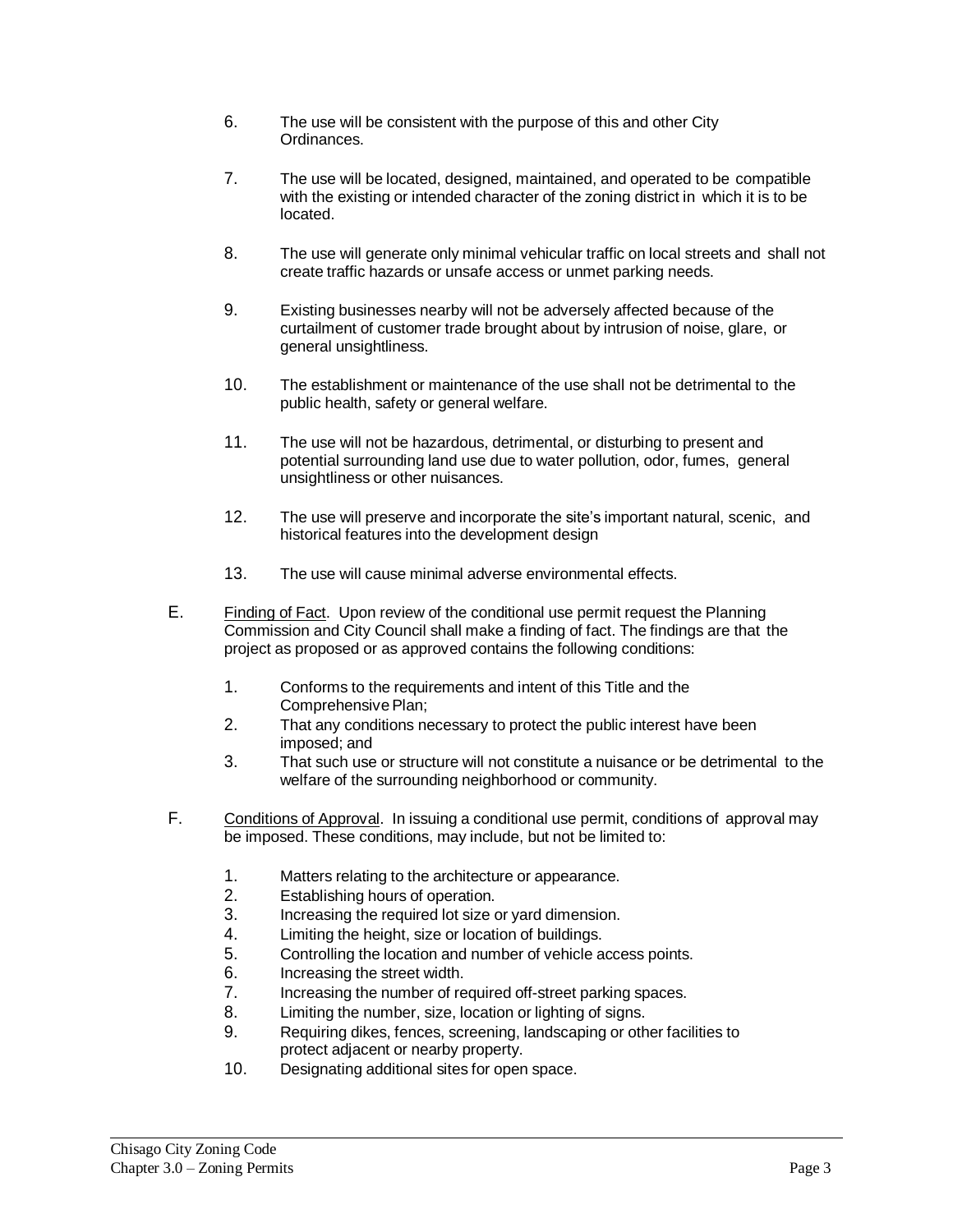- 11. Limiting the duration of the use.
- 12. Regulating storm water runoff.
- 13. Limiting the amount of signage.
- 14. Controlling exterior building or parking lot lighting.

## **3.3 INTERIM USE PERMIT**

- A. Purpose: These uses may be permitted as a temporary use of property in the following cases:
	- 1. To allow a use for a temporary period of time until a permanent location is obtained or while the permanent location is under construction.
	- 2. To allow a use which is presently judged acceptable by the City Council, but that with anticipated development or redevelopment, will not be acceptable in the future or will be replaced in the future by a permitted or conditional use allowed within the respective district.
	- 3. To allow a use which is reflective of long-range change in an area and which is in compliance with the Comprehensive Plan, provided that said use maintains harmony and compatibility with surrounding uses and is in keeping with the architectural character and design standards of existing uses and development.
- B. Procedure: Interim uses shall be processed according to the standards and procedures for a conditional use permit as established in Section 3.1
- C. Qualifications and Requirements: The following uses shall be deemed interim uses:
	- 1. An interim use permit may be granted to the following conditional uses in the respective zoning district
		- a. Licensed Day Care facilities.
		- b. Recreational vehicles and equipment parking and outdoor storage as regulated by Section 6.04.
		- c. Horticultural uses.
		- d. Home Occupations
		- e. All auto or related repair shops
		- f. Outside display of merchandise or sales area, excluding temporary sidewalk sales or special events sales.
	- 2. Existing home occupations or business in a residential district that in the opinion of the City Administrator, Planning Commission or City Council has changed, expanded, and/or may be disruptive to the adjacent neighbors.
	- 3. Other uses in the opinion of the City Council are of the same general character, uses may be permitted as authorized by the City Council.
- D. General Standards: In granting an interim use permit, the Planning Commission and City Council shall consider the effect of the proposed use upon the health, safety and general welfare of occupants of surrounding properties. The Planning Commission and City Council shall consider and make findings regarding the following factors: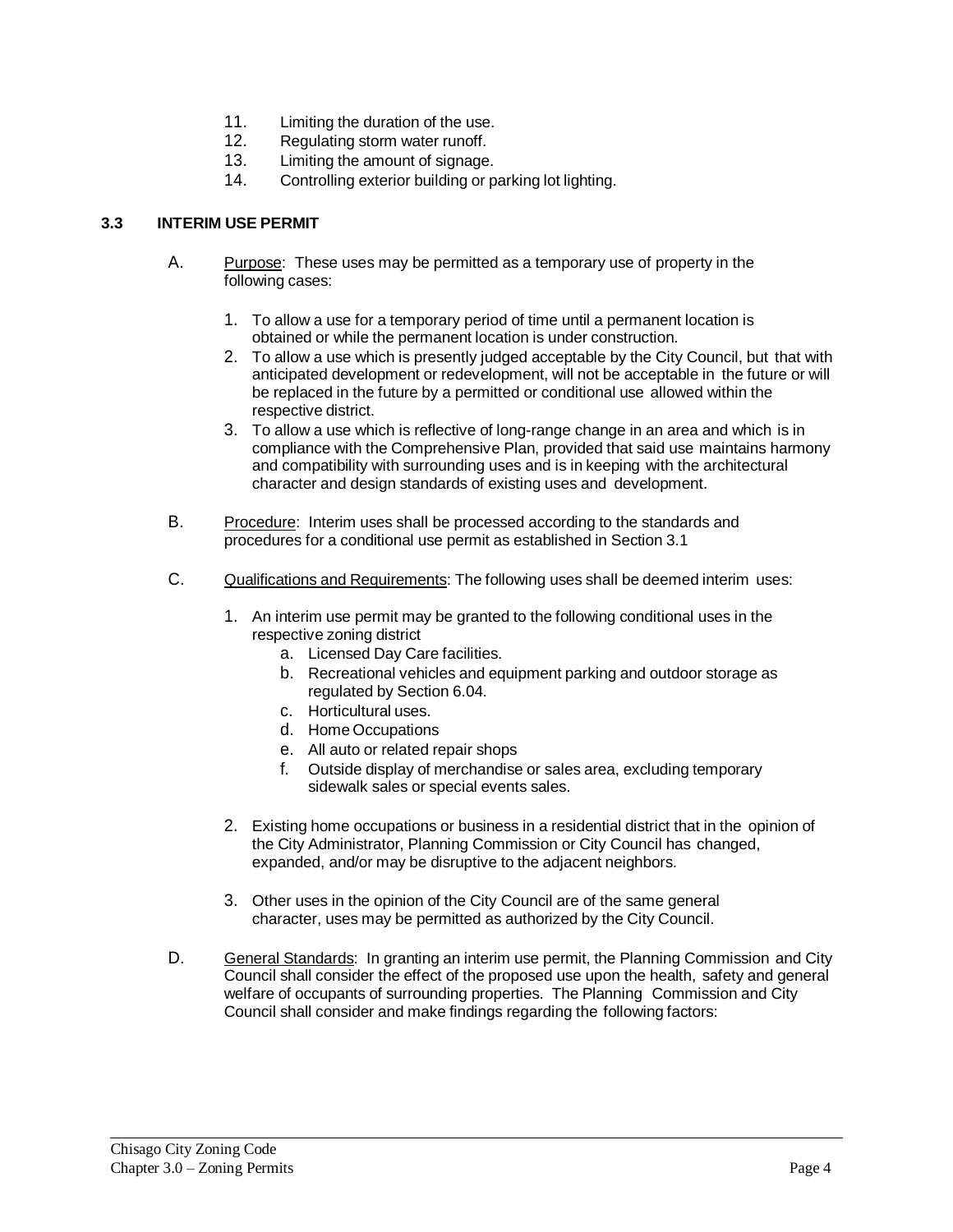- 1. The proposed use meets the standards of the conditional use permit set forth in section 3.1 of this chapter.
- 2. The date or event that will terminate the use can be identified with certainty.
- 3. The use will not impose additional unreasonable costs on the public.
- 4. The proposed use will be subjected to, an agreement with the property owner, any conditions the City Council deems appropriate for permission of the proposed interim use, including a condition that the owner will provide an appropriate surety to cover the cost of removing the interim use and any interim structures upon the expiration of the interim use.
- E. Conditions of approval: In permitting a new interim use permit or amending an existing interim use permit, the Planning Commission may recommend and the City Council may impose, in addition to the standards and requirements expressly specified by this section, additional conditions which the Planning Commission or City Council consider necessary to protect the best interest of the surrounding area or the community as a whole. These conditions may include, but are not limited to, the following:
	- 1. Matters relating to the architecture or appearance.
	- 2. Establishing hours of operation.
	- 3. Increasing the required lot size or yard dimension.
	- 4. Limiting the height, size or location of buildings.
	- 5. Controlling the location and number of vehicle access points.
	- 6. Increasing the street width.
	- 7. Increasing the number of required off-street parking spaces.
	- 8. Limiting the number, size, location or lighting of signs.
	- 9. Requiring dikes, fences, screening, landscaping or other facilities to protect adjacent or nearby property.
	- 10. Designating additional sites for open space.
	- 11. Limiting the duration of the use.
	- 12. Regulating storm water runoff.
	- 13. Limiting the amount of signage.
	- 14. Controlling exterior building or parking lot lighting.
- F. Termination: An approved interim use shall terminate upon the occurrence of any of the following events:
	- 1. The termination date or event specified with approval of the interim use.
	- 2. Any violation of the conditions under which the interim use was approved.
	- 3. The redevelopment of the use and property upon which it is located to a permitted or conditional use as allowed within the respective zoning district.
- G. Review of Permit: All interim use permits hall be reviewed annually or on a complaint basis by the Planning Commission. A public hearing may be held at the Planning Commissions discretion.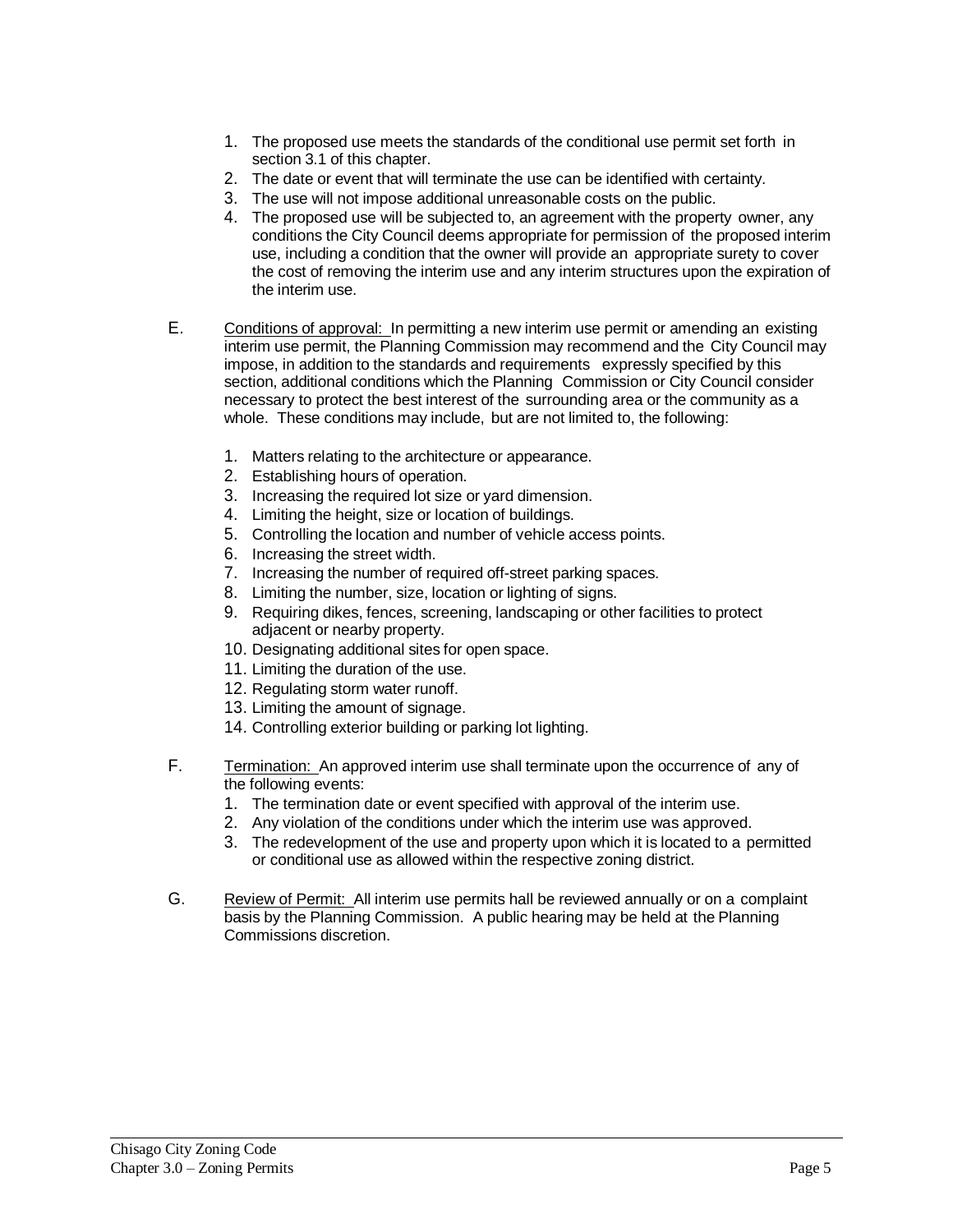**Section Omitted**

#### **3.5 VARIANCE**

A variance is the modification or variation of the Zoning Ordinance development standards where it is determined that, by reason of exceptional circumstances, the strict enforcement of this Title would cause an unnecessary hardship.

#### H. Variance Conditions.

- 1. No variance may be granted that would allow any use that is not permitted or conditionally permitted in the Zoning district in which the subject property is located.
- 2. The property in question cannot be put to a reasonable use if used under the conditions allowed by this Title.
- 3. Exceptional or extraordinary circumstances apply to the property which do not apply generally to other properties in the same zone or vicinity, and result from physical conditions such as lot size or shape, topography, or other circumstances over which the owners of property, since enactment of this Title, have had no control.
- 4. That literal interpretation of' the provisions of this Title would deprive the applicant of rights commonly enjoyed by other properties in the same district under the terms of this Title.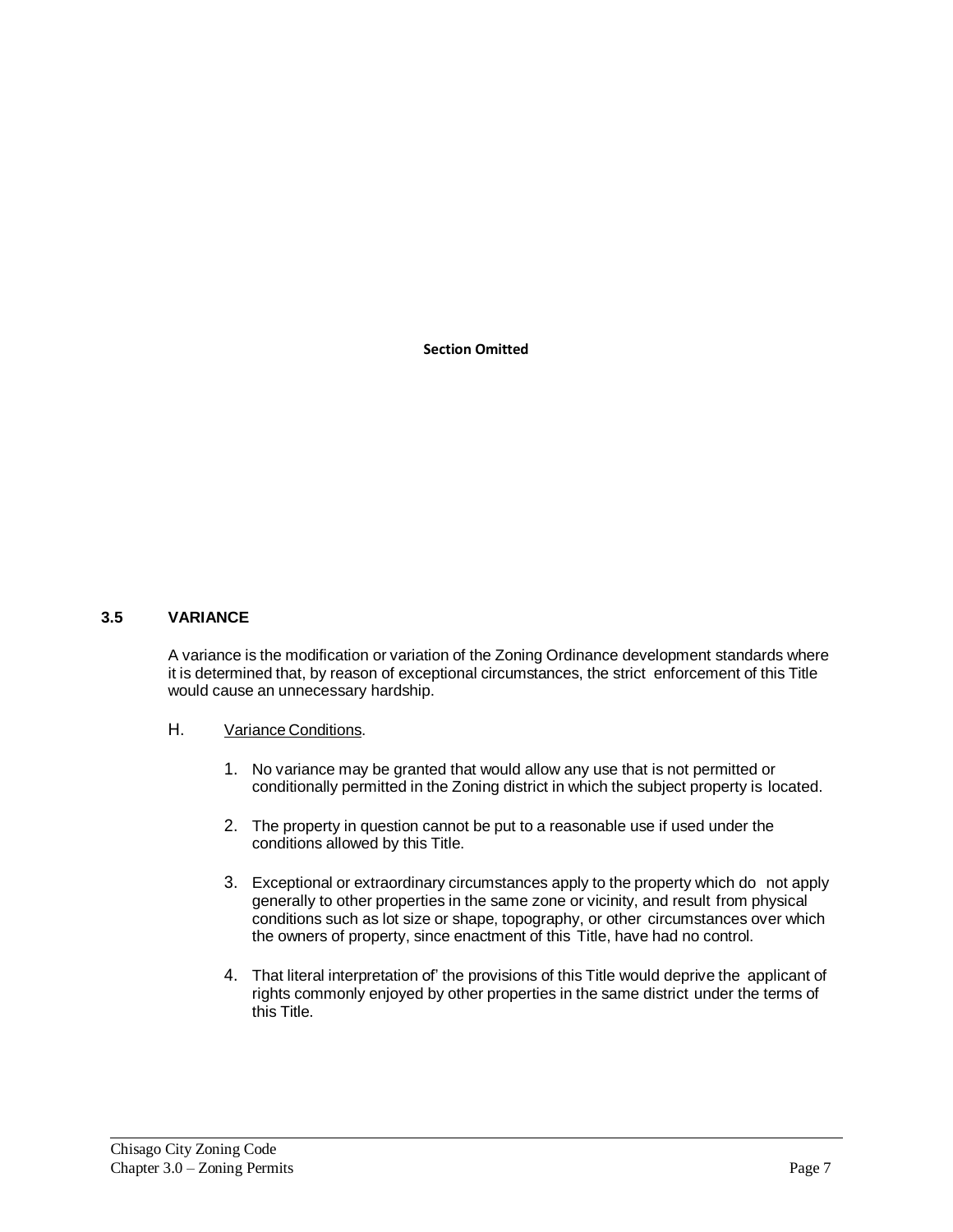- 5. The special conditions or circumstances do not result from actions of the applicant.
- 6. That granting the variance requested will not confer on the applicant any special privilege that is denied by this Title to owners of other lands, structures, or buildings in the same district.
- 7. The variance requested is the minimum variance which would alleviate the hardship.
- 8. The variance would not be materially detrimental to the purposes of this Title, or to property in the same zone.
- 9. Economic conditions or circumstances alone shall not be considered in the granting of a variance request if a reasonable use of the property exists under the terms of the ordinance.
- 10. In the Flood Plain district, no variance shall be granted which permits a lower degree of flood protection than the Regulatory Flood Protection Elevation for the particular area or permits standards lower than those required by state law.
- 11. Variances shall be granted for earth-sheltered dwellings according to state statutes when in harmony with this Title.
- I. Finding of Fact. In considering requests for variances, the Planning Commission and City Council shall make a finding of fact. The findings are that the project, as proposed or as approved, with conditions will not:
	- 1. Impair an adequate supply of light and air to adjacent property.
	- 2. Unreasonably increase the congestion in the public right-of-way.
	- 3. Increase the danger of fire or endanger the public safety.
	- 4. Unreasonably diminish or impair established property values within the neighborhood.
	- 5. Cause an unreasonable strain upon existing municipal facilities and services.
	- 6. Be contrary, in any way, to the spirit and intent of this Title.
	- 7. Have a negative (direct or indirect) fiscal impact upon the City or school district, unless the proposed use is determined to be in the public interest.
- J. Conditions of Approval. In issuing a variance, conditions of approval may be imposed to reduce the impact of the request.
- K. Precedents*.* A previous variance shall not be considered to have set a precedent for granting of further variances; each case must be considered on its individual merits.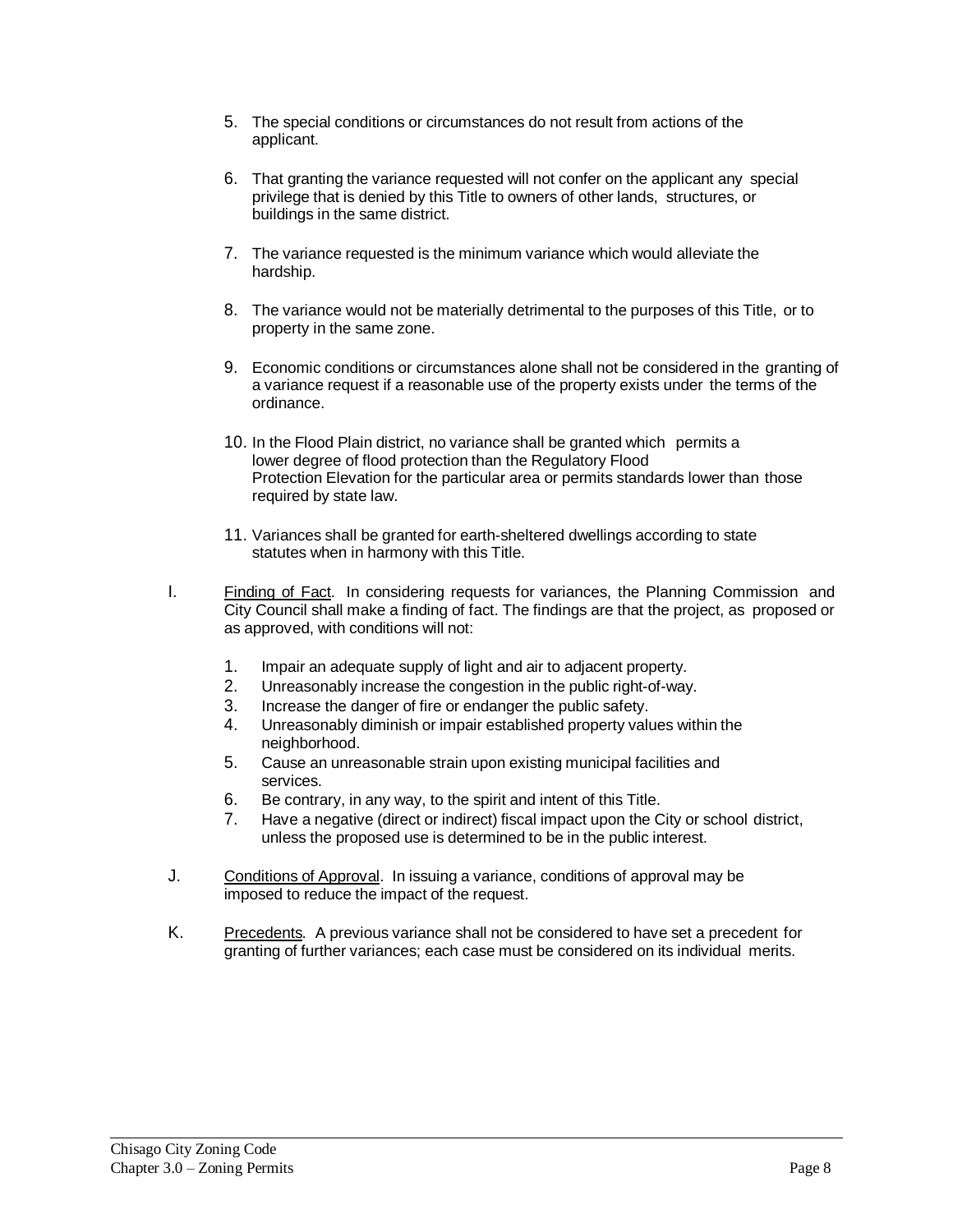**Section Omitted**

# **3.6 ZONING PERMIT REVIEW**

The Zoning Administrator shall review yearly all conditional use permits (CUP) and interim use permits (IUP) in all districts. In the event the CUP or IUP are found to be non-compliant, a letter with correction date will be sent. Failure to correct will result on the City Council reviewing the CUP for non-conformity.

- L. Application. A written application and required fee shall be filed with the Zoning Administrator. The application shall be accompanied by a legal description of the property and full sets of development plans of the proposed use showing such information as may be required by the Zoning Administrator. These plans shall contain adequate information upon which the Zoning Administrator can determine the proposed development will meet all development standards if the project proceeds in accordance with such plans.
- M. Compliance. The use shall conform with the regulations specified in this Title.
- N. Issuance and Conditions. If the Zoning Administrator determines that the use is in compliance with the conditions contained in this ordinance, the Zoning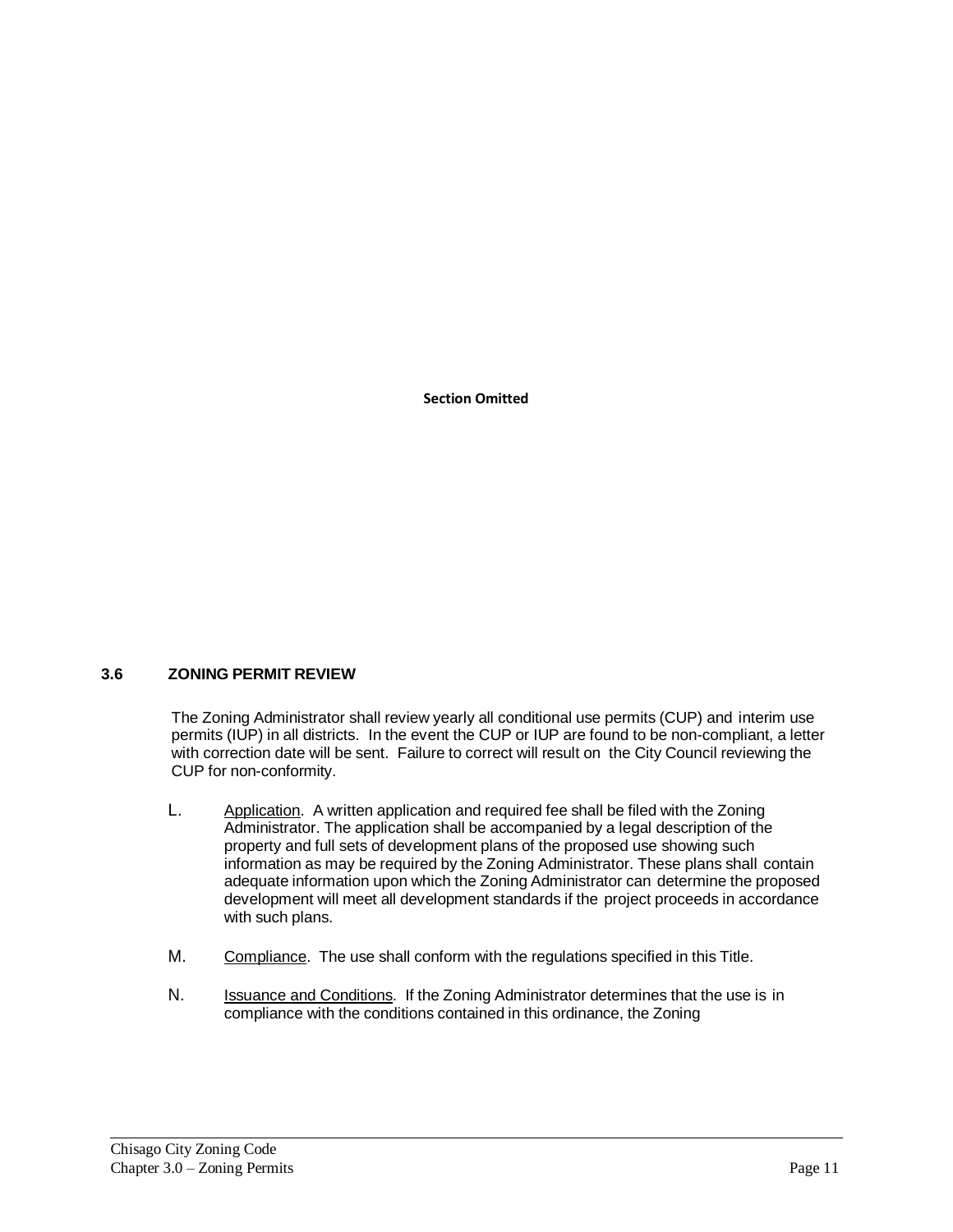Administrator shall report to the City Council the use is compliant. Conditions required by this Title shall be applied to the issuance of and incorporated into the approval process.

- E. Appeals to Denial of a Zoning Permit. If the request for a Zoning permit is denied, or conditions are imposed, not acceptable to the applicant, the applicant may appeal the decision of the Zoning Administrator to the Planning Commission.
- F. Revocation. A violation of any condition set forth in an approved zoning permit shall be a violation of this ordinance and failure to correct said violation within thirty (30) days of written notice from the Zoning Administrator shall terminate the zoning permit. The hearing procedure for said revocation shall be the same procedure as that set forth under Section 2.17 of this Title.
- G. Existing Uses. All uses existing at the time of adoption of this Ordinance that now require a zoning permit may continue in the same manner of operation as the use did upon the effective date of this Title. The Zoning Administrator may require a zoning permit for the use. Any enlargement, structural alteration or intensification of use shall require a zoning permit as provided for above. The Zoning Administrator may impose additional, reasonable conditions for the continuation of such use.

(Adopted: January 2000. Amended: June 2007, September 2007)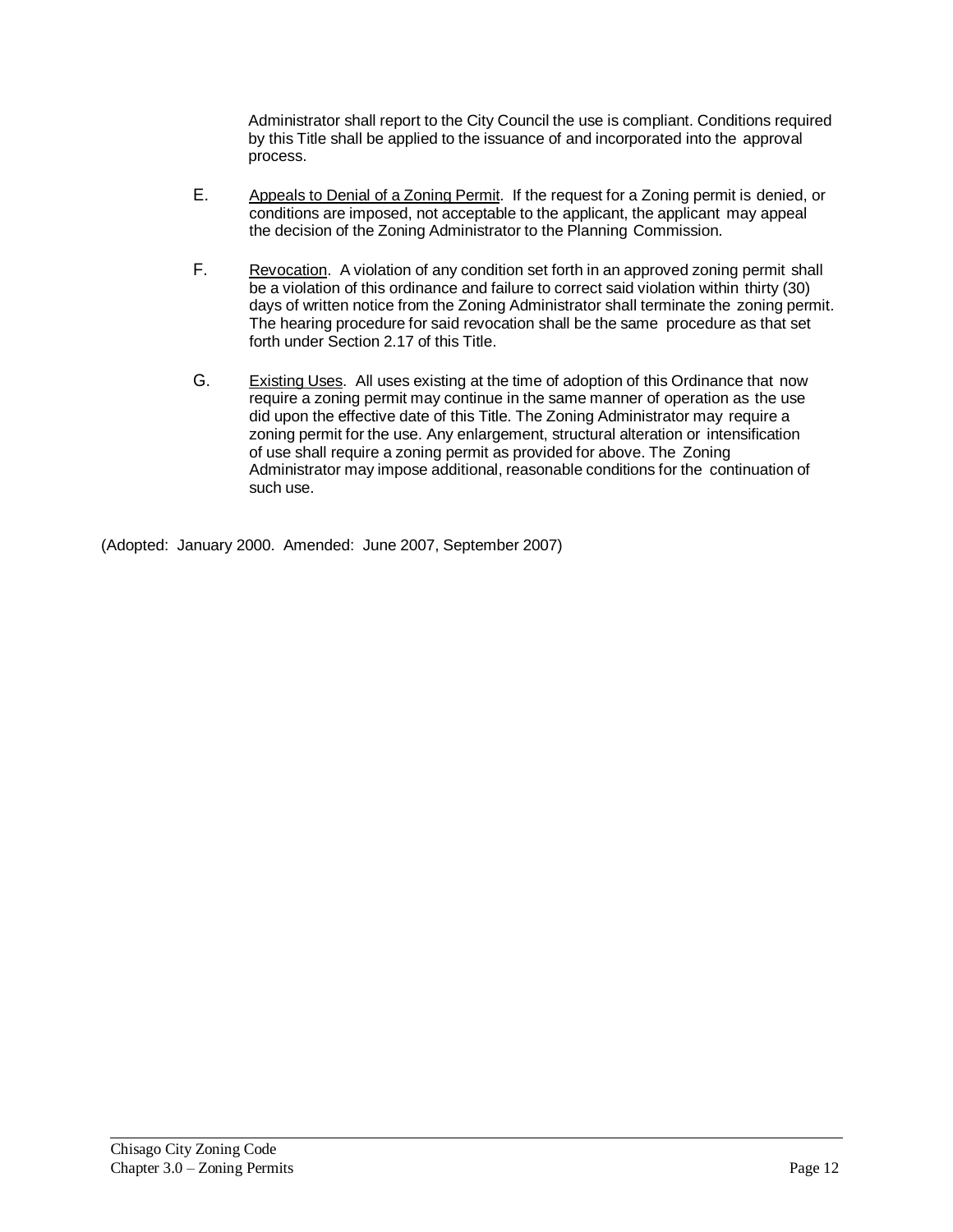# **4.0 ZONING DISTRICTS**

## **4.1 ZONING DISTRICT INTRODUCTION AND SUMMARY REGULATIONS**

For purposes of this ordinance, Chisago City is hereby divided into the following zoning districts. The section numbers for each district are listed in the third column. Each section will provide more detailed information and regulations related to each district.

| <b>Agricultural</b>                         |             |       |  |  |
|---------------------------------------------|-------------|-------|--|--|
| Agricultural                                | A           | 4.2.1 |  |  |
| <b>Residential</b>                          |             |       |  |  |
| <b>Rural Residential - Existing</b>         | <b>RR-1</b> | 4.2.2 |  |  |
| <b>Rural Residential - Planned</b>          | <b>RR-2</b> | 4.2.3 |  |  |
| Low Density Residential                     | $R-1$       | 4.2.4 |  |  |
| Low/Medium Density Residential              | $R-2$       | 4.2.5 |  |  |
| <b>Medium Density Residential</b>           | $R-3$       | 4.2.6 |  |  |
| <b>High Density Residential Mobile Home</b> | $R-4$       | 4.2.7 |  |  |
| Reserved                                    | Ξ.          | 4.2.8 |  |  |
| <b>Commercial</b>                           |             |       |  |  |
| Neighborhood Commercial                     | <b>NC</b>   | 4.3.1 |  |  |
| <b>Central Business Commercial</b>          | CB          | 4.3.2 |  |  |
| <b>Highway Commercial</b>                   | HC          | 4.3.3 |  |  |
| <b>Industrial</b>                           |             |       |  |  |
| Light Industrial                            | П           | 4.4.1 |  |  |
| <b>Office Park Industrial</b>               | <b>OPI</b>  | 4.4.2 |  |  |
| <b>Planned Development Districts</b>        |             |       |  |  |
| <b>Planned Unit Development</b>             | <b>PUD</b>  | 4.5.2 |  |  |
| Planned Mixed-Use Development               | <b>PMD</b>  | 4.5.3 |  |  |
| Planned Industrial Mixed-Use Development    | <b>PID</b>  | 4.5.4 |  |  |
| <b>Public/Semi Public</b>                   |             |       |  |  |
| Public/Semi Public - Open Space             | PSP-OS      | 4.6.1 |  |  |
| Public/Semi Public - Facilities             | PSP-F       | 4.6.2 |  |  |
| <b>Overlay Districts</b>                    |             |       |  |  |
| Conservation                                | C           | 4.7.1 |  |  |
| Floodplain                                  | <b>FP</b>   | 4.7.2 |  |  |
| Shoreland                                   | <b>SH</b>   | 4.7.3 |  |  |

#### **4.1.1 Zoning Ordinance Map**

The location and boundaries of the districts established by this Ordinance are hereby set forth on the Zoning Map, APPENDIX I. Said map and all notations, references, and data shown thereon are hereby incorporated by reference into this Ordinance and shall be the same as if it was fully described herein. It shall be the duty of the City Clerk to maintain said map, and amendments thereto shall be recorded on said Zoning Map within thirty (30) days after adoption of amendments. The Zoning Map shall be kept or filed in the office of the City Clerk.

#### **4.1.2 Zoning District Boundaries**

The boundaries between zoning districts are unless otherwise indicated the center lines of highways or roads or such lines extended or lines parallel or perpendicular thereto; or lines on a registered plat, or section type map of United States Public Land Surveys as established by law. Figures may be shown on the Zoning Map between a road and a district boundary line that runs parallel to the road centerline at the distance indicated.

In all Shoreland Zone Districts, the zone district boundary shall extend one thousand (1,000) feet from the ordinary high water level of each lake and three hundred (300) feet from the ordinary high water level of each stream, river, or protected waterway or the distance of floodplain district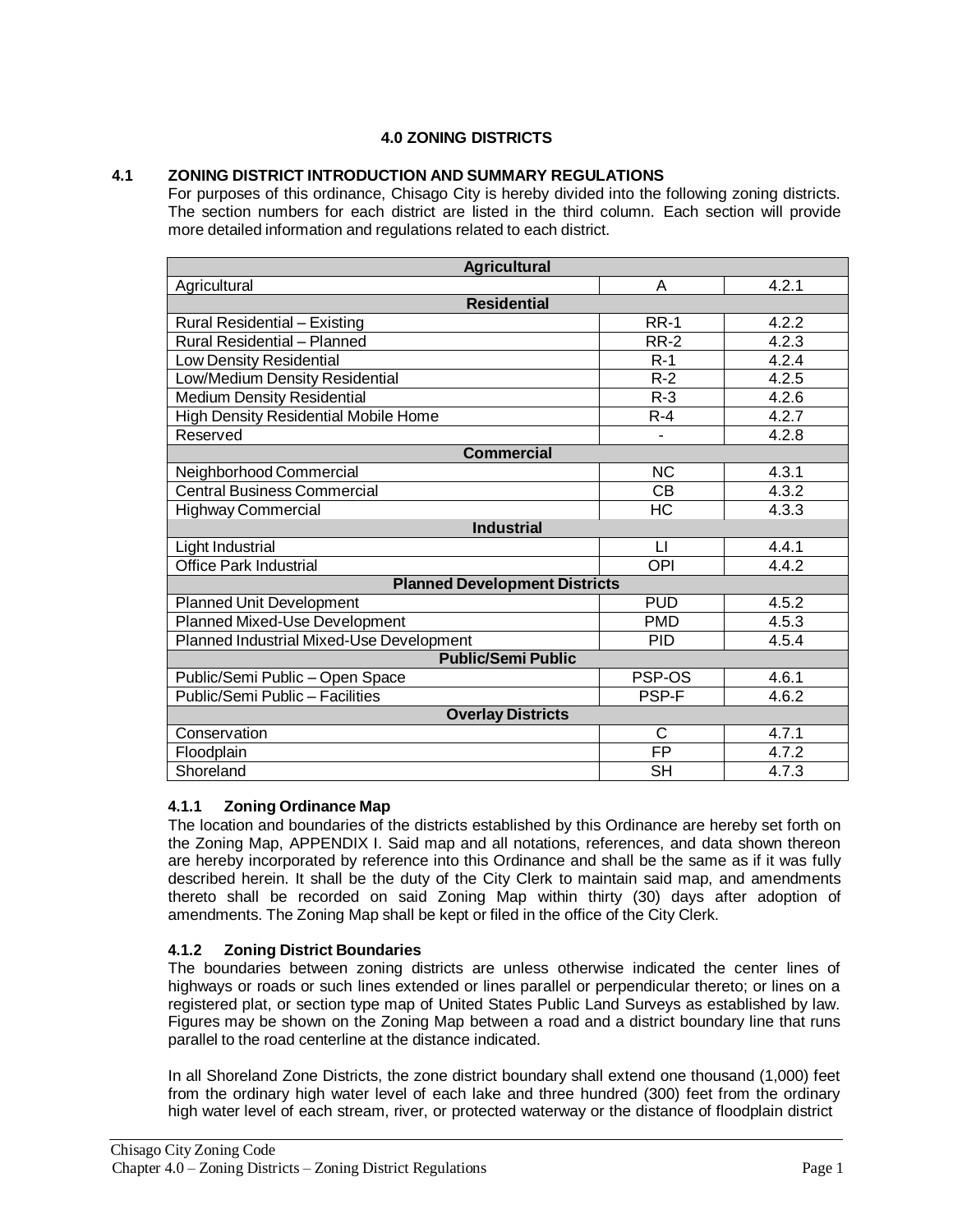boundaries whichever is greater. Most of the City limits as of the date of adoption fall within one thousand (1,000) feet of the ordinary high water level of a lake.

# **4.1.3 Newly Annexed Land Zoning Procedures**

Newly annexed land will be zoned upon annexation. In the event specific zoning is not established at time of annexation, land will be zoned in accordance with the adopted Comprehensive Plan, or at the discretion of the City Council. The Comprehensive Plan map and phasing plan adopted in the 2006 Comprehensive Plan shall be referenced for all zoning decisions made with respect to annexations and rezoning requests.

(Adopted: January 2000. Amended: October 2000, January 2005, October 2006)

**Sections Omitted**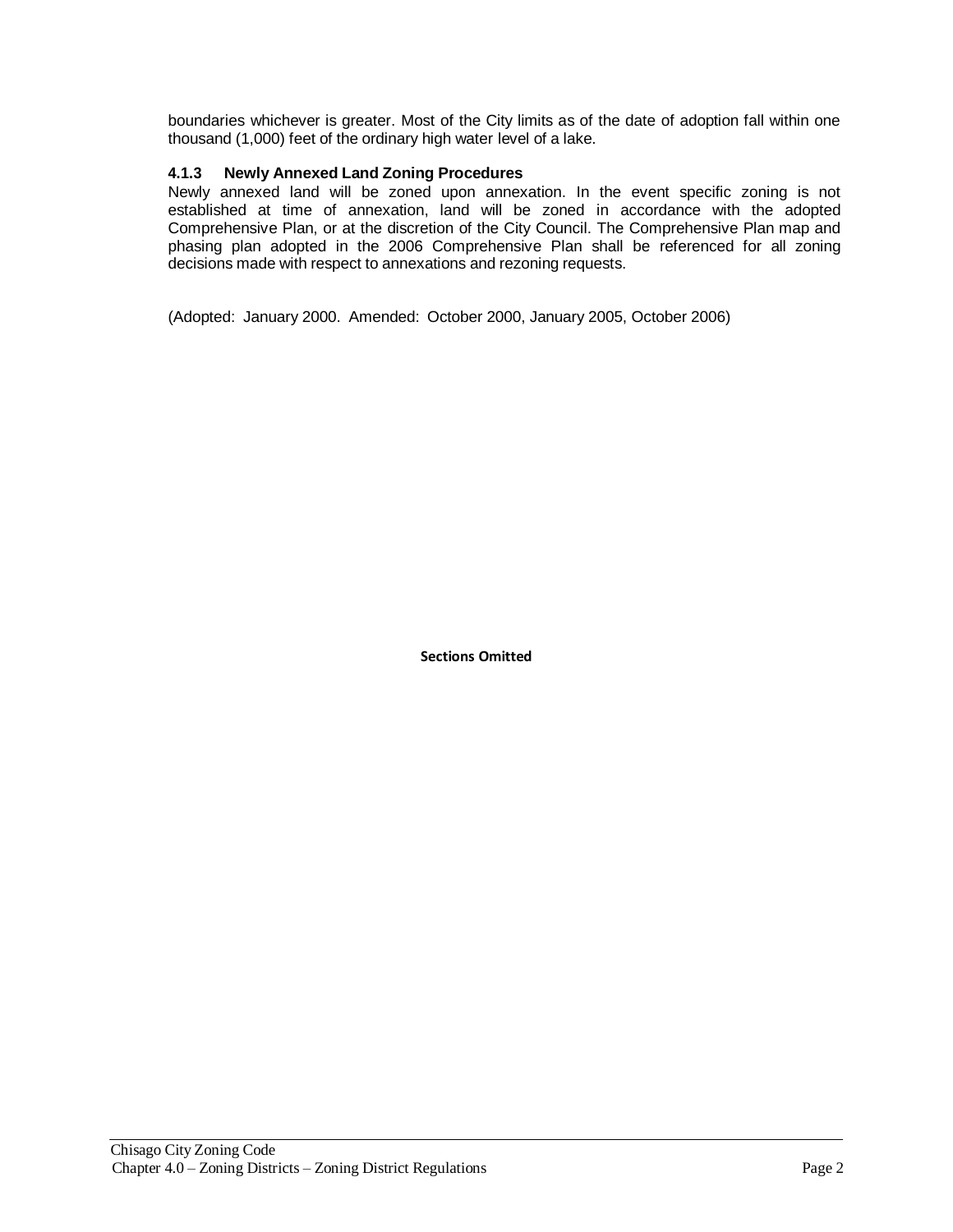#### **4.4 INDUSTRIAL ZONING DISTRICTS**

- A. Purpose. The Industrial Zoning District is intended to provide quality designed buildings or sites for industrial uses that may be suitably located in areas of relatively close proximity to shoreland and non-industrial development. Industries that pose problems such as air, water, or noise pollution will not be permitted in this district.
- B. All new and remodeled development in the Industrial Zoning Districts shall require a design permit and design review according to the regulations in Section 3.5.

## **4.4.1 Light Industrial (LI)**

- A. Purpose: The purpose of the Light Industrial Zoning District is established to provide land to serve industrial, manufacturing, and warehouse needs that provide vital services and increase the tax base of the City. The nature of LI uses prohibits their operation in most other districts in the City.
- B. Permitted Uses:

Such permitted establishments shall include, but are not limited to the following:

- 1. Light assembly/light manufacturing
- 2. Auto and truck washes
- 3. Storage and warehousing within a primary business
- 4. Carpet cleaning, dry cleaning
- 5. Custom shop for making articles produced, or products sold at retail on the premises.
- 6. Laboratory, research, experimental, and testing.
- 7. Nursery sales or green houses.
- 8. All fabricating, manufacturing, processing, production, or other industrial use provided the activity shall be undertaken within completely enclosed buildings.
- 9. Construction contractors, office and storage yards.
- 10. Printing shops and companies.
- 11. Storage in bulk, of such materials as building supplies, contracting equipment, furniture, food, fabrics, hardware, or similar goods, when entirely enclosed in building, provided that such permitted storage building shall not store junk, metals, petroleum and other inflammable liquids in above ground tanks, paint, and paint materials, discarded or salvaging material, or be used for wrecking or dismantling of motor vehicles.
- 12. Essential Services
- 13. Recreational Facilities
- 14. Public/Semi-PublicFacilities
- 15. Parks and open space
- C. Conditional Uses:
	- 1. Outdoor storage or sales of materials, equipment or vehicles.
	- 2. Recycling Collection Centers.
	- 3. Mini Storage.
	- 4. Mineral Extraction and Manufacturing according to the regulations in Section 7.5
	- 5. Automobile sales, and service, including body repair.
	- 6. Storage and sale of lumber, brick, stone, provided such use is stored behind a fence of a minimum of eight (8) feet in height with screening, landscaping and berming subject to design review.
	- 7. Adult Establishment as regulated in Section 208.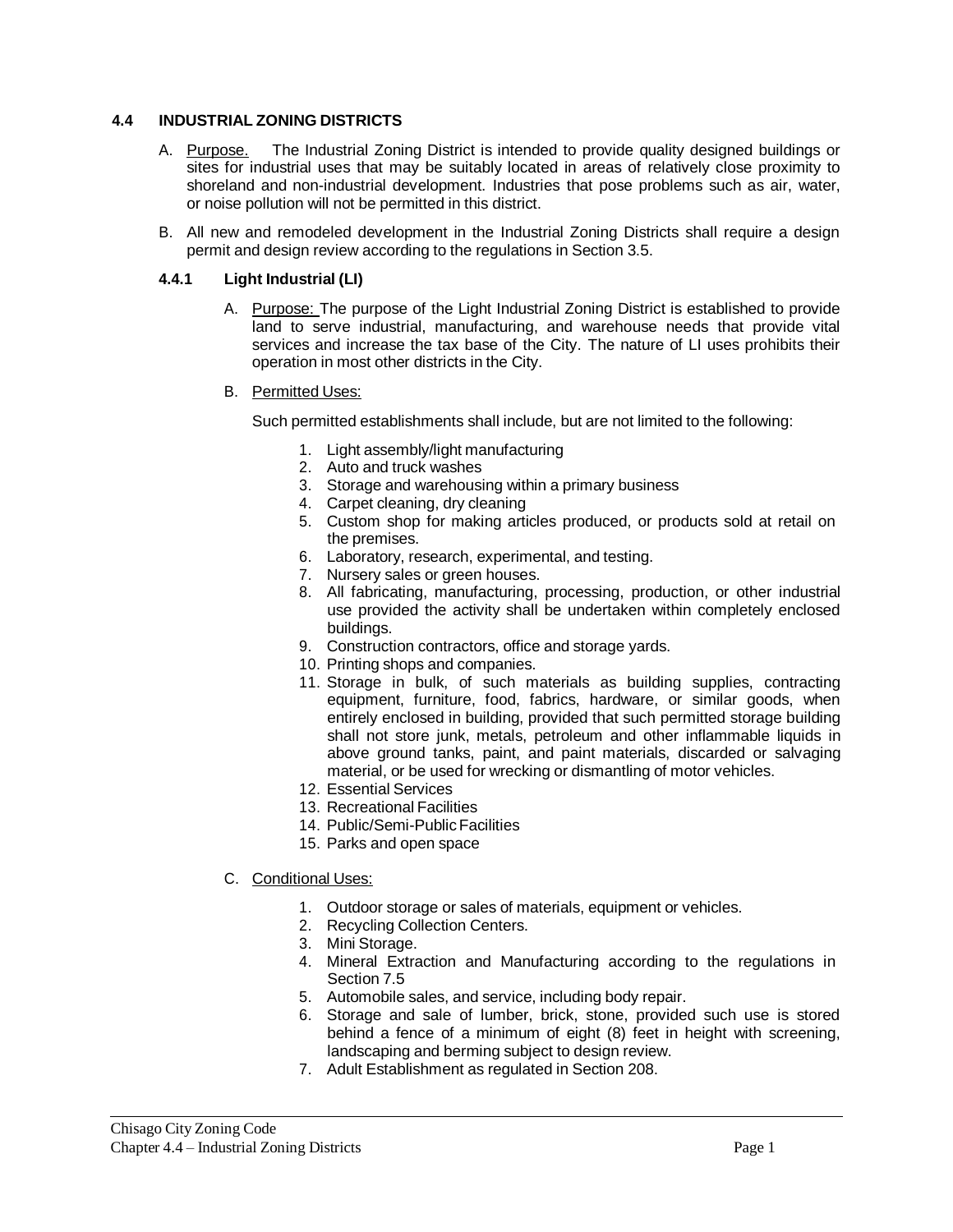- 8. Any other use recommended by the Planning Commission and approved by the City Council to be of the same general character as the permitted or conditionally permitted uses which will not impair the present or future use of surrounding properties.
- D. Performance and Architectural Standards:

The following performance standards shall apply to all permitted and conditionally permitted light industrial areas.

- 1. In determining compliance with the performance standards of this section, the zoning administrator may refer any matter to such governmental agencies or other entities as deemed necessary to obtain their review and comments as to such compliance.
- 2. Storage of Materials. Ancillary and accessory buildings shall be constructed of similar material and design of the primary structure to permit the keeping of articles, goods, or materials, or planted ground cover in the open or exposed to public view. When necessary to store or keep such materials in the open, the area of outdoor storage shall be screened by a fence of no less than eight (8) feet in height, with screening, landscaping and or berming. Such storage shall be limited to the rear twothirds (2/3) of the lot.
- 3. Glare and Heat. No glare or heat shall be produced in any building in this district which can be detected from a distance of more than fifty (50) feet from the building which it is produced or from the property line, whichever is closer.
- 4. Noxious Fumes, Odor, and Air Emissions. No use or structure shall make, continue, permit or cause to be emitted into the open air any dust, gasses, fumes, vapors, smoke and/or odors with objectionable properties and in such quantities as would be likely to cause discomfort or annoyance to a reasonable person of normal sensibilities that does one or more the following:
	- a. Injures or are sufficient to injure the health or safety of any person or the public;
	- b. creates an obnoxious odor in the atmosphere as recommended by the Planning Commission and determined by the City Council or authorized agent;
	- c. causes damage to property;
	- d. creates a nuisance or hazard by obscuring vision; or produces a deleterious effect upon trees, plants or other forms of vegetation.
- 5. Explosive and flammable. All uses involving the manufacture, storage or use of explosive or flammable materials shall employ best management practices and the provision of adequate safety devices to guard against the hazards of fire and explosion and adequate fire-fighting and firesuppression devices standard in the industry. The manufacture, storage or use of any explosive or blasting agent as defined in the Uniform Fire Code shall be prohibited.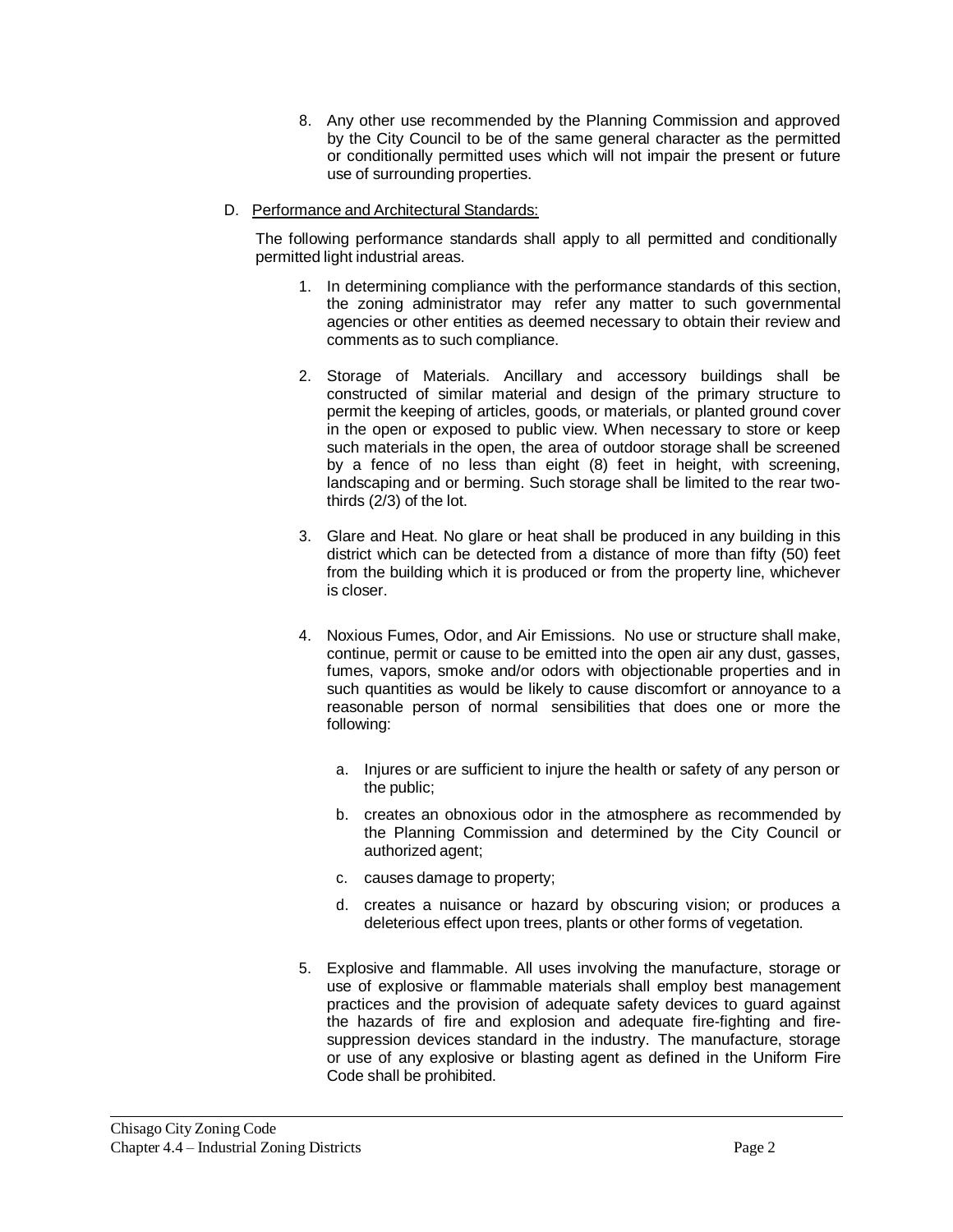- 6. Exterior Lighting. Any light used for exterior illumination shall be directed down and away from adjacent properties.
- 7. Waste Materials. No waste material shall be washed into the City Storm Sewer. All waste materials must be properly disposed of an approved landfill, or into the City Sanitary Sewer System as governed by the City Sewer use ordinance. Any waste material which is found to be untreatable by the City's wastewater treatment system must be pretreated. All pretreatment systems must be granted a permit by the Minnesota Pollution Control Agency. All solid waste materials, debris, or refuse must be properly contained within an enclosed building or container. Said containers must be stored in racks designed for said purpose.
- 8. Inspections. In order to assure compliance with the standards set forth above, the council may require the owner or operator of any permitted use to make such investigations and tests as may be required to insure adherence to the standards above. Any needed investigations or tests shall be carried out by an independent testing organization as selected by the City Council after thirty (30) days' notice. The costs incurred in having such investigation or tests shall be borne by the businesses unless such owner/operator is found to be in compliance with the appropriate Ordinance and State and Federal regulations.
- 9. Architectural Standards: It is in the best interest of the City to promote high standards of architecture design and compatibility with surrounding structures and neighborhoods.
	- a. Front facades must be composed of at least 75 percent of Class 1 or 2 materials, with at least 25 percent of Class 1 material on the total façade. Side and rear facades visible to public right-of-ways, parks, or residential property must be composed of as least 25 percent of Class 1 or 2. Side and rear facades not visible from public right-ofway, parks, residential property or district may use any combination of Class 1, 2, or 3 materials.

| <b>ICIASSES OF MATERIAL</b>                                                                                                                                                       |                                                                                                                                                                               |                                                                                                                                                                                                               |
|-----------------------------------------------------------------------------------------------------------------------------------------------------------------------------------|-------------------------------------------------------------------------------------------------------------------------------------------------------------------------------|---------------------------------------------------------------------------------------------------------------------------------------------------------------------------------------------------------------|
| Class 1                                                                                                                                                                           | Class 2                                                                                                                                                                       | Class 3                                                                                                                                                                                                       |
| <b>Brick</b><br><b>Natural Stone</b><br>ı<br>Glass<br>Iп<br>Seamless metal panels<br>E<br>Other materials not listed<br>ıн<br>elsewhere as approved by<br>the City Administrative | <b>Masonry Stucco</b><br>Decorative Concrete Block<br>Decorative Concrete Panels<br>Tile<br>Other materials not listed<br>elsewhere as approved by<br>the City Administrative | Industrial grade concrete<br>panels<br>Smooth concrete<br>Scored concrete<br>Ceramic<br>Wood<br>Aluminum or vinyl Siding<br>Other materials not listed<br>elsewhere as approved by<br>the City Administrative |

- 10. All rooftop or ground mounted mechanical equipment, satellite dish antennas, and exterior trash storage areas shall be screened with materials compatible with the principal structure.
- 11. Accessory structures, either attached or detached from the primary structure, shall be constructed of identical materials, style, quality, and appearance as the principal structure.
- 12. Screen walls, and exposed areas of retaining walls shall be of similar

**Classes of Material**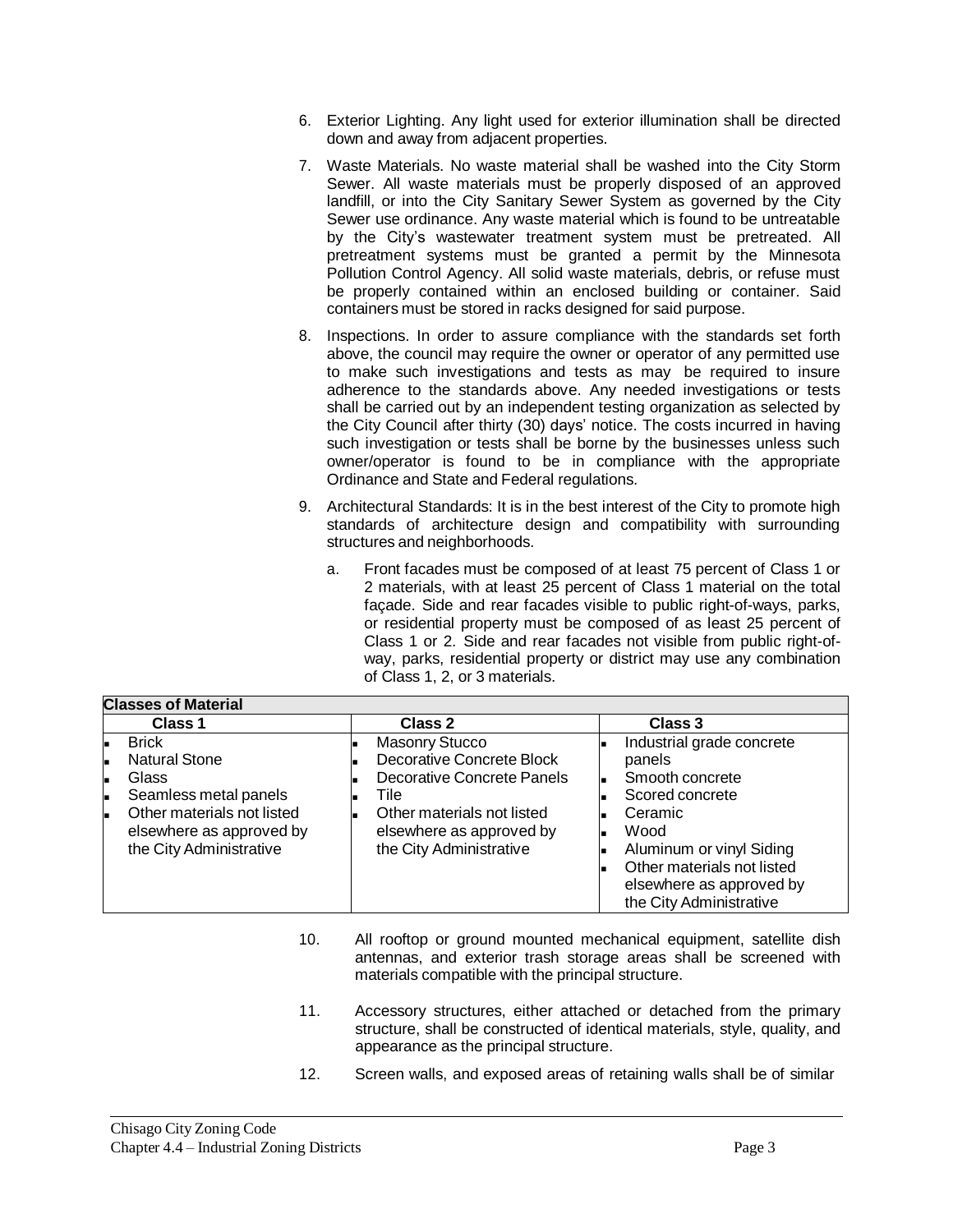type, quality, and appearance as the principal structure.

- 13. Landscape requirement to be 2% of the building value.
- E. Lot Requirements and Setbacks:

The following minimum requirements shall be observed in the Light Industrial district subject to additional requirements and modifications set forth in this ordinance.

| Minimum Lot Area               | l1.5 Acres                                   |
|--------------------------------|----------------------------------------------|
| Lot Width                      | l150 feet                                    |
| Setbacks - Public Right of Way | 35 feet                                      |
| lSetbacks – Side               | 25 feet                                      |
| lSetbacks – Rear Yard          | 25 feet<br>50 feet from residential property |
| Maximum Impervious Surface     | 70%                                          |

**Sections Omitted**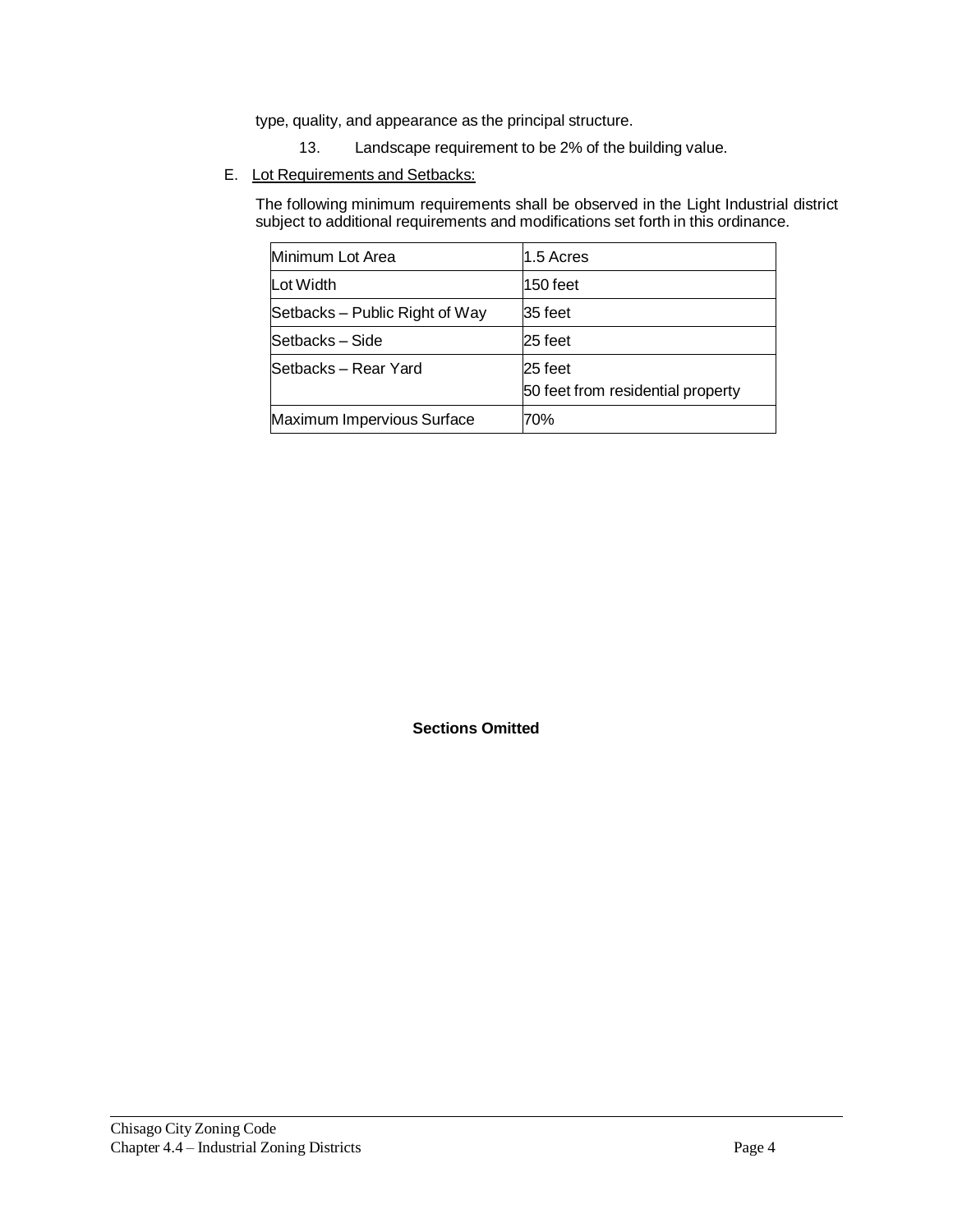#### **7.1 ENVIRONMENTAL PROTECTION**

#### **7.2 FOREST PROTECTION REGULATIONS**

## **A.** Findings and Purpose.

- 1. Chisago City finds that preservation of trees and woodlands within the City is critical to the health, safety and welfare of the citizens; that existing and potential development within the City has the effect of reducing and in some cases eliminating wooded area, which, if preserved and maintained, serve important ecological, recreational and aesthetic benefit to existing and future residents. Therefore, the purposes of these regulations are the following:
- 2. To preserve woodlands and trees on individual sites; protect the safety of said residents by preventing wind and water erosion, slope instability and rapid runoff promote the health of said residents by absorption of air pollutants, contaminants and noise; and protect the welfare of residents by increasing rainfall infiltration to the water table, provide a diversified environment for many kinds of animals and plants necessary for wildlife maintenance and important to the aesthetic values and recreational requirements of the area and promote energy conservation by shading buildings in the summer and breaking winds in the winter.
- 3. District Boundaries. The Forest Protection regulations apply to all zoning districts within the city.
- 4. Restrictions.
	- a. No development permit may be issued for any development unless the development is in compliance with the following standards:
		- (1) Development must be conducted so that the maximum number of trees is preserved by the clustering of structures in existing cleared areas and natural clearings.
		- (2) Grading, contouring and paving may not detrimentally affect the root zone aeration and stability of existing trees and existing trees must be provided with a water area.
		- (3) When trees are lawfully removed, the permittee must restore the density of trees that existed before the development. Comparable nursery stock must be utilized, but not more than ten trees per acre are required.
		- (4) Development may not reduce the existing crown cover greater than 50 percent and may preserve the under-story.
		- (5) Trees used in reforestation or landscaping must be compatible with the local landscape and conditions and not presently under disease epidemic.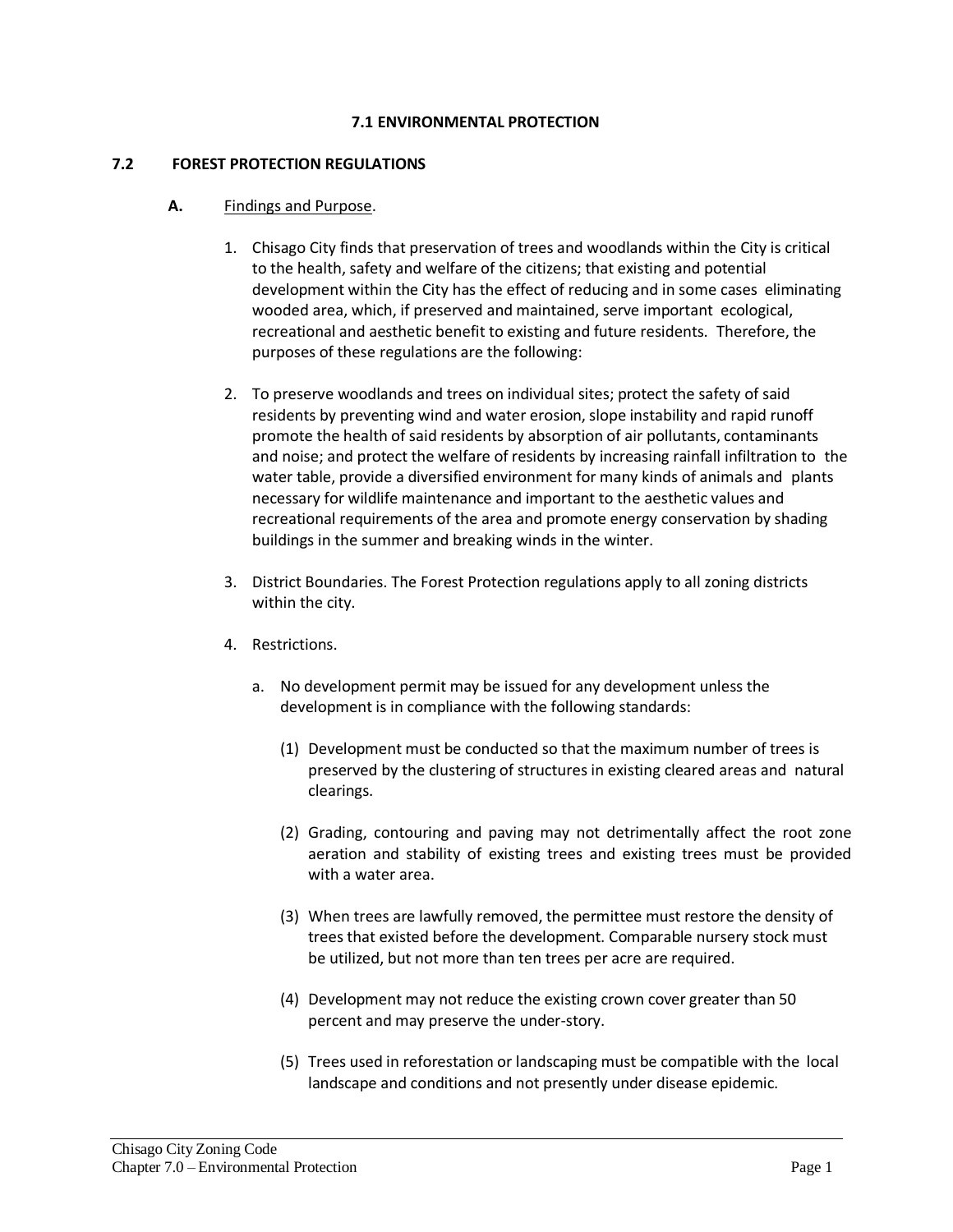- (a) Lawful development is under a continuing obligation to observe these restrictions.
- (b) The removal of trees seriously damaged by storms or other acts of God or diseased trees is not prohibited.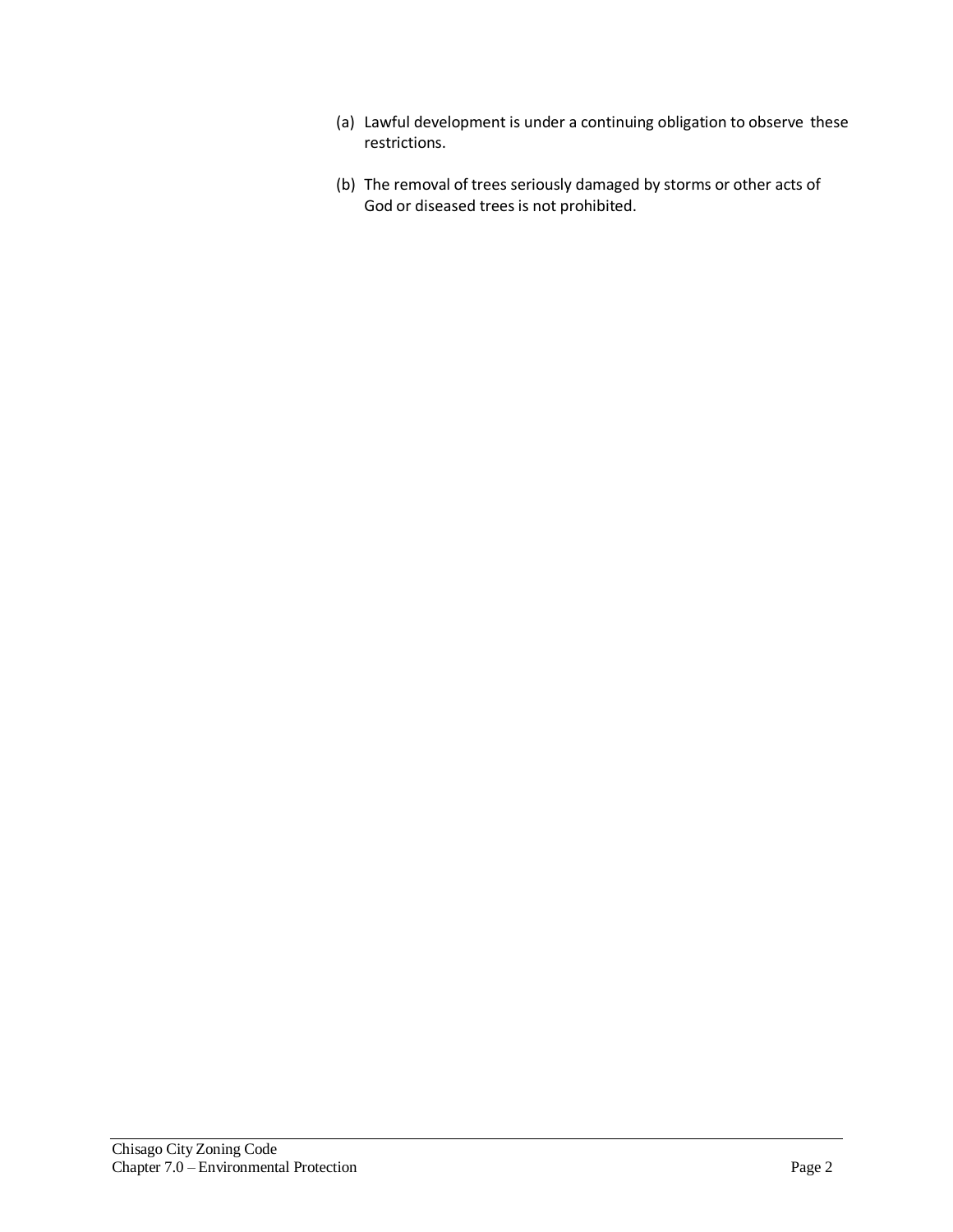# **7.3 WETLAND PROTECTION REGULATIONS**

# **A.** Definition.

- 1. Wetland: See Chapter 9 (Definitions).
- 2. Buffer: an upland area adjacent to a lake, stream or wetland that is natural or restored to primarily native vegetation.
- 3. Setbacks: The minimum horizontal distance between a structure or sewage treatment system and the edge of a delineated wetland.
- **B.** General. The following are minimum requirements.
	- 1. All wetland delineations must be completed by a certified wetland delineator.
	- 2. Wetland Delineations for Planned Development Districts (PDD) and Subdivisions must follow the Minnesota Routine Assessment Methodology (MNRAM) and identify the quality of the wetland based on the assessment.
	- 3. Minor subdivisions, Administrative lot splits, building permits, septic system installation and updates, and soil disturbances 100 cubic feet or less would be exempt from this requirement and will utilize the moderate quality buffer and setbacks set forth in this section, unless a MNRAM has been completed and approved or the wetland has already been identified as a high quality wetland by MNRAM standards. An applicant that is exempt from the MNRAM requirements may still complete the MNRAM process and comply with the resulting setbacks.
- **C.** Wetland Limitations. The following activities are prohibited within a wetland or wetland buffer:
	- 1. Runoff must not be discharged directly into wetlands without presettlement of the runoff.
	- 2. Creating impervious cover, except those that are approved through plan review or by the City.
	- 3. Excavating fill or placing fill or debris, except as approved, in writing, by the City or County Wetland Specialist.
	- 4. Altering vegetation, except for vegetative enhancements, and the removal of invasive exotic species or trees for disease control or revegetation. These exceptions must include a detailed plan submitted and approved by the City.
	- 5. Applying phosphorus-containing fertilizers that is harmful or will injure the waterbody. The exception must be authorized by the City Administrator.
- **D.** Setbacks and Buffers. Based on the wetland function and value assessment the following will be buffer and setback requirements measured from the delineated wetland edge.

| Low Quality      | <b>Buffer</b> | 15 feet |
|------------------|---------------|---------|
|                  | Setback       | 15 feet |
| Moderate Quality | <b>Buffer</b> | 20 feet |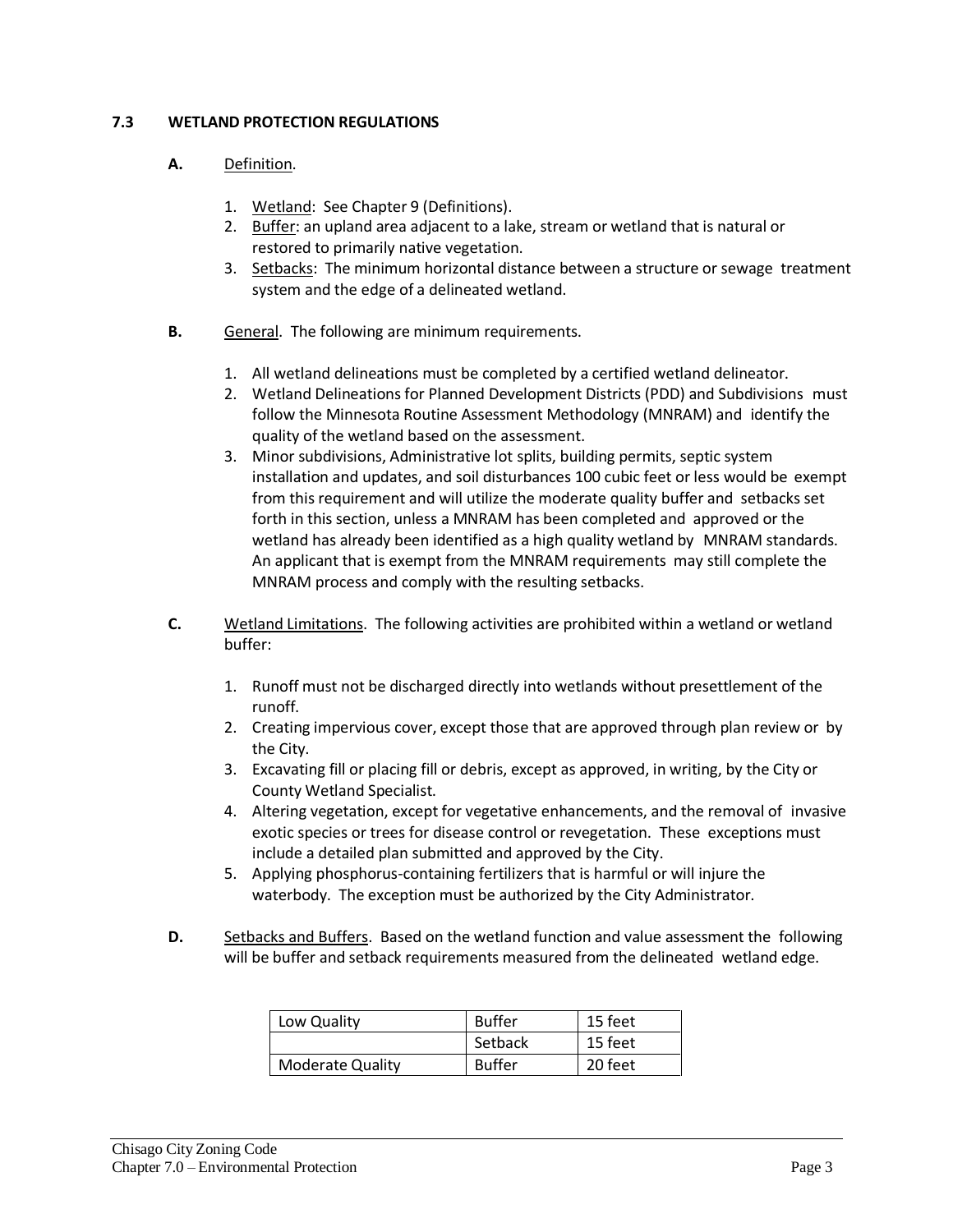|                     | Setback       | 30 feet |
|---------------------|---------------|---------|
| <b>High Quality</b> | <b>Buffer</b> | 25 feet |
|                     | Setback       | 50 feet |

- **E.** Protection. Protection of buffer areas described in this rule is to be maintained indefinitely. Buffer strips (natural or created) shall be protected by erosion and sediment control measures during construction. Where buffer strips are not vegetated or have been cultivated or other land disturbance has occurred within 5 years of the application, such areasshall be replanted and maintained. The buffer strip plantings must be identified on the site plan and approved by the city. Buffer strips shall not be mowed without permission from the city.
- **F.** Sign. A buffer shall be indicated by permanent, free-standing monuments at the buffer's upland edge, with a design and text approved by the City. A marker shall be placed at each lot line, with additional markers at an interval of no more than 150 feet. For subdivisions, it is the City's standard that the monument requirement applies to each lot of record. On public land or right-of-way, the monument requirement may be satisfied by the use of markers flush to the ground, breakaway markers of durable material, or a vegetation maintenance plan approved by City staff.
- **G.** Mitigation. Wetlands must not be drained or filled, wholly or partially, unless replaced by wetland areas of at least equal public value. Replacement be guided by the following principles in descending order of priority:
	- a. Avoiding the direct or indirect impact of the activity that may destroy or diminish the wetland.
	- b. Minimizing the impact by limiting the degree or magnitude of the wetland activity and its implementation.
	- c. Rectifying the impact by repairing, rehabilitating or restoring the affected wetland environment.
	- d. Reducing or eliminating the impact over time by preservation and maintenance operations during the life of the activity.
	- e. Compensating for the impact by replacing or providing substitute wetland resources or environments. Compensation including the replacement ratio and quality or replacement must be consistent with the requirements outlined in the rules adopted by the Board of Water and Soil Resources described in the Wetland Conservation Act of 1991.

Any wetland replacement plan must be approved by the city. The amount of replacement wetlands required will be determined by the quality of the wetlands being mitigated.

| <b>Wetland Quality</b> | Replacement rate |  |
|------------------------|------------------|--|
| Low/Moderate Quality   | 2:1              |  |
| <b>High Quality</b>    | 3:1              |  |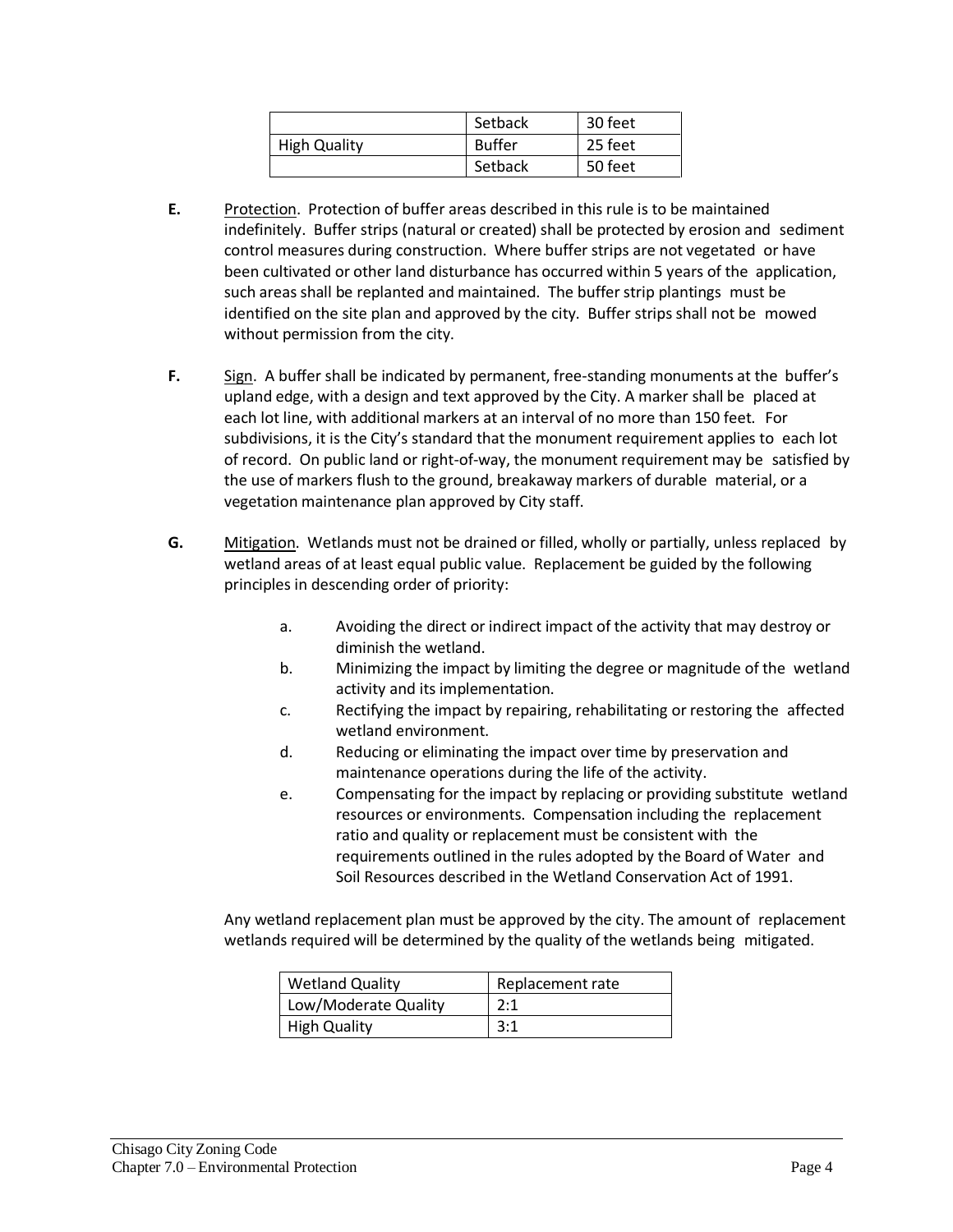# **7.4 STORM WATER MANAGEMENT**

- **A.** Statutory Authorization. This ordinance is adopted pursuant to Minnesota Statutes Section 462.351.
- **B.** Findings. Chisago City hereby finds that uncontrolled and inadequate planned use of wetlands, woodlands, natural habitat areas, areas subject to soil erosion and areas containing restrictive soils adversely affects the public health, safety and general welfare by impacting water quality and contributing to other environmental problems, creating nuisances, impairing other beneficial uses of environmental resources and hindering the ability of the city to provide adequate water, sewage, flood control and other community services. In addition, extraordinary public expenditures may be required for the protection of persons and property in areas which may be affected by unplanned land use.
- **C.** Purpose. The purpose of this ordinance is to promote, preserve and enhance the natural resources within Chisago City and protect them from adverse effects caused by poorly sited development or incompatible activities by regulating land disturbing or development activities that would have an adverse and potentially irreversible impact on water quality and unique and fragile environmentally sensitive land; by minimizing conflicts and encouraging compatibility between land disturbing and development activities and water quality and environmentally sensitive lands; and by requiring detailed review standards and procedures for land disturbing or development activities proposed for such areas, thereby achieving a balance between urban growth and development.
- **D.** Applicability. Every applicant applying forsubdivision or a development permit to allow land disturbing activities must submit a storm water management plan to the Public Works Director. No building permit, subdivision approval or development permit to allow land disturbing activities may be issued until approval of the storm water management plan or a waiver of the approval requirement has been obtained in strict conformance with the provisions of this ordinance.
- **E.** Exemptions. The provision of this ordinance do not apply to:
	- 1. Any part of a subdivision if a plat for the subdivision has been approved by the city on or before the effective date of this ordinance.
	- 2. A lot for which a building permit has been approved on or before the effective date of this ordinance.
	- 3. Installation of fence, sign, telephone and electric poles and other kinds of posts or poles.
	- 4. Emergency work to protect life, limb or property.
- **F.** Storm Water Management Plan Approval Procedures. At a minimum, the storm water management plan must contain the following information: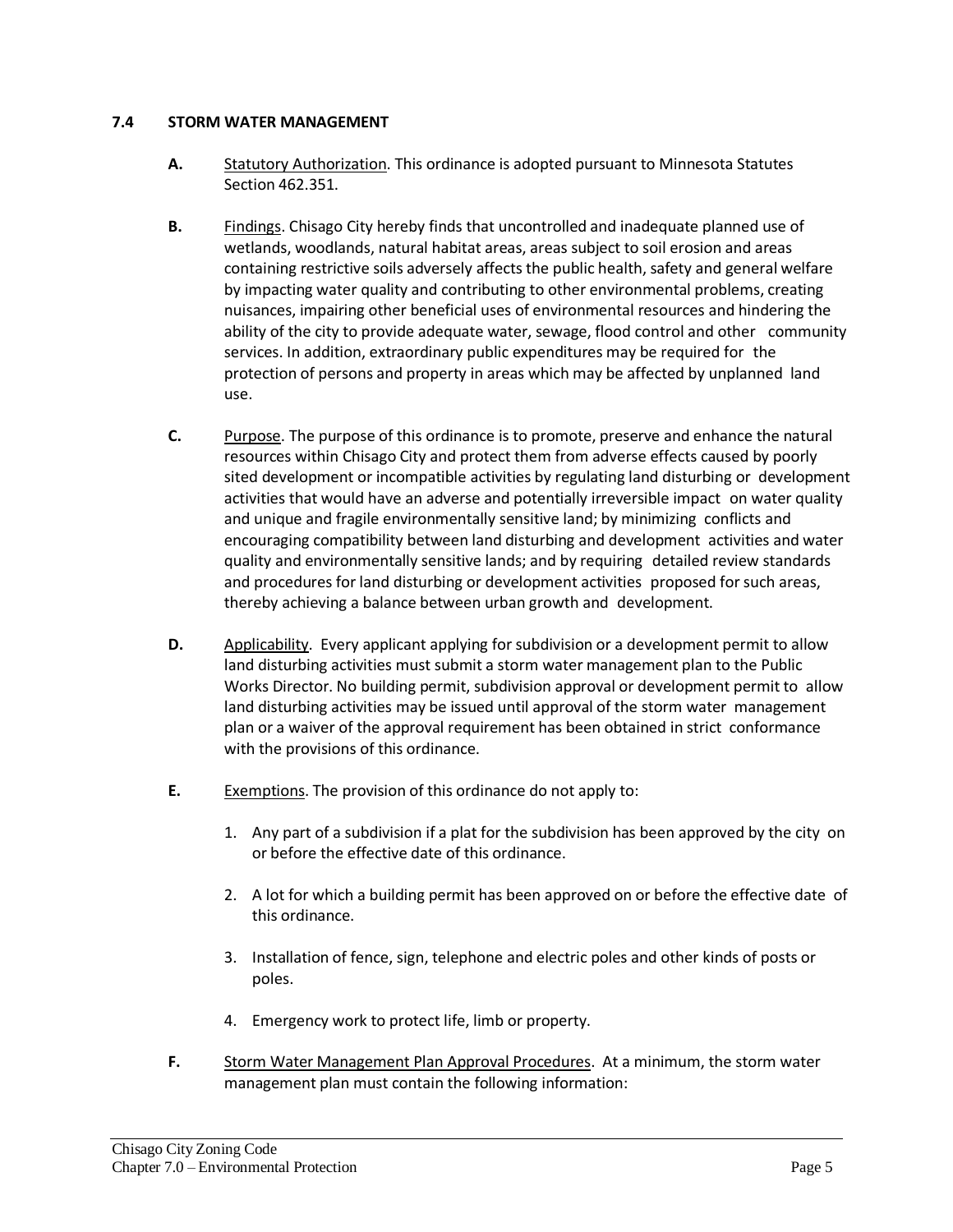- 1. Existing Site Map. A map of existing site conditions showing the site and immediately adjacent areas including:
	- a. The name and address of the applicant, the section, township and range, north point, date and scale of drawing and number of sheet.
	- b. Location of the tract by an insert map at a scale sufficient to clearly identify the location of the property and giving such information as the streets and number of adjoining roads, railroads, utilities, subdivisions, towns and districts or other landmarks.
	- c. Existing topography with a contour interval appropriate to the topography of the land but in no case having a contour interval greater than 2 feet. (Use urban sea level as a base).
	- d. A delineation of all streams, rivers, public waters and wetlands located on and immediately adjacent to the site, including depth of water, a description of all vegetation which may be found in the water, a statement of general water quality and any classification given to the water body or wetlands by the Minnesota Department of Natural Resources, the Minnesota Pollution Control Agency and/or United States Corp of Engineers.
	- e. Delineation of ordinary high water mark of lakes.
	- f. Location and dimensions of existing storm water drainage systems and natural drainage patterns on and immediately adjacent to the site delineating in which direction and at what rate storm water is conveyed from the site, identifying and receiving stream, river, public water or wetland and setting forth those areas of the unaltered site where storm water collects.
	- g. A description of the soils of the site, including a map indicating soil types of areas to be disturbed as well as a soil report containing information on the suitability of the soils for the type of development proposed and for the type of sewage disposal proposed and describing any remedial steps to be taken by the developer to render the soils suitable.
	- h. Vegetative cover and clearly delineating any vegetation proposed for removal.
	- i. 100-year floodplains, flood fringes and floodways.
- 2. Site Construction Plan. A site construction plan must contain the following information:
	- a. Location and dimension of all proposed land disturbing activities and any phasing of those activities.
	- b. Locations and dimensions of all temporary soils or dirt stockpiles.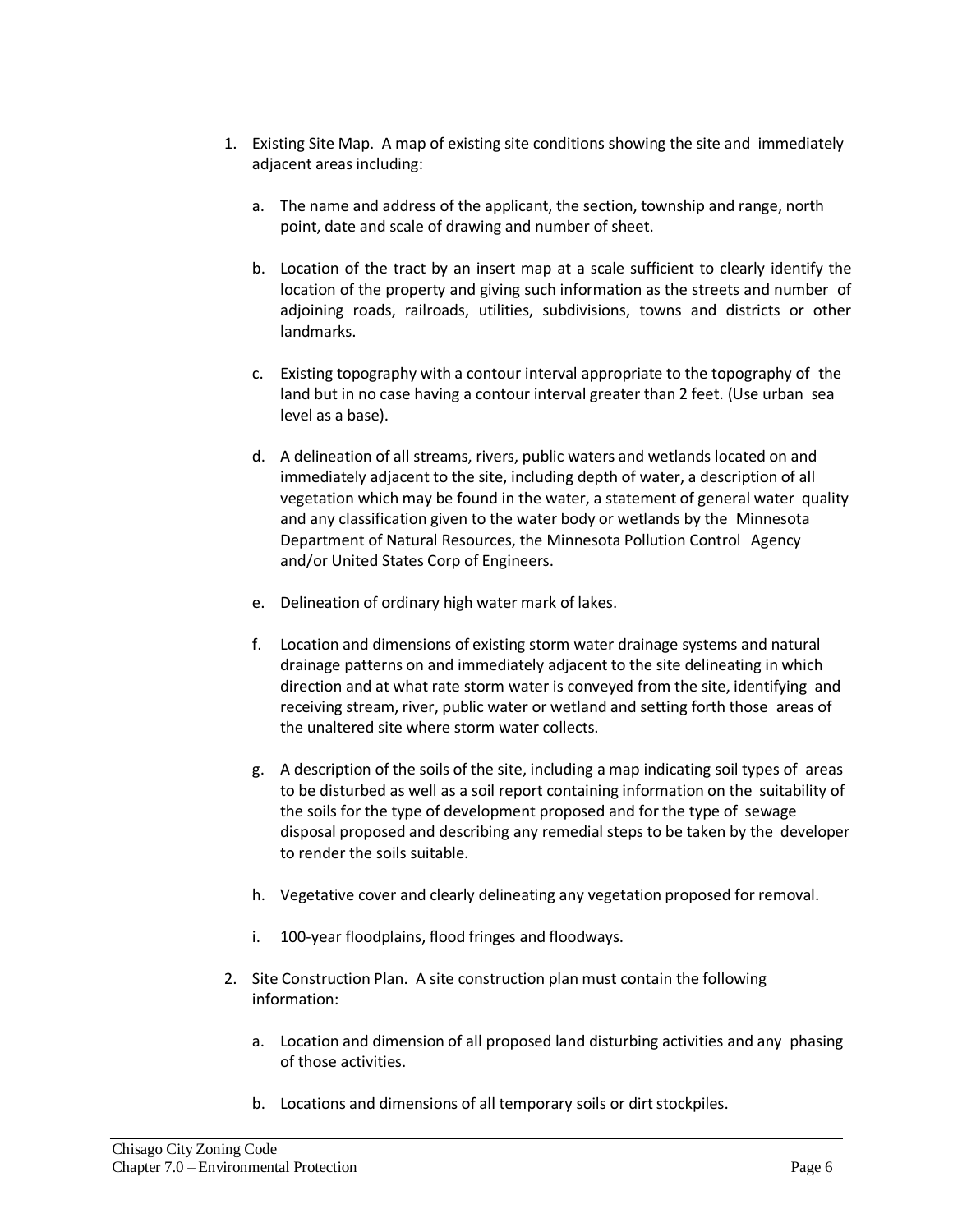- c. Location and dimension of all construction site erosion control measures necessary to meet the requirements of this ordinance.
- d. Schedule of the starting and completion date of each land disturbing activity including the installation of construction site erosion control measures for each phase.
- e. Provisions for maintenance of the construction site erosion control measures during construction.
- 3. Plan of Final Site Conditions. A plan of final site conditions on the same scale as the existing site map showing the site changes including:
	- a. Finished grading shown at contours at the same interval as provided on the existing site map indicating the relationship of proposed changes to existing topography and remaining features.
	- b. A landscape plan, drawn to an appropriate scale, including dimensions and distances and the location, type, size and description of all proposed landscape materials that will be added to the site as part of the development.
	- c. A drainage plan of the developed site delineating the direction and rate of storm water from the site and the areas of where storm water will be allowed to collect.
	- d. The size, alignment and intended use of any structures to be erected on the site.
	- e. A delineation and tabulation of all areas which shall be paved or surfaced, including a description of the surfacing material to be used.
	- f. Any other information necessary for the review of the project plan.
- **G.** Plan Review Procedure.
- **H.** Process. Storm water management plans meeting the requirements of Section 6 must be submitted by the Public Works director to the Planning Commission for review in accordance with the standards in this section.
- **I.** Duration. Plan approval will expire one year after date of approval unless construction has commenced in accordance with the plan. However, if prior to the expiration of the approval, the applicant makes a written request to the Public Works Director for an extension of time to commence construction setting forth the reasons for the requested extension, the planning department may grant one extension of not greater than on year. Receipt of any request for extension shall be acknowledged by the Department of Public Works within 15 days. The Department of Public Works shall make a decision on the extension within 30 days of receipt. Any plan may be revised in the same manner as originally approved.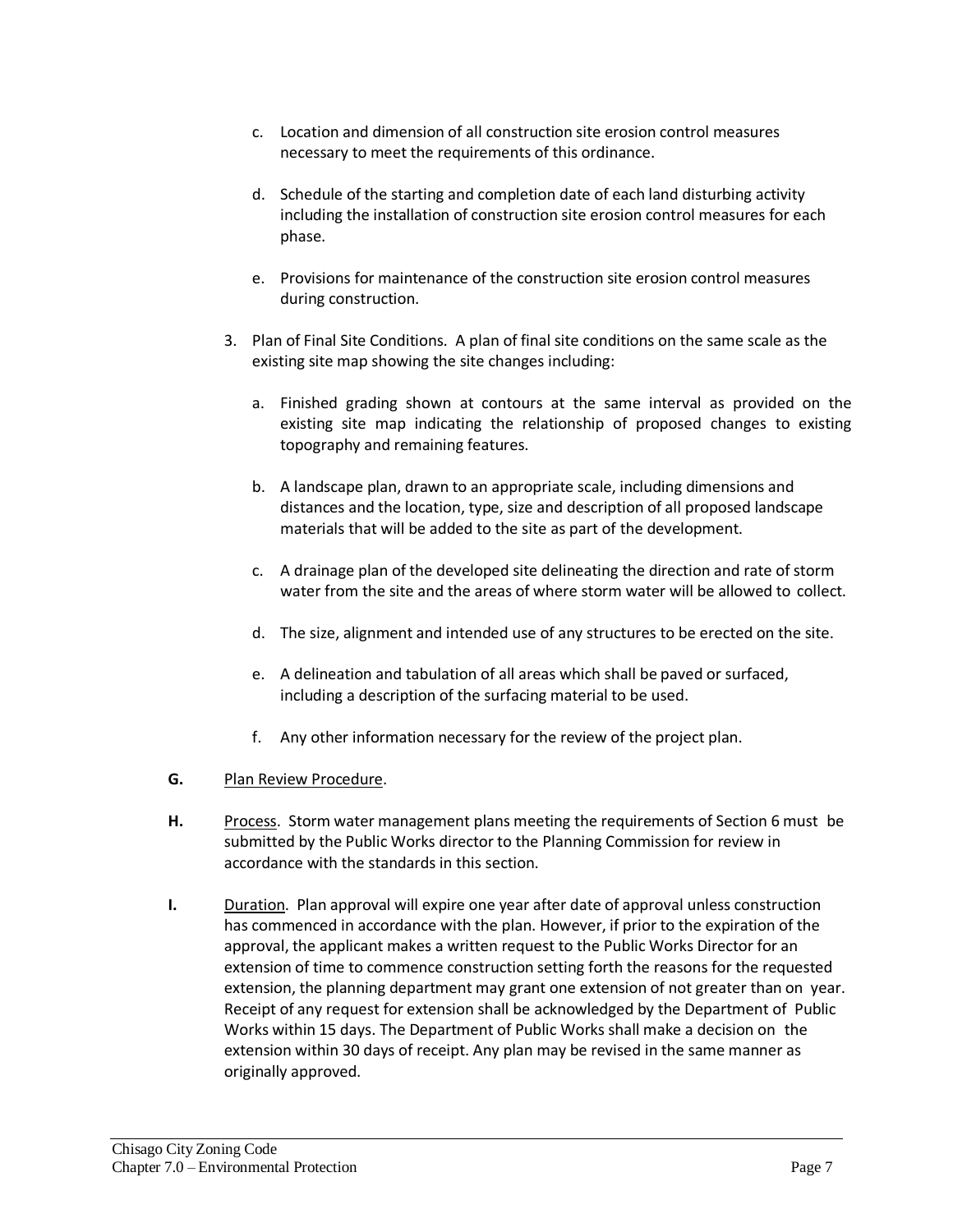- **J.** Conditions. A storm water management plan may be approved subject to compliance with conditions reasonable and necessary to insure that the requirements of this ordinance are met. Conditions may limit the size, kind or character of the proposed development, require the construction of structures, drainage facilities, storage basins and other facilities, require replacement of vegetation, establish required monitoring procedures, stage the work over time, require alteration of the site design to insure buffering and require the conveyance to the city or other public entity of necessary lands or easements.
- **K.** Performance Bond. A letter of credit or other form of security shall be requested to cover the amount of the established cost of complying with the conditions as calculated by the City Engineer. The bond must guarantee completion and compliance with conditions within a specific time and may be extended in accordance with this section.
- **L.** Fees. All applications for a storm water management plan approval must be accompanied by a processing and approval fee as determined by resolution of the City Council an escrow account may be required by the Zoning Administration to pay for actual engineering costs incurred by the City Engineer.

# **M.** Approval Standards.

- 1. No storm water management plan that fails to meet the standards in this section may be approved.
- 2. Site Dewatering. Water pumped from the site including temporary sedimentation basins, grit chambers,-sand filters, up-flow chambers, hydrocyclones, swirl concentrators or other appropriate controls as appropriate. Water may not be discharged in a manner that causes erosion or flooding of the site or receiving channels of a wetland.
- 3. Waste and Material Disposal. All waste and unused building materials (including garbage, debris, cleaning wastes, wastewater, toxic materials or hazardous materials) shall be properly disposed of, as regulated by city, state and federal regulations, offsite and not allowed to be carried by runoff into a receiving channel or storm sewer system.
- 4. Tracking. Graveled roads, access drives and parking areas must be of sufficient width and length to prevent sediment from being traced onto public or private roadways. Any sediment reaching a public or private road shall be removed by Street cleaning (not flushing) before the end of each workday, unless approved by the city. Street cleaning must be completed by the applicant or approved designee.
- 5. Drain Inlet Protection. All storm drain inlets must be protected during construction until control measures are in place with a straw bale, silt fence or equivalent barrier meeting accepted design criteria, standards and specifications contained in the MPCA publication "Protecting Water Quality in Urban Areas".
- 6. Site Erosion Control. The following criteria ("a" through "d") apply only to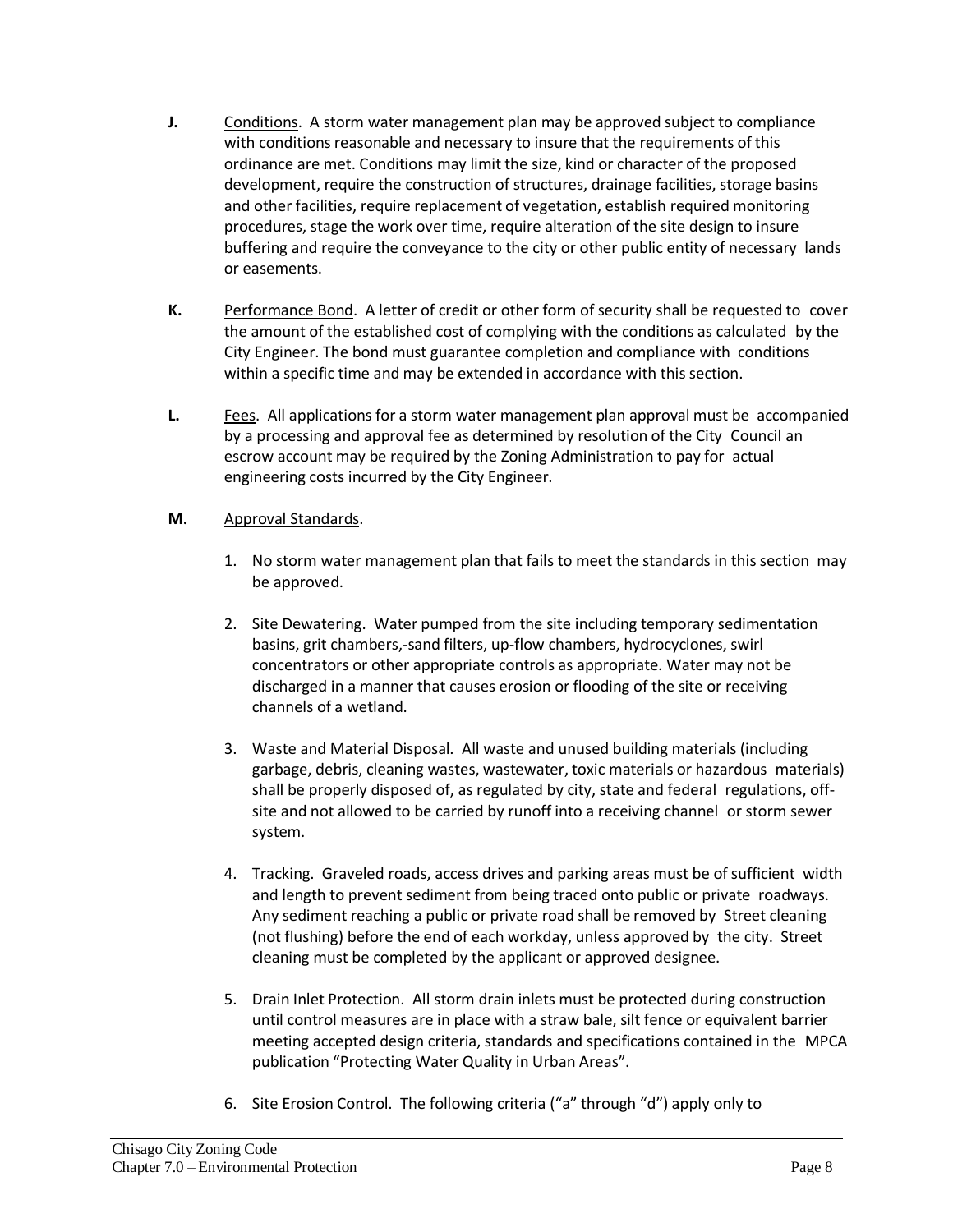construction activities that result in runoff leaving the site.

a. Channelized runoff from adjacent areas passing through the site must be diverted around disturbed areas, if practical. Otherwise, the channel must be protected as follows:

Sheetflow runoff from adjacent areas greater than 10,000 square feet in area shall be diverted around disturbed areas, unless shown to have resultant runoff of less than 0.5 ft.3/sec. across the disturbed area for a one-year storm event. Diverted runoff must be conveyed in a manner that will not erode the conveyance and receiving channels.

- b. All activities on the site must be conducted in a logical sequence to minimize the area of bare soil at any one time.
- c. Runoff from the entire disturbed area on the site must be controlled by meeting either 1 and 2 or 1 and 3 of this section.
	- (1) All disturbed ground left inactive for fourteen or more days must be stabilized by seeding or sodding or by mulching or covering or other equivalent control measures.
	- (2) For sites with more than ten acres disturbed at one time, or if a channel originates in the disturbed area, one or more temporary or permanent sedimentation basins must be constructed. Each sedimentation basin must have a surface area of at least one percent of the area draining to the basin and at least three feet of depth and constructed in accordance with accepted design specifications. Sediment must be removed to maintain a depth of three feet. The basin discharge rate must also be sufficiently low as to not cause erosion along the discharge channel or the receiving water.
	- (3) For sites with less than ten acres disturbed at one time, silt fences, straw bales or equivalent control measures must be placed along all side-slope and down-slope sides of the site. If a channel or area of concentrated runoff passes through the site, silt fences must be placed along the channel edges to reduce sediment reaching the channel. The use of silt fences, straw bales or equivalent control measures must include a maintenance and inspection schedule.
- d. Any soil or dirt storage piles containing more than ten cubic yards of material should not be located with a down-slope drainage length of less than 25 feet from the toe of the storage pile to a roadway or drainage channel. If remaining for more than seven days, it must be stabilized by mulching, vegetative cover, tarps or other means. Erosion form piles that will be in existence for less than seven days must be controlled by placing straw bales or silt barriers around the storage pile. In-street utility repair or construction soil or dirt storage piles located closer than 25 feet of a roadway or drainage channel must be covered with tarps or suitable alternative control, if exposed for more than seven days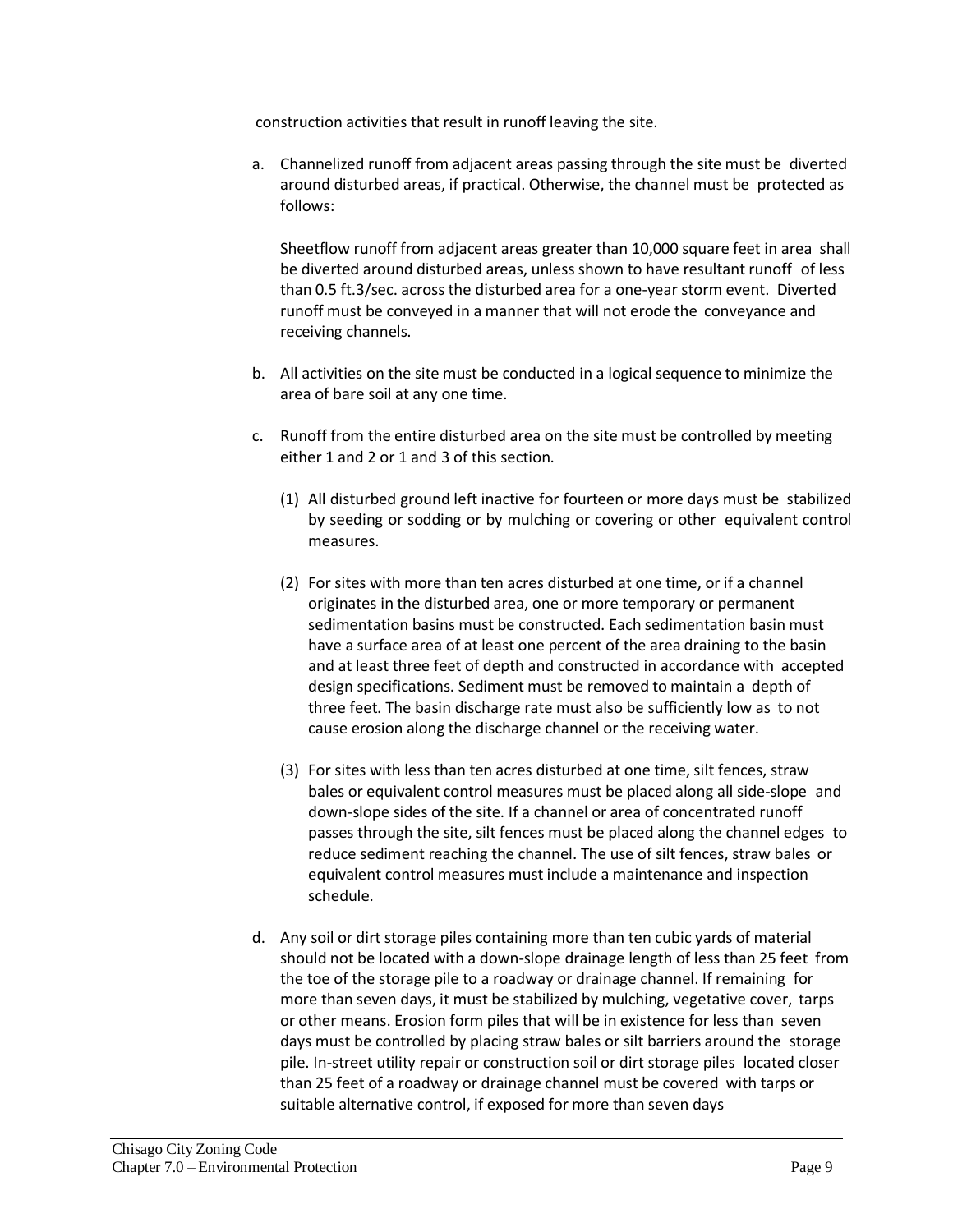the storm drain inlets must be protected with straw bales or other appropriate filtering barriers.

- **N.** Storm Water Management Criteria for Permanent Facilities.
	- 1. An applicant must install or construct, on or for the proposed land disturbing or development activity, all storm water management facilities necessary to manage increased runoff so that the two-year, ten-year and 100-year storm peak discharge rates existing before the proposed development are not increased and accelerated channel erosion will not occur as a result of the proposed land disturbing or development activity. An applicant may also make an in kind or monetary contribution to the development and maintenance of the community storm water management facilities designed to serve multiple land disturbing and development activities undertaken by one or more persons, including the applicant.
	- 2. The applicant must give consideration to reducing the need for storm water management facilities by incorporating the use of natural topography and land cover such as wetlands, ponds, natural swamps and depressions as they exist before development to the degree that they can accommodate the additional flow of water without compromising the integrity or quality of the wetland or pond.
	- 3. The following storm water management practices must be investigated in developing a storm water management plan in the following descending order of preference:
		- a. Infiltrations of run-off on-site, if suitable soil conditions are available for use.
		- b. Flow attenuation by use of open vegetated swamps and natural depressions.
		- c. Storm water retention facilities.
	- 4. A combination of successive practices may be used to achieve the applicable minimum control requirements specified in Section 7.02.N.1. Justification shall be provided by the applicant for the method selected.
- **O.** Design Standards. Storm water detention facilities constructed in the city must be designed according to the National urban Runoff Program (NURP), wet basin design criteria and the urban best management practices as reflected in the MPC publication, "Protecting Water Quality in Urban Areas", and must contain, at a minimum, the following design factors.
	- 1. A permanent pond surface area equal to two percent of the impervious area draining to the pond or one percent of the entire area draining to the pond, whichever amount is greater.
	- 2. An average permanent pool depth of four to ten feet. (COMMENTARY: An alternative to subsections 1 and 2 that the volume of permanent pool be equal to or greater than the runoff from a 1.0 inch rainfall, per event (first flush) for the fully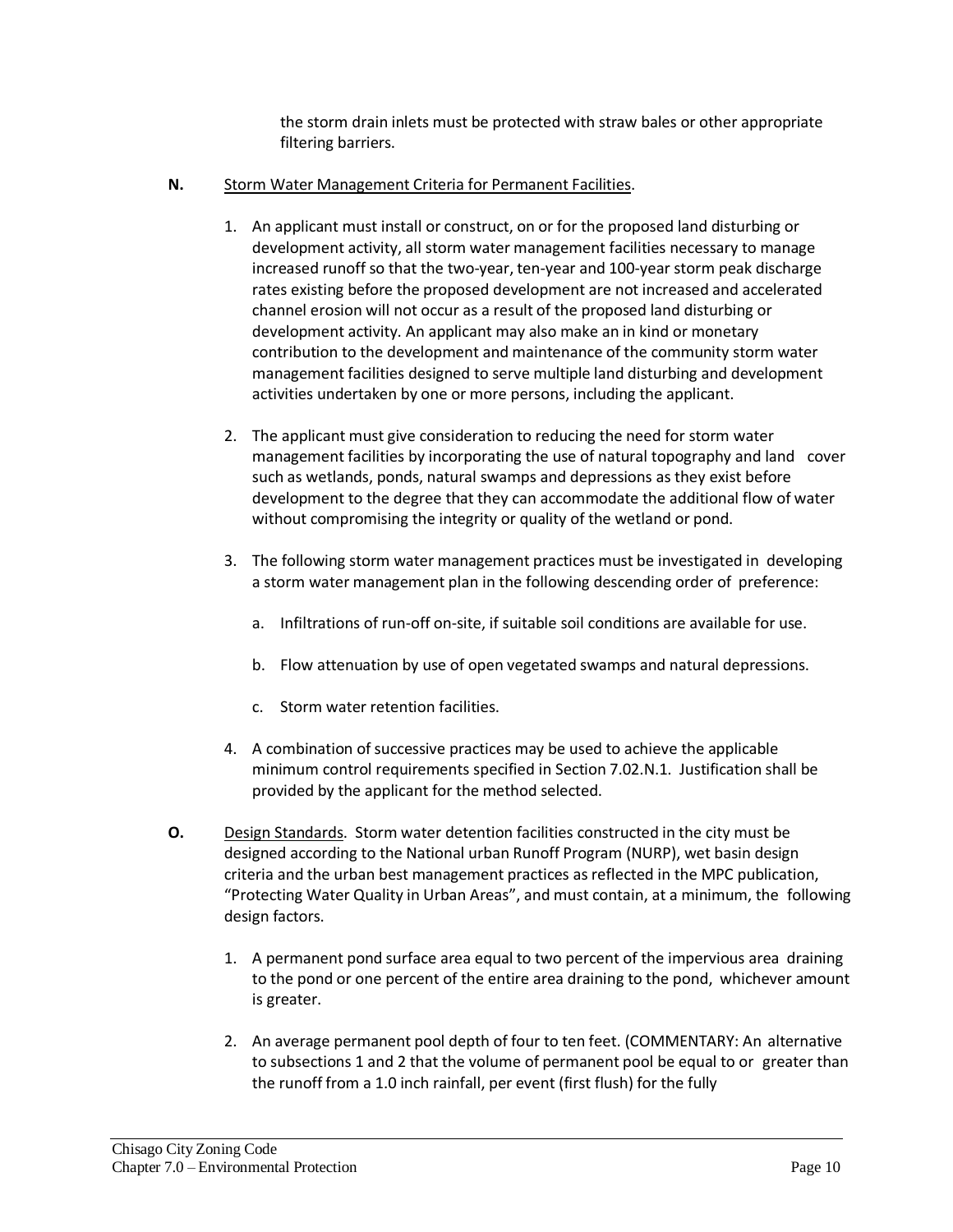developed site.)

- 3. A permanent pool length-to-width ratio of 3:1 or greater.
- 4. A minimum protective shelf extending ten feet into the permanent pool with a slope of 10:1 beyond which slopes should not exceed 3:1.
- 5. A protective buffer strip of vegetation surrounding the permanent pool at a minimum width of one rod (16.5 feet).
- 6. All storm water detention facilities must have a device to keep oil, grease and other floatable material from moving downstream as a result of normal operations.
- 7. Storm water detention facilities for the new development must be sufficient to limit peak flows in each subwatershed to those that existed before the development for the 10-year storm event. Also, calculations and hydrologic models used in determining peak flows must be submitted along with the storm water management plan.
- 8. All storm water detention facilities must have a forebay to remove coarse-grained particles prior to discharge into a watercourse or storage basin.
- **P.** Wetlands. As indicated in section 7.2
- **Q.** Steep Slopes. No land disturbing or development activities are allowed on slopes of 18 percent or more.
- **R.** Catch Basins. All newly installed and rehabilitated catch basins must be provided with a sump area for the collection of coarse-grained material. The basins must be cleaned when they are half filled with material.
- **S.** Drain Leaders. All newly constructed and reconstructed buildings must route drain leaders to storm sewer facilities or pervious areas wherein the runoff can be allowed to infiltrate. The flow ration of water from the leaders must be controlled so no erosion occurs in the pervious areas.
- **T.** Inspections and Maintenance. All storm water management facilities must be designed to minimize the need of maintenance, to provide access for maintenance purposes and to be structurally sound. All storm water management facilities must have a plan of operation and maintenance that assures continued effective removal of pollutants carried in storm water runoff. The director of public works, or designated representative, must inspect all storm water management facilities during construction, during the first year of operation and at least once every five years thereafter. The inspection records will be kept on file at the public works department for a period of six years. It is the responsibility of the applicant to obtain any easements or property interests to allow needed access to the storm water management facilities for inspection and maintenance purposes.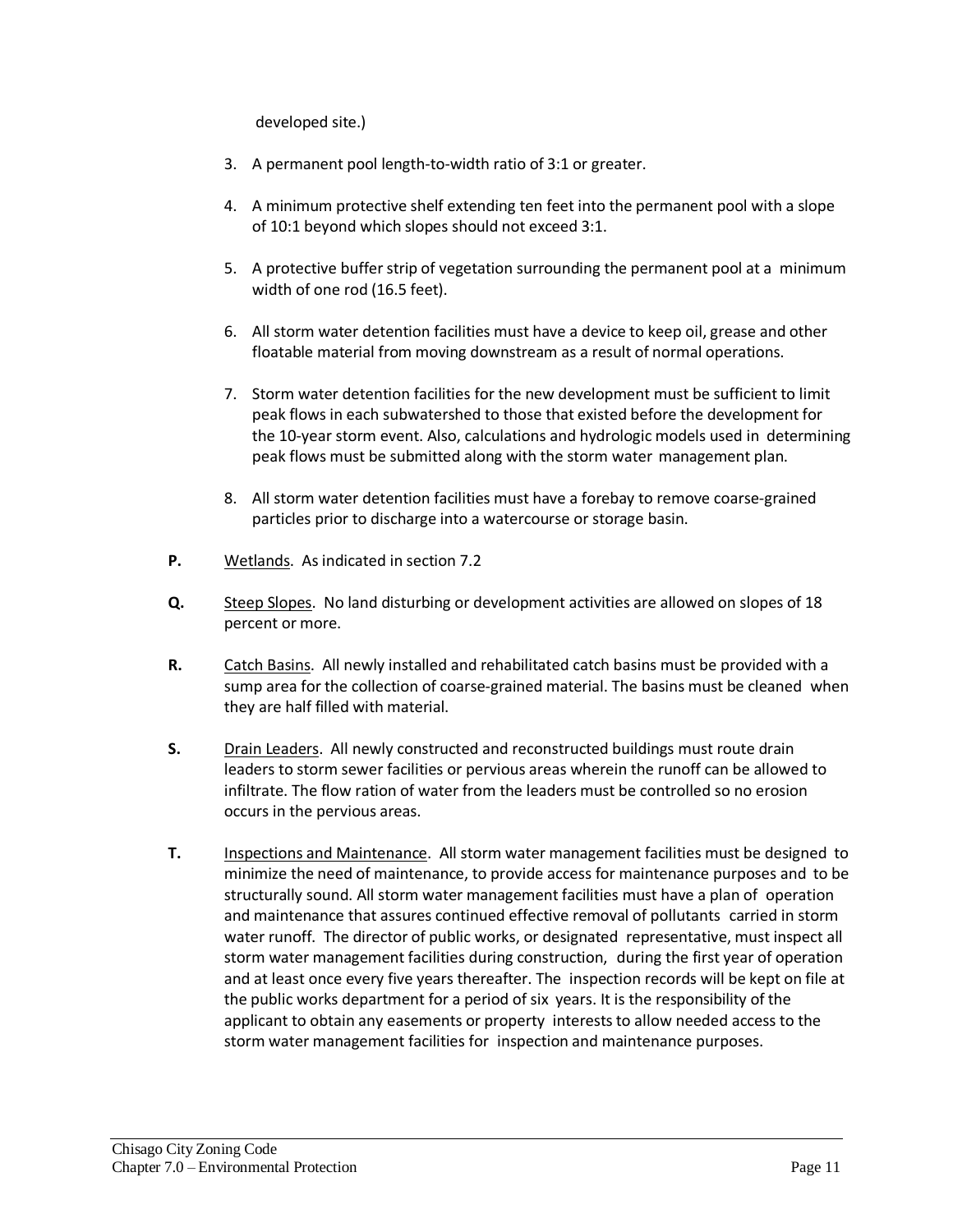- **U.** Models/Methodologies/Computations. Hydrologic models and design methodologies used for the determination of runoff and analysis of storm water management structures must be approved by the director of public works. Plans, specifications and computations for storm water management facilities submitted for review must be sealed and signed by a registered professional engineer. All computations must appear on the plans submitted for review, unless otherwise approved the director of Public Works.
- **V.** Watershed Management Plans/Groundwater Management Plans*.* Storm water management plans must be consistent with adopted watershed management plans and groundwater management plans prepared in accordance with Minnesota Statutes Section 103B.23 1 and 103B.255 respectively and as approved by the Minnesota Board of Water and Soil Resources.
- W. Easements. It is the responsibility of the applicant to obtain from adjacent property owners any necessary easements or other property interests concerning flowage of water.
- **X.** Other Controls. In the event of any conflict between the provisions of this ordinance and other provisions of the Zoning Ordinance, the more restrictive standard prevails.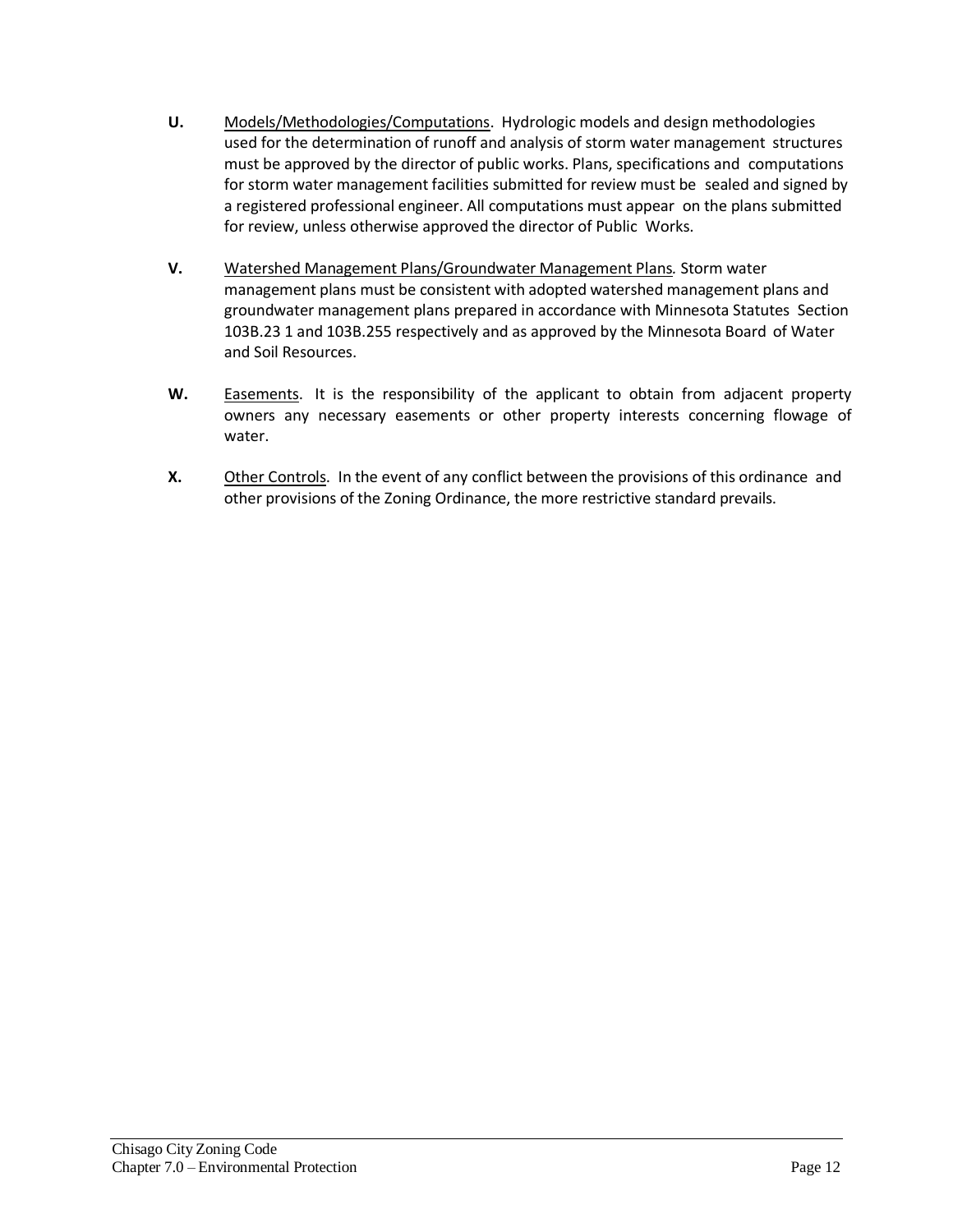# **7.5 LAND ALTERATION AND GRADING**

- **A.** Permit Required. No person, firm or corporation may undertake, authorize or permit any of the following actions without first having obtained a grading permit from the city.
	- 1. Any excavating, grading, filling or other change in the earth's topography resulting in the movement of more than 50 cubic yards per acre of material, except in any designated Wetlands, Floodplain or Shoreland District.
	- 2. Any excavating, grading or filling or change in the earth's topography in any designated Wetlands, Floodplain or Shoreland District.
	- 3. Any changing of a natural drainage way or drainage pattern that results in any change in the flow of surface water upon adjacent property.
- **B.** Exception. Notwithstanding the above, no grading permit is required for the following activities, except as required by Minnesota State Building Code.
	- 1. Earthwork undertaken in accordance with grading plans approved in conjunction with a site and building plan review or plat approval, or
	- 2. Earthwork that will result in moving less than 50 cubic yards of material provided the work does not take place in any designated Wetlands, Floodplain or Shoreland District and does not affect local drainage patterns.
	- 3. Agriculture Uses as defined in Section 9.1 of this Title, unless the work is to change or heighten the topography of the land being used for agriculture.
- **C.** Administrative Review of Grading Permits. A permit is required from the City Administrator or City Engineer or designee for any of the following:
	- 1. Placement of or grading of more than ten cubic yards of material on steep slopes adjacent to lakes and wetlands or with the shore or bluff impact zones.
	- 2. Placement of or grading of more than 50 cubic yards, of material per acre.
	- 3. Where filling or grading occurs within ten feet of a property line or when such activity alters the drainage patterns of adjacent properties.
- **D.** City Council Review. All grading permits that would result in changing the use of the property must be reviewed by the Planning Commission and approved by the City Council. If possible, grading permit review will be combined with other planning permit reviews.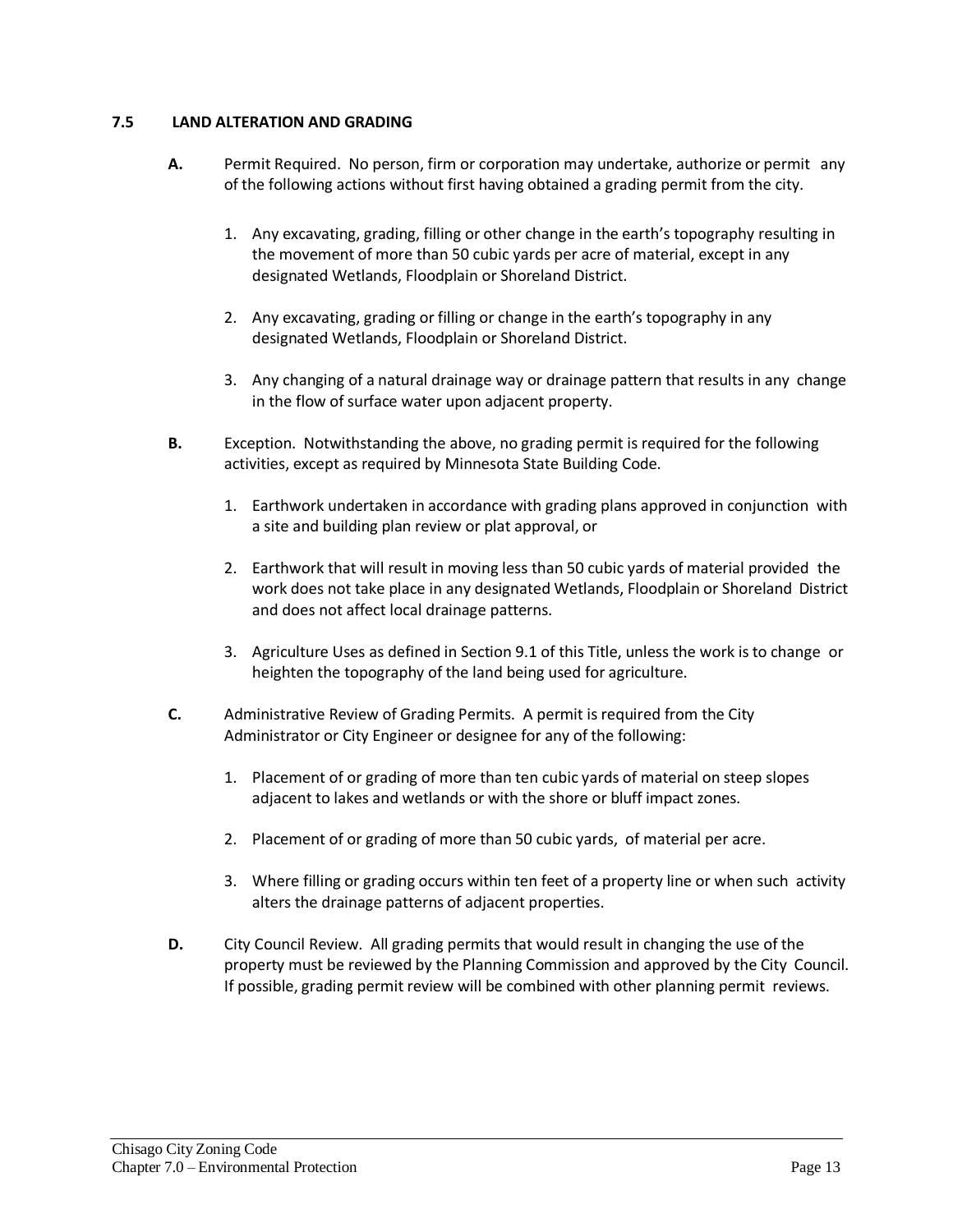- **E.** Application for a Grading Permit.
	- 1. Applications for a grading permit for Administrative review shall include a permit as provided by the city and accompanied with the following:
		- a. Existing land elevations
		- b. Proposed site elevations and drainage patterns.
		- c. Erosion control
		- d. Security bond to insure compliance with the approved permit and adequate site restoration.
		- e. As deemed necessary by the City Administrator or City Engineer

Upon receipt of a completed application, the City Engineer must review the application within ten (10) working days and must notify the applicant of the decision in writing. The City Engineer may impose such modifications and conditions as may be necessary to protect the public interest. Bonding may be required in an amount sufficient to complete site restoration should the applicant default.

- 2. Applications for a grading permit that requires review by the Planning Commission and approved by the City Council must be made to the City Engineer on forms provided by the city and must be accompanied by the following information:
	- a. Evidence of ownership or written permission by land owner.
	- b. Existing and proposed final grades with two foot contour intervals.
	- c. A survey showing the location and elevation of all roads, utilities and structures that may be impacted by the proposal.
	- d. If trees are impacted, a tree survey showing all significant trees having a caliper of six (6) inches or greater at breast height and a tree preservation plan.
	- e. A landscaping and/or site restoration plan.
	- f. A drainage plan with an engineering design for necessary storm water retention work.
	- g. An erosion control plan indicating the type and location of erosion measures.
	- h. A traffic analysis showing how the materials will be removed from or delivered to the site.
	- i. Two copies of all available soil borings and with boring location maps and any other available soil information.
	- j. Any other information that may be required by the City Administrator or City Engineer or designee.
	- k. A completion schedule of building construction phasing.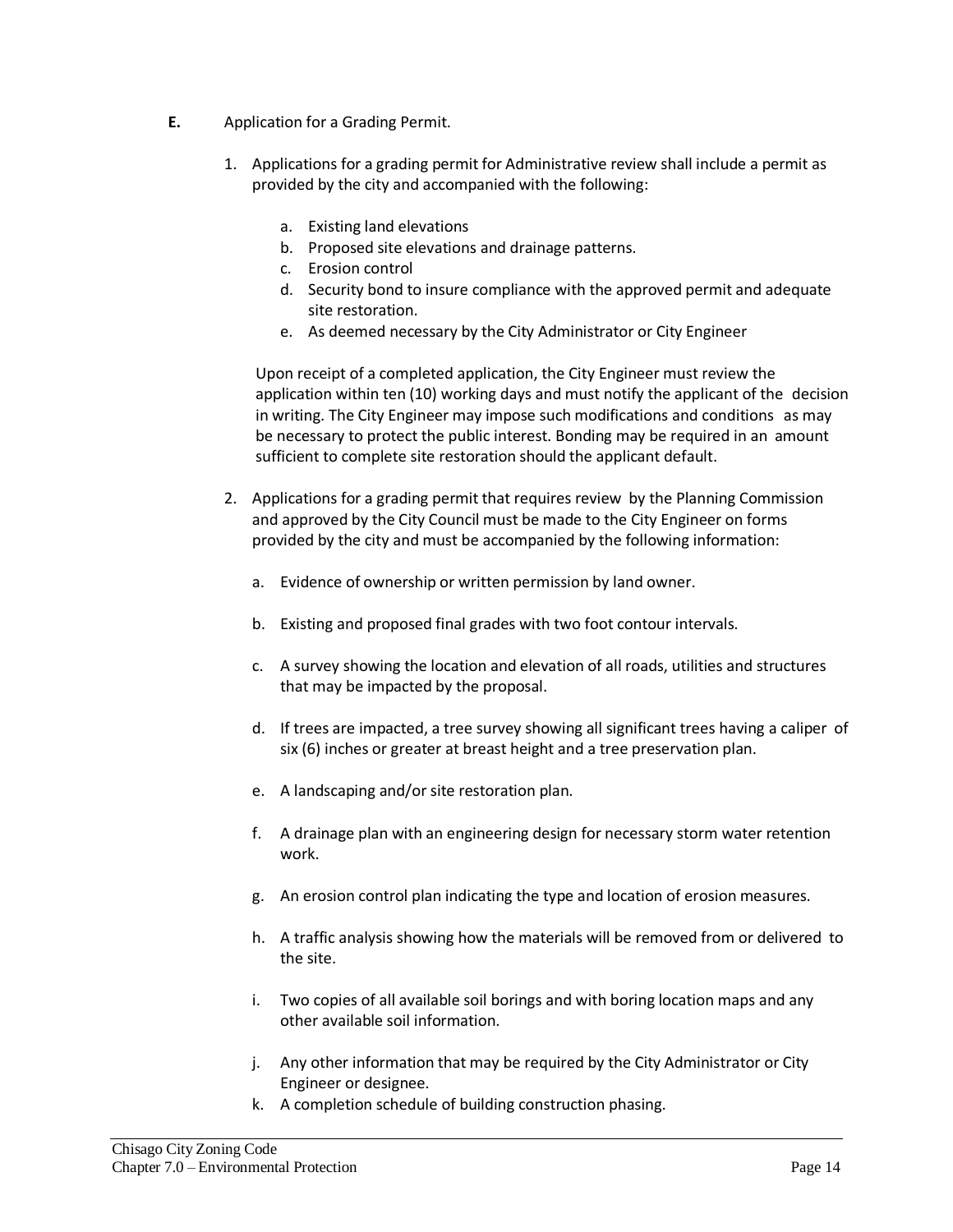- **F.** Grading Permit Standards.
	- 1. No grading permit may be issued forsite grading without approved plans forsite development and adequate provision for site protection from wind or water erosion.
	- 2. Grading permits may be issued when in compliance with the following standards:
		- a. The plans must maximize the preservation of trees on the property and utilize the trees to the maximum extent possible to screen the grading from adjacent property.
		- b. The plan must utilize landscaping to restore site aesthetics, minimize the visual impact of the work, screen the grading from adjacent property and enhance the property's development potential. All areas altered because of grading activity must at a minimum, be restored with seed and diced mulch or sod within two weeks after the completion of the activity. The city may approve an extension of this deadline of appropriate, but in no case may site restoration be delayed beyond October 1.
		- c. The plan must not result in sites that are unsatisfactory for development of permitted uses. The development potential of a site may be adversely impacted by unsuitable finish grades, poorsoil stability, unsatisfactory drainage or exposure to deleterious influences.
		- d. The plan must provide for the removal of any significant amounts of organic material or construction debris.
		- e. In instances where an existing buffer will be impacted by grading or filling operations, site restoration must be completed in a manner that resembles the original vegetative and topography state of the property.
		- f. The plan must protect designated wetlands, floodplains, shoreland, public waters and other natural features:
		- g. The plan must provide for adequate drainage, storm water retention and erosion control measures.
		- h. The plan must provide for traffic movements to and from the site without having significant adverse effects on roads, intersections or development in the area. Streets surrounding the site must be swept to remove any debris that may accumulate due to these activities.
		- i. The plan must include a schedule of activities, which limits the duration of disruptions and impacts.
		- j. The plan must also be approved, where required, by appropriate watershed districts, the United States Army Corps of Engineers, the Minnesota Department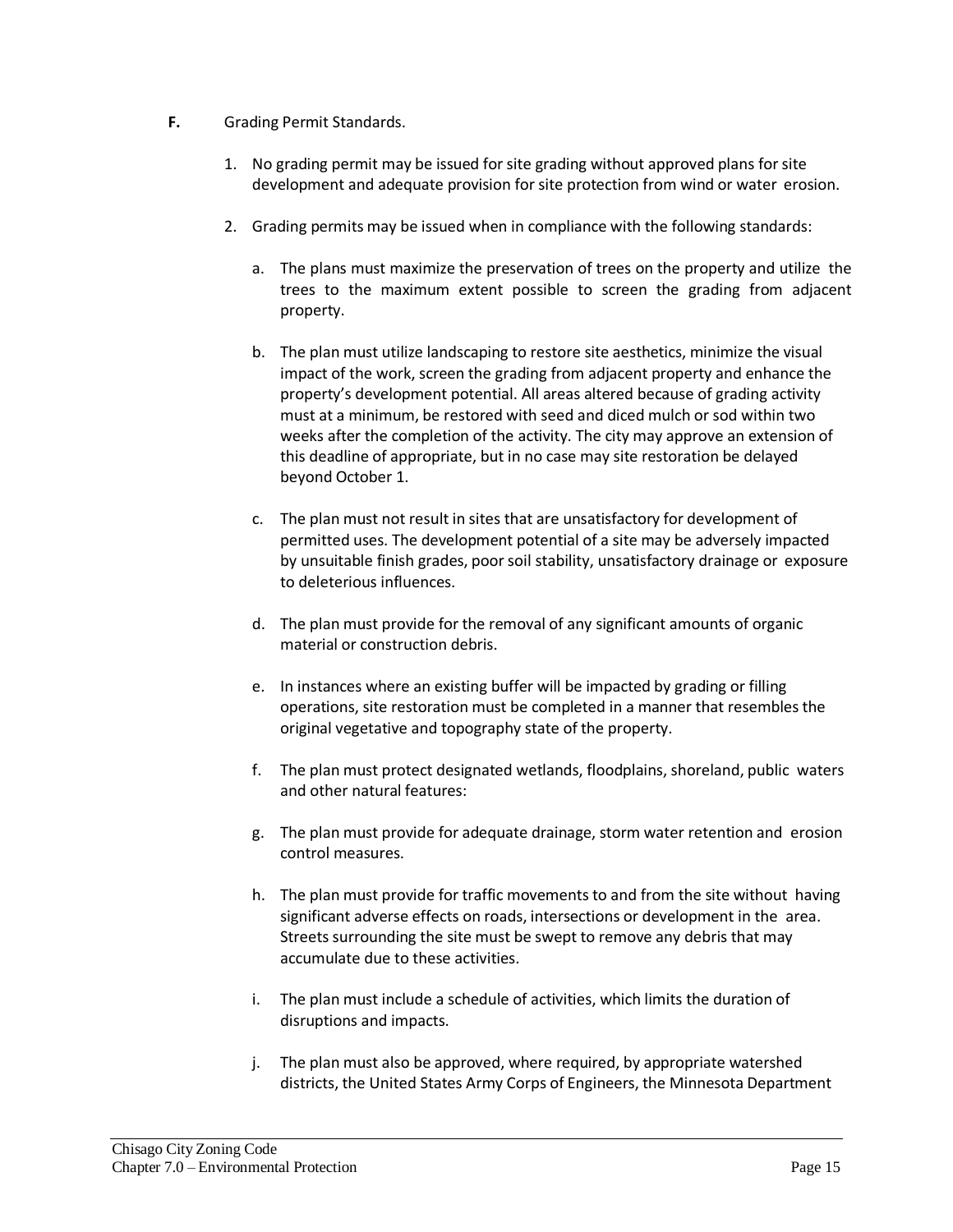of Natural Resources and any other government agency that has jurisdiction.

- k. The plan shall be accompanied by a letter of credit or other satisfactory security to insure compliance with the approved permit and adequate site restoration. The amount of the bond will be based upon the size of the site, sensitivity of its surroundings, extent of grading, amount of material moved, necessary site restoration and potential impacts upon public facilities, including damage to public roadways and property.
- l. The plan must comply with the Minnesota State Building Code and all other applicable statutes or ordinances.

(Adopted: January 2000. Amended: March 2001, April 2008, January 2012)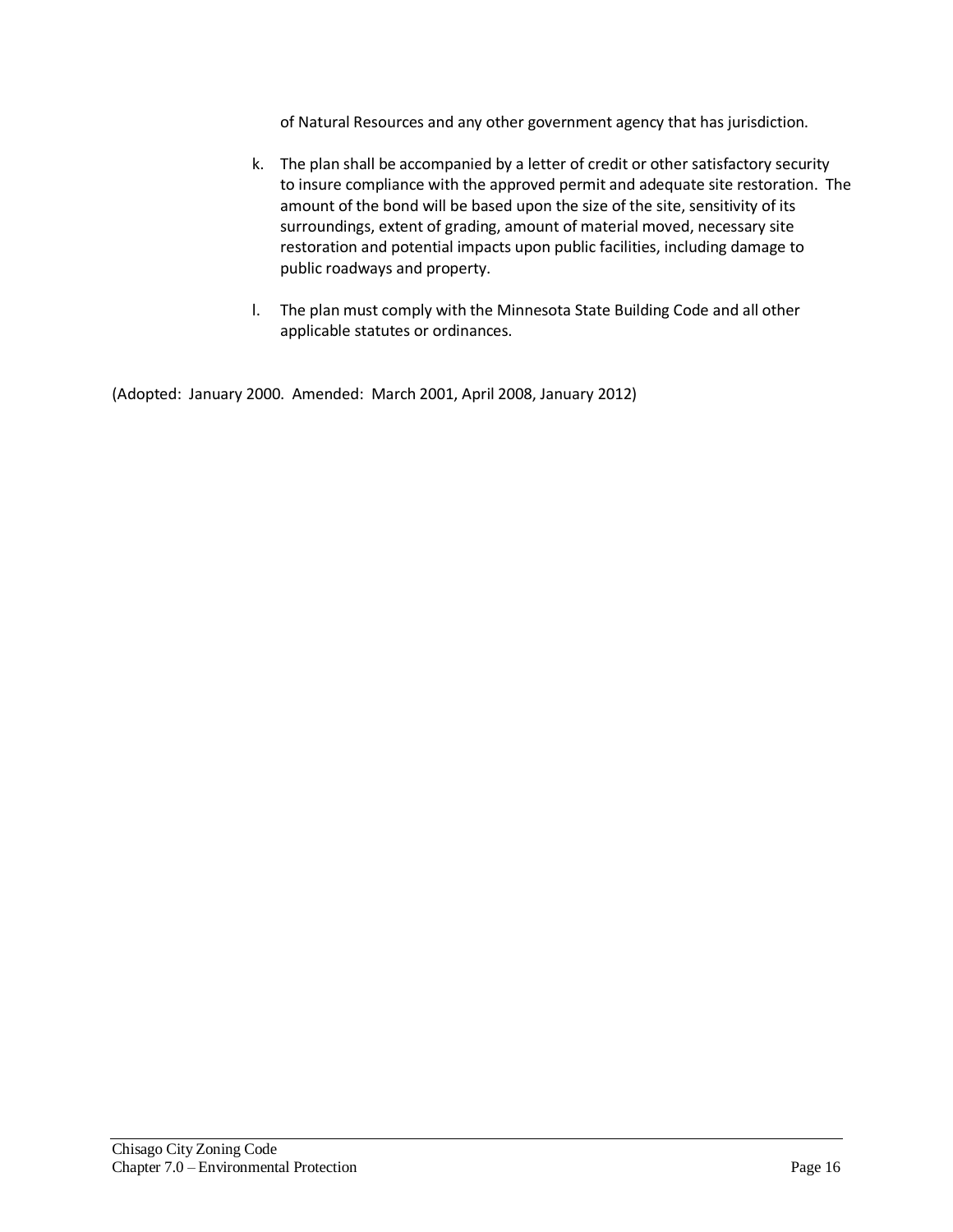#### **7.6** MINERAL EXTRACTION AND MANUFACTURING

- A. **Purpose**. The purpose of this Ordinance is to protect the public health, safety and welfare through the following:
	- 1. Existing Activities. Identify areas in the community where existing mineral extraction has been conducted.
	- 2. Appropriateness. Identify areas in the community where mineral extraction is most appropriate and minimizes conflicts with other land uses.
	- 3. Standards. Establish standards for existing and new mineral extraction which prevent or minimize environmental and aesthetic impacts on extracted properties, adjacent properties and the community as a whole.
	- 4. Restoration. Establish standards and financial guarantees that restore land used for existing and new mineral extraction to a condition compatible with adjacent properties and suitable for future uses which are compatible with the Chisago City Comprehensive Plan.
- **B. Definitions**. For the purposes of this section, the following terms shall have the meaning associated with them:
	- 1. Asphalt Plant: Machinery used for blending and making aggregate materials with oil based materials to create hot or cold asphalt products.
	- 2. Berm: A mound of earth designed to provide screening of areas and to reduce noise.
	- 3. Bond: Any form of security including a cash deposit, surety bond, collateral, or instrument of credit in an amount and form satisfactory to the City of Chisago City. All bonds shall be approved by the City of Chisago City wherever a bond is required by these regulations.
	- 4. Concrete Ready-Mix Plant: Machinery used to mix materials (usually cement, sand, or aggregate) and water to create concrete for resale.
	- 5. Conditional use Permit: See Section 3.1.
	- 6. Dust: Airborne mineral particulate matter.
	- 7. Engine Retard Breaking: Dynamic Brake, Jake Brake, Jacobs Brake, C Brake, Paccar Brake, transmission brake or other similar engine retarding brake system which alters the normal compression of the engine and subsequently releases that compression.
	- 8. Excavation: The movement or removal of soil and minerals.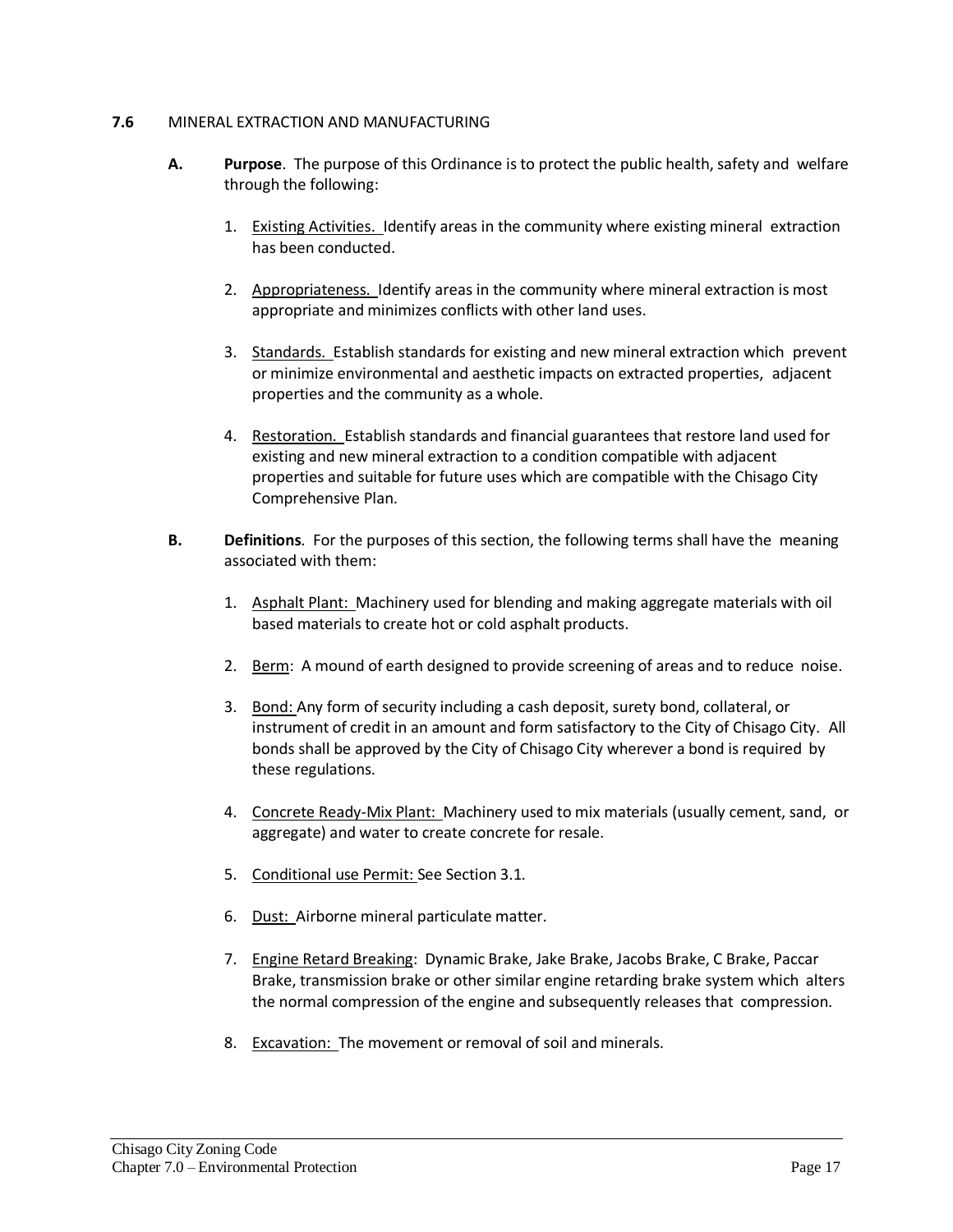- 9. Holiday: New Year's Day, Memorial Day, Independence Day, Labor Day, Thanksgiving Day, and Christmas Day.
- 10. Interim Use Permit: A permit for temporary use of a property until a particular date, until the occurrence of a particular event, or until zoning regulations no longer permit it.
- 11. Manufacturing: Any activity that includes Portable or Permanent or Temporary Asphalt Plants, Concrete Ready Mix Plants, Processing and Recycling Plants.
- 12. Mineral: Sand, gravel, rock, clay and similar higher density non-metallic natural minerals.
- 13. Mineral Extraction: The removal of sand, gravel, rock clay and other minerals from the ground.
- 14. Mineral Extraction Facility: Any area that is being used for removal, stockpiling and storage, of sand, gravel, topsoil, clay, and other minerals.
- 15. Operator: Any person or persons, partnership, corporations or other entities or combination or assignees thereof, including public or governmental agencies, engaging in mineral extraction and any processing, recycling, and manufacturing activities derivatives.
- 16. Owner: Any person or persons, partnership, corporation or other entities owning fee title to the Subject Property.
- 17. Permanent Asphalt Plant or Permanent Ready Mix Concrete Plant: Permanent Plants that are constructed on footings or concrete foundations and are not portable from one site to another.
- 18. Plant Operating Days: Days in which a Portable Asphalt Plant or Concrete Ready Mix Plant is on and operating.
- 19. Portable Asphalt Plant or Portable Concrete Ready Mix Plant: Portable Plants which can be assembled and disassembled on-site which are not constructed on footings or concrete foundations.
- 20. Processing Plant: , Machinery used to crush, wash, compounding, mixing, or treat dirt, sand, gravel, rocks, or similar mineral products into consumable products such as construction grade sand, gravel, and other similar products. This does not include Asphalt Plants and Concrete Ready Mix Plants.
- 21. Recycling Plant: Machinery used to crush, wash compounding, mixing, or treat used aggregate, concrete, asphalt and other similar products into other consumable products. This does not include Asphalt Plants or Concrete Ready Mix Plants.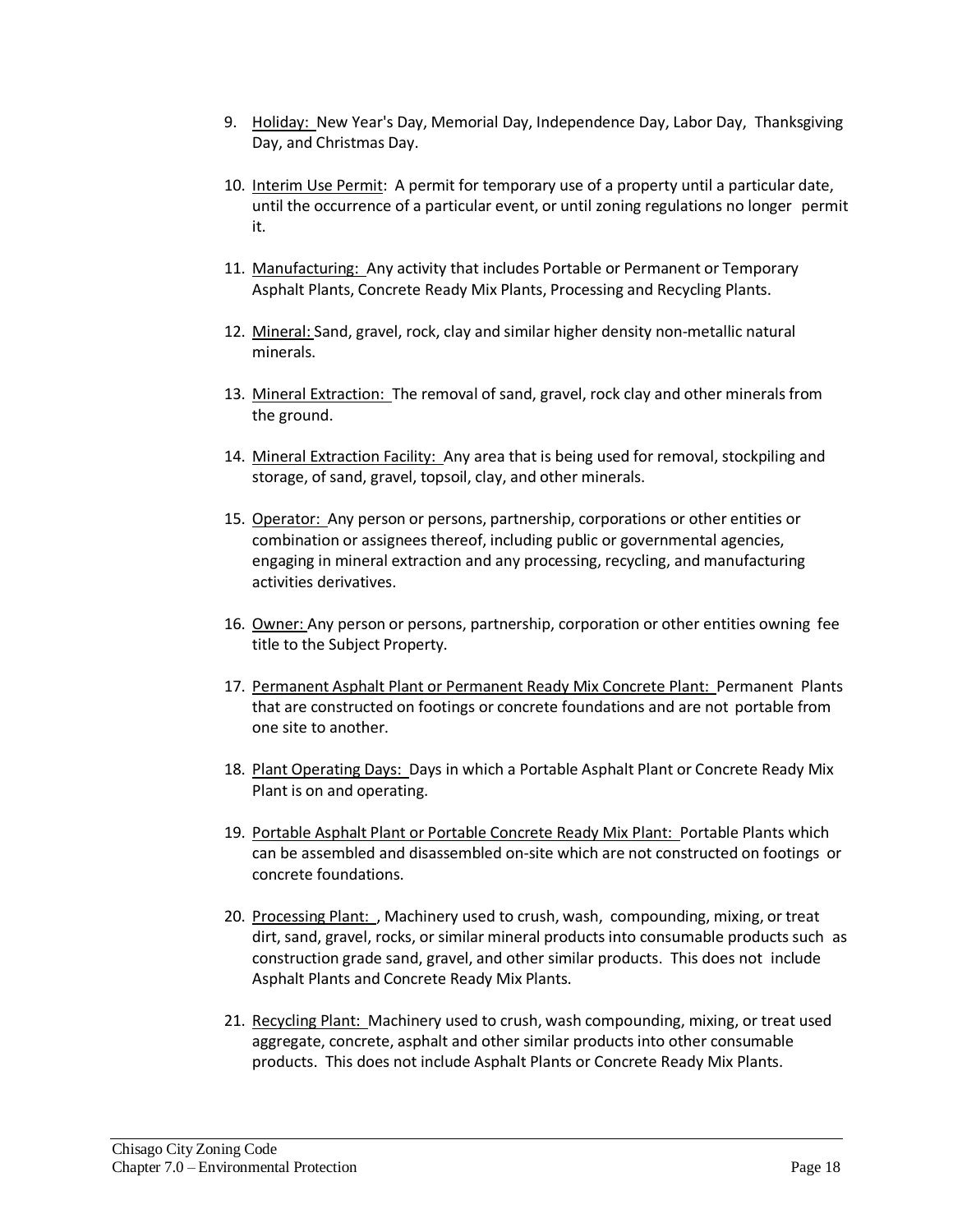- 22. Rehabilitation: To renew land to self-sustaining long-term use which is compatible with contiguous land uses, present and future, in accordance with the standards set forth in this Ordinance.
- 23. Soil: A natural three dimensional body of the earth's surface.
- 24. Stockpiling: Move or handle a reserve supply of goods or raw material accumulated for future use.
- 25. Subject Property: The real property on which Mineral Extraction Facilities, Processing Plant, Asphalt Plant and/or Ready Mix Plant is sought to be permitted.
- 26. Topsoil: the upper portion of the Soils present that is the most favorable material for plant growth.

## **C. Permit Required.**

- 1. Mineral Extraction.
	- a. Permit Required. Irrespective of the zoning classification of a Subject property a permit, as provided in this Subsection C is required for Mineral Extraction and/or Manufacturing, unless specifically accepted from such permit.
	- b. An Interim Use Permit (I.U.P.) is required for any new Mineral Extraction Facility, starting after the date of the adoption of this Ordinance, on forty (40) continuous acres or more and shall follow the procedure set forth in Chapter 3.2. and, to the extent more restrictive, this Section 7.5.
	- c. Permanent Mineral Extraction Facilities are not allowed on less than forty (40) contiguous acres.
	- d. Any existing Mineral Extraction Facility that has been in operation before the adoption of this Ordinance and has not been abandoned is required to obtain a Conditional Use Permit (C.U.P) as regulated in Chapter 3.1. and, to the extent more restrictive, this Section 7.5.
- 2. Manufacturing.
	- a. An Interim Use Permit is required for any Processing Plant, Recycling Plant, or Temporary Processing Plant, Recycling Plant, Asphalt Plant or Concrete Plant, unless specified in this section.
	- b. A Conditional Use Permit may be granted for any existing Processing or Recycling Plant as described in section 7.5. that is part of an existing Mineral Extraction Facility.
- 3. Processing or Recycling Plant. Processing and Recycling Plant shall only be allowed within and as part of a Mineral Extraction Facility.
	- a. A separate Interim Use Permit shall be required for any new Mineral Extraction Facility that wishes to have a Processing or Recycling Plant.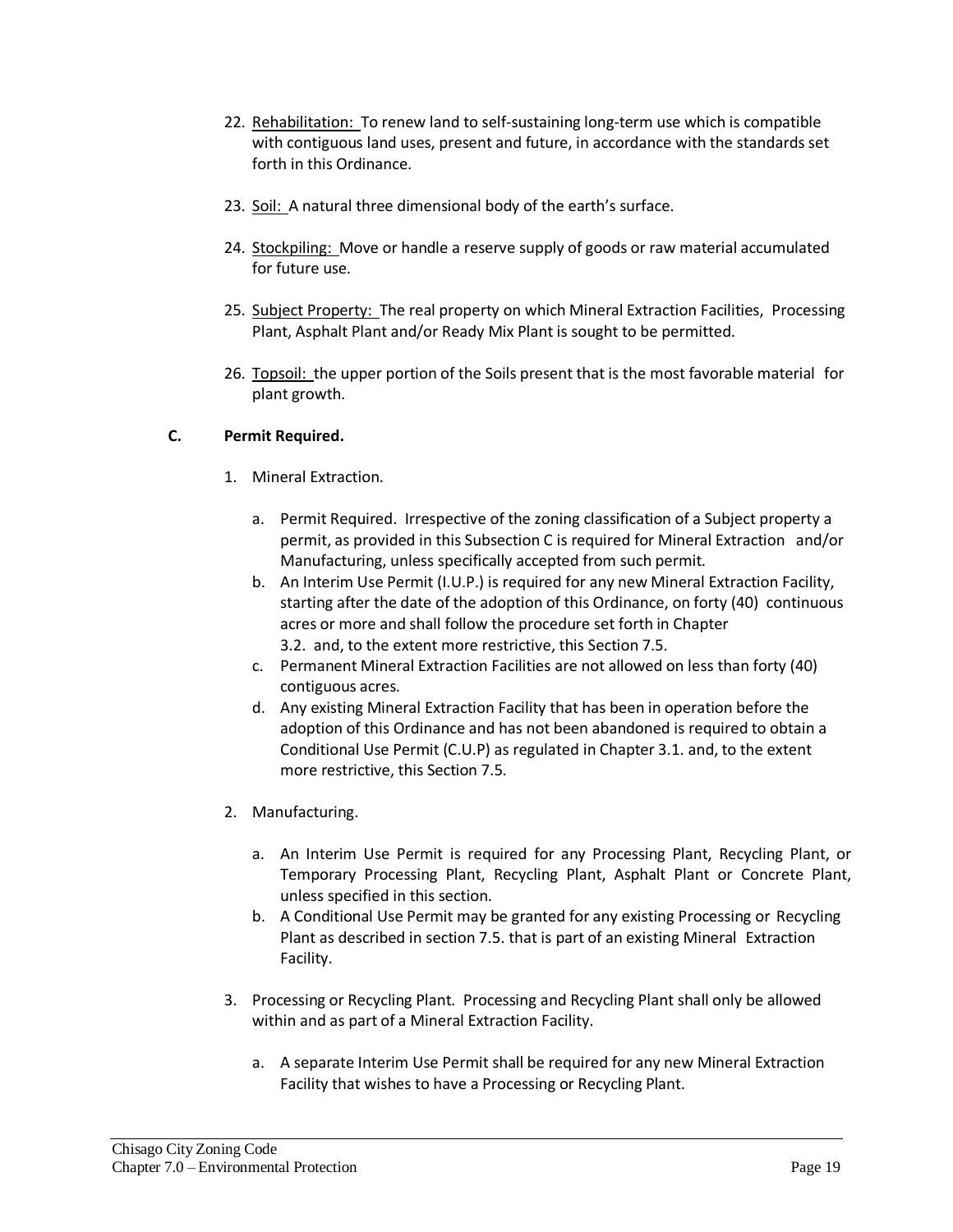- b. A Conditional Use Permit (C.U.P) may be considered for any existing Processing or Recycling Plant that is part of an existing Mineral Extraction Facility.
- c. Without limiting Subsection 7.5(E) below, any Processing or Recycling Plant must meet the following performance standards:
	- (1) The application must include the nature of the processing and equipment, location of the plant, source of water, disposal of water, and reuse of water.
	- (2) Crushing equipment must be placed in the bottom of the pit area if practical or in such a manner as to have the least environmental and aesthetic impact.
	- (3) If products are being recycled the stockpiles of unprocessed recycled materials shall be screened from public view from the nearest public right of way.
- 4. Portable Asphalt Plants and Ready Mix Plants. Portable Asphalt and Concrete Ready Mix Plants shall only be allowed within a Mineral Extraction Facility pursuant to the permit requirements set forth in Section C above. Permanent Asphalt and Concrete Ready Mix Plants are prohibited.
	- a. Without limiting Subsection 7.5(E) below, an Interim Use Permit for Portable Asphalt Plants and Concrete Ready Mix Plants may be allowed if the following conditions are met:
		- (1) Portable Asphalt Plants and Concrete Ready Mix Plants must not operate on the property for more than one-hundred and fifty (150) plant operating days per calendar year. The operator must provide written documentation generated from the equipment, as requested by the City.
		- (2) Portable Asphalt Plants and Concrete Ready Mix Plants must not be on the property for more than 24 consecutive months unless allowed by permit.
		- (3) An Interim Use Permit may be applied to extend an existing Portable Asphalt Plant or Concrete Read Mix Plant, up to an additional 24 months, and must be completed prior to the expiration of the previous permit.
		- (4) Operations will be limited to between 7:00 a.m. and 7:00 p.m. Monday through Friday. Operations are prohibited entirely on legal holidays, including weekday holidays, on weekends and during the period from 7:01 p.m. to 6:59 a.m. on weekdays.
		- (5) All setbacks as set forth in 7.5(E.2) of the Chapter must be met.
		- (6) All Federal, State and City air, water, noise and odor quality standards must be met. An air quality permit must be obtained from the Minnesota Pollution Control Agency.
		- (7) Equipment must be screened and located in such a manner as to have the least environmental and aesthetic impact.
		- (8) If the Portable Asphalt Plant was established on the site on the effective date of this ordinance, it may not expand except through a new Interim Use Permit.
		- (9) Any emission stack shall be at least thirty (30) feet higher than the highest land elevation within one-thousand (1,000) feet of facility.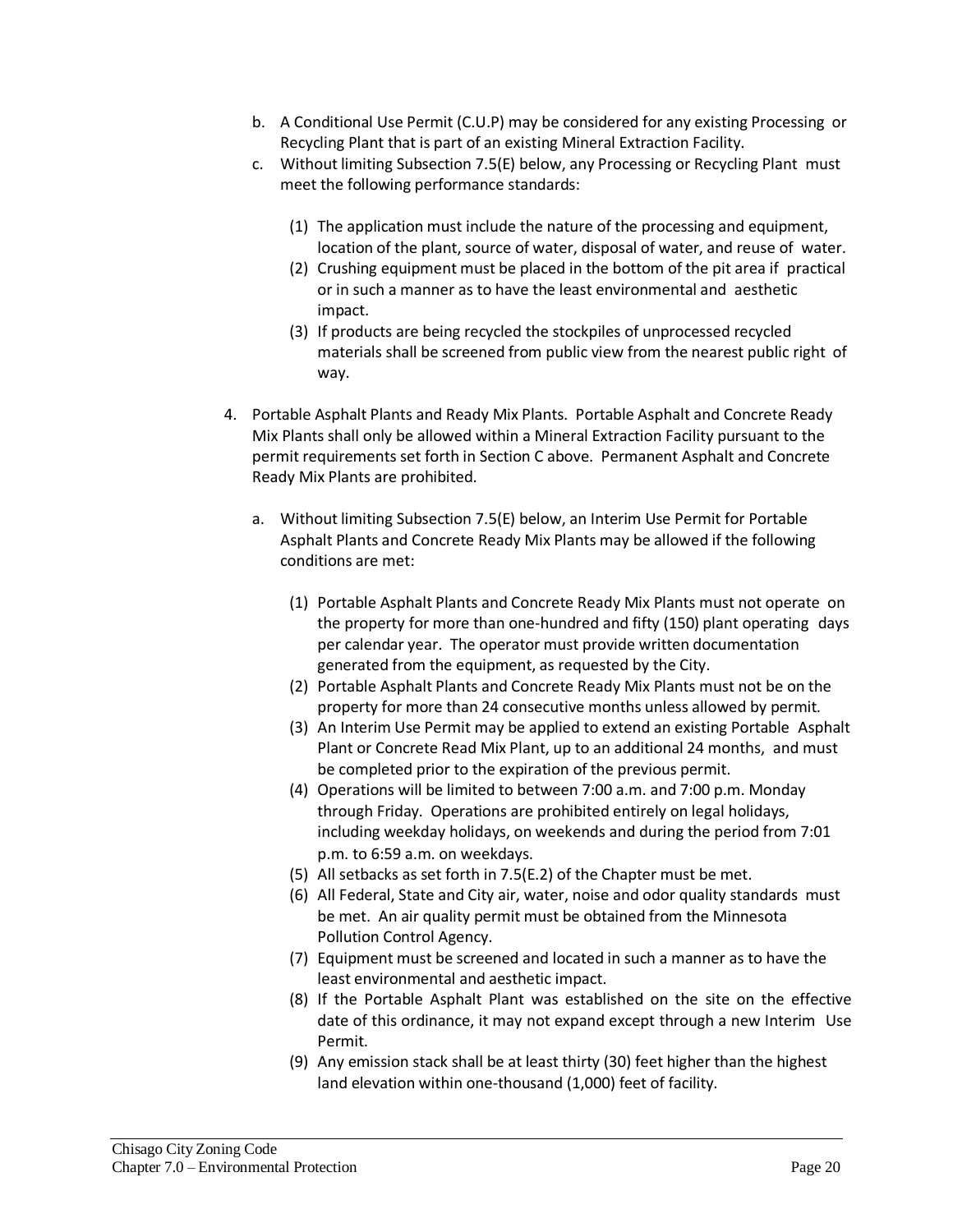- D. **Exceptions**. An Interim Use Permit shall not be required for any of the following:
	- 1. Private Excavation for Building. Excavation for a foundation, cellar or basement of a building if a building permit has been issued.
	- 2. Public Road Excavation. Excavation by state, county, city, or township authorities in connection with construction or maintenance of roads, highways, or utilities, conducted solely within permanent easement areas or rights-of-way.
	- 3. Hook-Ups. Curb cuts, utility hook-ups or street openings for which another permit has been issued by the City.
	- 4. De Minimas Excavation. Excavation less than five hundred (500) cubic yards in area or one foot in depth.
	- 5. Agricultural. Excavation or grading for agricultural purposes.
	- 6. Other. Other activities in which a permit has been issued, site grading is allowed and mineral extraction is clearly an incidental activity.
- E. **Performance Standards.** The following performance standards apply to all Mineral Extraction and Manufacturing Facilities in the City:
	- 1. Zoning District. Mineral Extraction Facilities are permitted only in the Agricultural (AG), Planned Industrial (PI), Light Industrial (LI) and Office Park Industrial (OPI) Districts as identified on the official Chisago City Zoning Map.

Portable Asphalt Plants and Ready Mix Plants are permitted only in the Planned Industrial (PI), Light Industrial (LI) and Office Park Industrial (OPI) Districts.

- 2. Minimum Lot Size. Any new Mineral Extraction or Manufacturing Facility must be conducted on Subject Property of forty (40) continuous acres or more owned by the same Owner.
- 3. Setbacks. No mining, stockpiling or land disturbance with the exception of screening (e.g. berms, planting of trees and other vegetation) and access roads, shall take place within:
	- a. Fifty (50) feet of any property lines road right-of-way or easement which prohibit activity.
	- b. Two-hundred (200) feet of any occupied structures existing at the time of original permitting not owned by the Operator or Owner.
	- c. One hundred (100) feet of any property subdivided into residential lots of five (5) acres or less whether or not owned by the Owner or Operator.
	- d. Screeners, crushers, other processing equipment and manufacturing equipment may not be located closer than seven hundred fifty (750) feet without berming or five hundred (500) feet with berming from any residential dwelling. Grading

.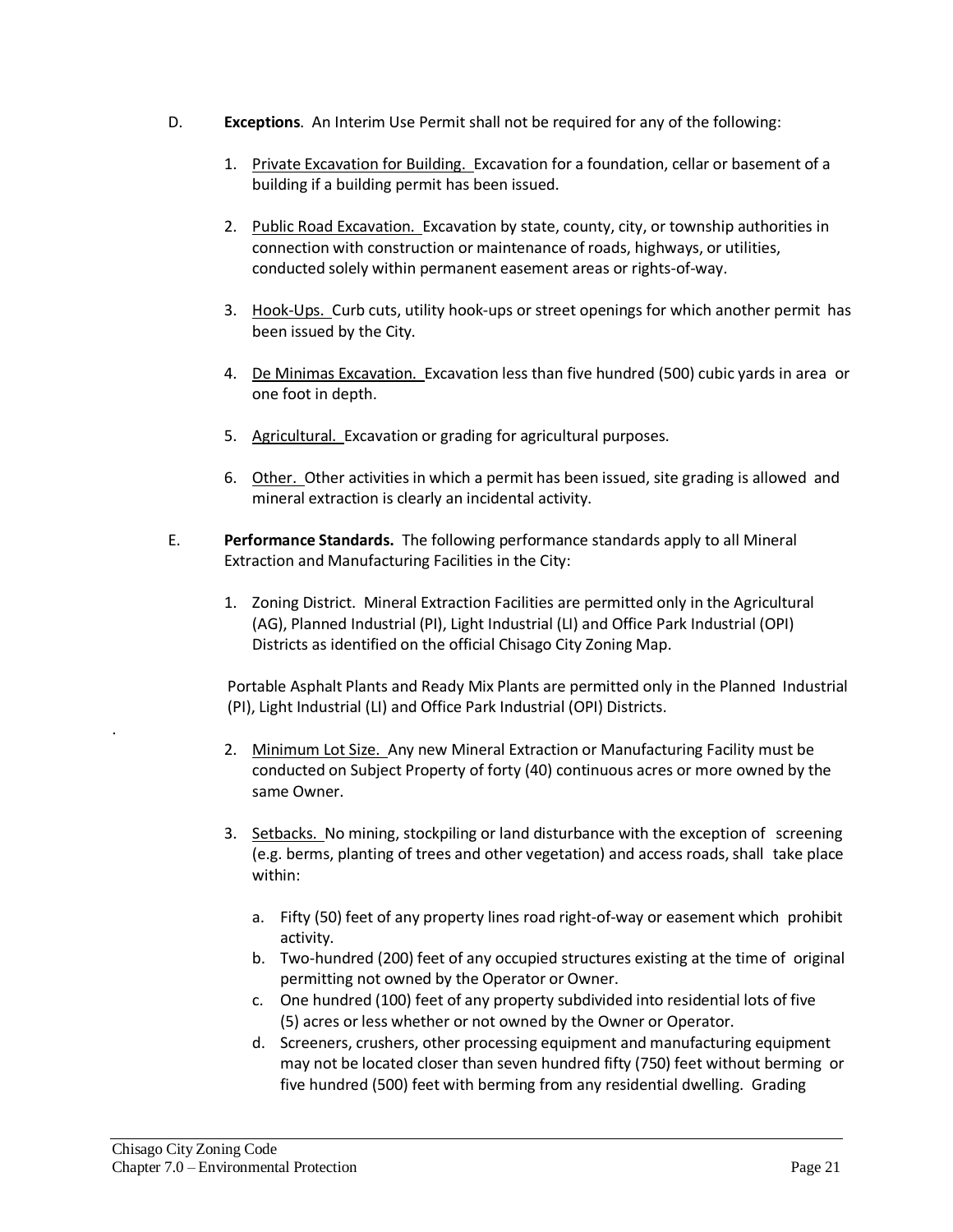plans affecting pipelines or power line corridors will be evaluated on a case by case basis.

4. Setback Exception. An exception of the property line setback requirement may be granted on a case-by-case basis where the Subject Properties continuing two Mineral Extraction Facilities share a common lot line or when there is adequate screening. The setbacks for all other equipment and activities shall be based upon performance standards for noise, dust control, visual screening and the like.

# 5. Hours of Operation.

- a. Those portions of the Mineral Extraction Facility and Manufacturing consisting of excavating shall be conducted only between the hours of 7:00 a.m. and 7:00 p.m., Monday through Saturday, unless specifically authorized by the City. All Mineral Extraction and Manufacturing shall not take place on holidays. In cases of public emergencies, hours of operation may be extended by the City Administrator or designee.
- b. In cases of time constraints on completion of road construction before the end of the construction season caused by adverse weather conditions and in cases of major road or highway construction projects which cause substantial inconvenience to the traveling public, hours of operation can be extended by the City Council. Authorization will be limited to those functions or government contracts that cannot occur during normal hours of operation. Supporting documentation will be required. Notification and review for extended hours shall be made at a regular City Council meeting prior to the day(s) on which extended hours are requested.
- c. Hour of operation for manufacturing facilities are set forth in subsection 7.5(C)(4)(a)(4).
- 6. Fencing. Where deemed necessary by the City, a fence maybe required prior to the commencement or as a condition to the continuous operation of any Mineral Extraction, Manufacturing, operation enclosing the area authorized by the applicable Interim Use Permit or Conditional Use Permit. . If required, fencing must have a minimum of two (2) single strand wires with posts a maximum of twelve (12) feet apart and at least four (4) feet in height.
- 7. Screening. Where deemed necessary by the City, Mineral Extraction Facilities and Manufacturing operations shall be screened or located in such a manner as to minimize noise, dust, odors, erosion and visual impacts on surrounding properties. If required, the screening shall be a minimum of six (6) feet in height and shall provide a contiguous screening of the area within which such operations are conducted. If required, screening shall be installed prior to commencement of operations or pursuant to other deadlines established by the City.
- 8. Access. All access roads will be of a sufficient length from a public road so that any turns onto the public road can be completed with a margin of safety. All access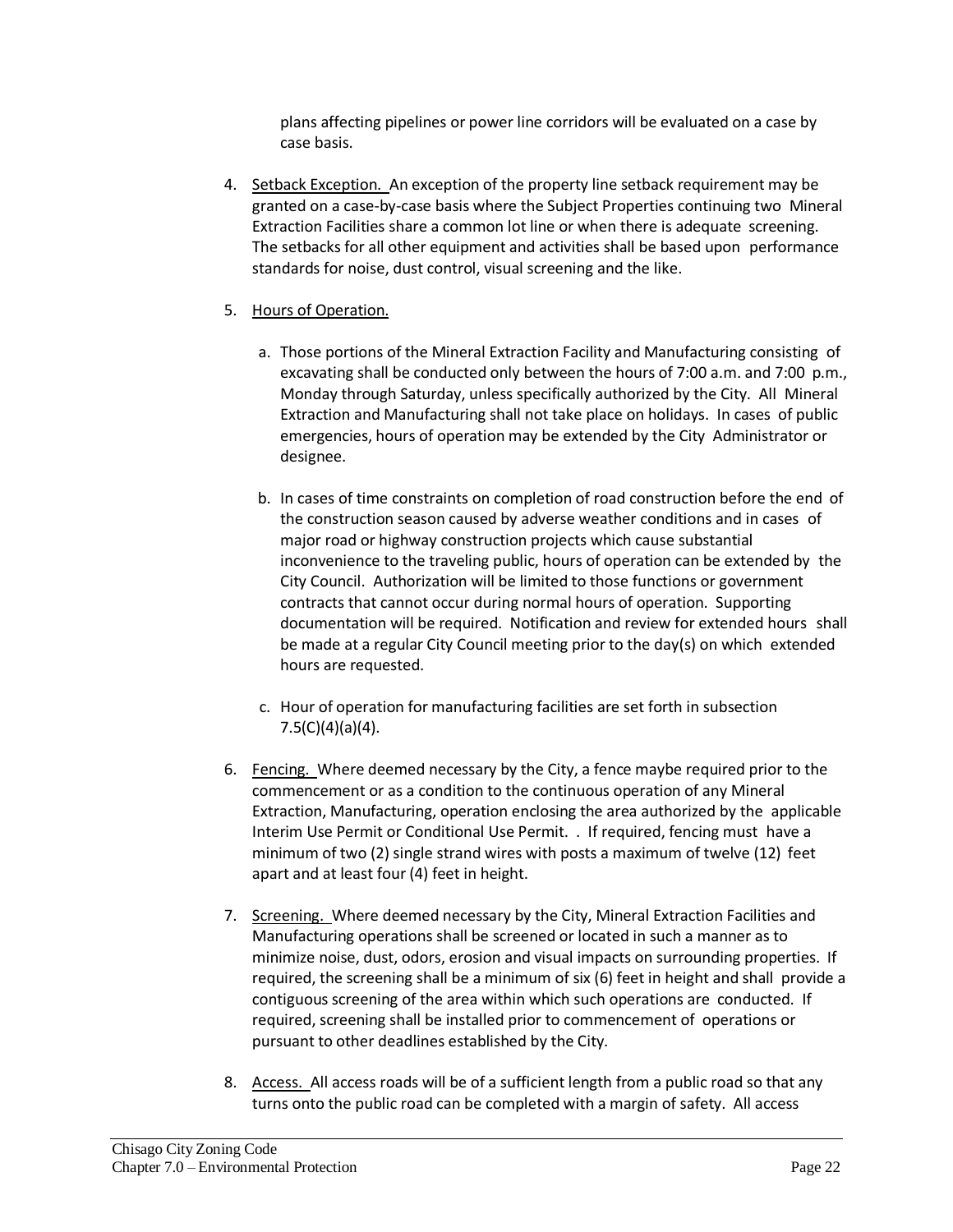roads shall be maintained so as to minimize noise and dust from vehicles using such access road.

- 9. Trucking Operations. All trucks traveling to or from the Mineral Extraction Facility or Manufacturing operation shall utilize a 9-ton or greater blacktop, concrete, or gravel road. Operators may be granted a special permit to utilize roadways temporarily posted under 9-tons, provided adequate surety is guaranteed to cover the costs of repairing any damage to roadways. All truck loads leaving any pit regulated by this Chapter are loaded so as to comply with state law and shall be clean of any loose material from the truck including the tires before leaving the operation. It shall be unlawful for the operator of any truck to intentionally use an engine retard braking on any highway, street, parking lot or alley within the City.
- 10. Dust Control. The Subject Property Owner or Operator must construct, maintain and operate all equipment in such a manner as to minimize on-site and off-site dust conditions. All operations shall meet the standards of the Federal and State regulations.
- 11. Lighting. Lights used forsafety and security purposes maybe installed where necessary provided the light source is directed down away from abutting property and public right-of-way.
- 12. Noise. No person may operate or cause or permit to be operated any source of noise in such a manner as to create a noise level exceeding the limit set in Table I for the receiving land use category specified when measured at or within the property line of receiving land use

| Table I. Sound Ecvels by Receiving Land Ose Districts. |                                  |                 |                                  |              |
|--------------------------------------------------------|----------------------------------|-----------------|----------------------------------|--------------|
|                                                        | Day<br>$(8:00 a.m. -10:00 p.m.)$ |                 | Night<br>(10:00 p.m.--8:00 a.m.) |              |
| Land Use<br><b>Districts</b>                           | L <sub>10</sub><br>Standard      | L50<br>Standard | L <sub>10</sub><br>Standard      | L50 Standard |
| Residential                                            | 65 dBA                           | 60 dBA          | 55 dBA                           | 50 dBA       |
| Commercial                                             | 70 dBA                           | 65 dBA          | 70 dBA                           | 65 dBA       |
| Industrial                                             | 80 dBA                           | 75 dBA          | 80 dBA                           | 75 dBA       |

Table I. Sound Levels by Receiving Land Use Districts.

For noise relative to period less than L-10 Standard, the following conditions apply: No indoor sound level shall be raised more than six dbc over existing background, and no outdoor sound level shall be raised more than ten dbc over existing background noise level. The limits of the most restrictive district shall apply at the boundaries between the different land use categories. The determination of land use shall be by its zoned designation.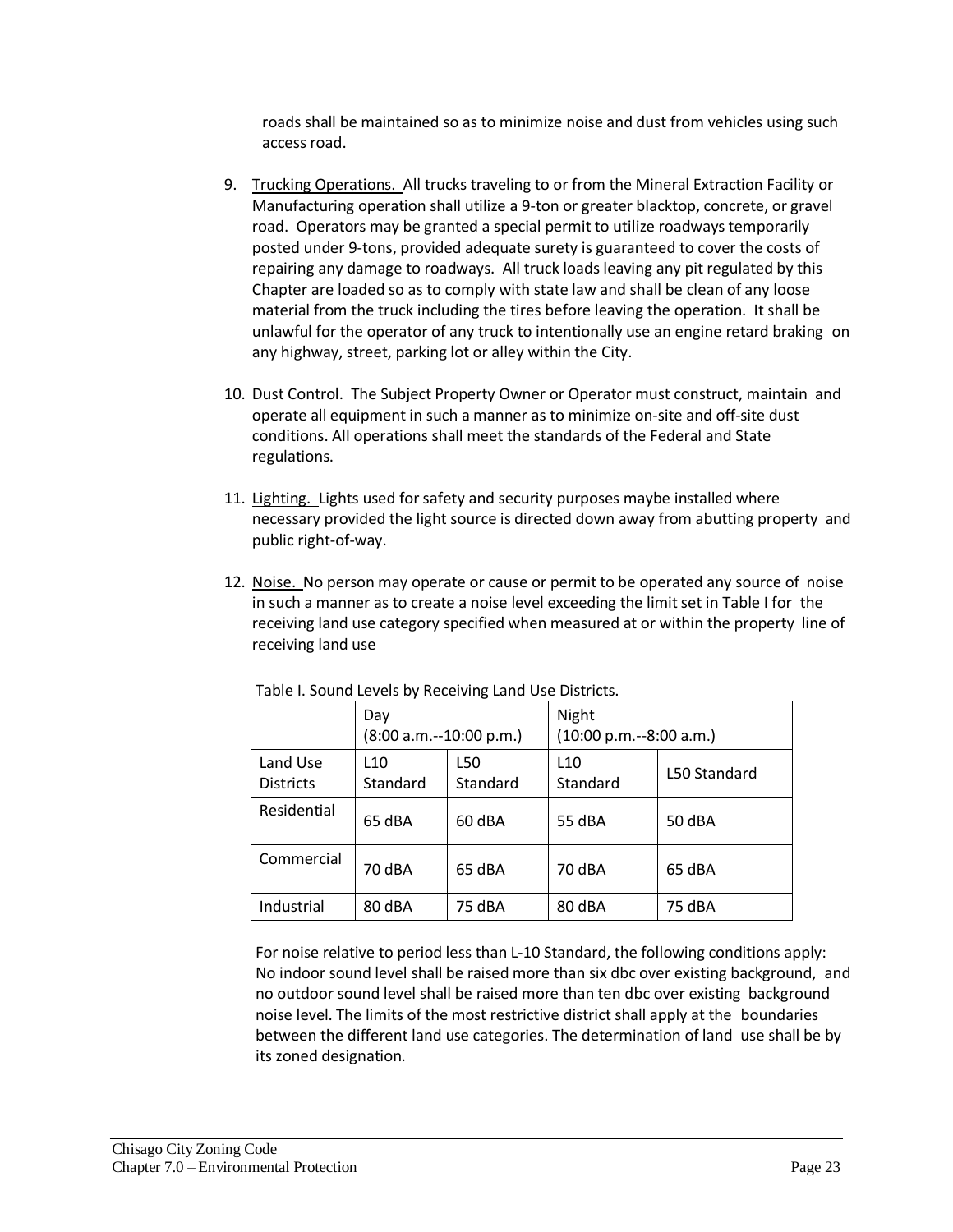- 13. Vibration. Operators shall use all practical meansto eliminate adverse impacts on adjacent properties from vibration of equipment.
- 14. Air Quality. All activities on the Subject Property will be conducted in a manner consistent with the Minnesota Pollution Control Agency's operating permits.
- 15. Water Quality Monitoring. Water quality monitoring will be required when Mineral Extraction or Manufacturing Operations disturbs or utilizes the water table or operates a wash plant. Water levels shall be recorded and samples collected from monitoring wells or water collected or discharged from the Mineral Extraction or Manufacturing area. Water samples shall be analyzed until one year after reclamation is completed. Samples shall be taken and testing results submitted prior to commencement of operation. More frequent monitoring and sampling may be required by the City and done by an independent testing laboratory or an agency chosen by the City. Wells shall be sealed one year after reclamation efforts are complete if the Subject Property is determined to be uncontaminated. Water samples shall be analyzed for diesel range organics, the level of petroleum products and hydrocarbons or as requested by the City. All required monitoring shall be completed at the cost of the applicant for the required permit.
- 16. Storage. No vehicles and equipment of materials not associated with the Mineral Extraction Facility or Manufacturing Operation not in operable condition may be kept or stored in public view on the Subject Property.
- 17. Explosives. The use of explosives is strictly prohibited.
- 18. General Compliance. Without limiting the requirements of this Section 7.5, all the Mineral Extraction and Manufacturing Operations shall conform to all federal, state and local laws.
- 19. Bond. Prior to the commencement of a new Mineral Extraction or Manufacturing Operations, and as a condition to any Interim Use Permit or Conditional Use Permit required hereunder, a Bond or other financial guarantee, in an amount determined by the City, must be posted by the Operator or the Owner (or both) to assure compliance with this Section 7.5 and the restoration of the site Subject Property.
- 20. Rehabilitation Plan. A Rehabilitation Plan for the Subject Property as outlined in Section 7.5(J) of this chapter shall be required as a condition to the issuance of any Conditional Use Permit or Interim Use Permit.
- 21. Additional Regulations and Provisions. The City may review Interim Use Permits annually. When deemed necessary, the City Council may impose additional regulations and requirements to the Interim Use Permit to protect the public health and safety. The city may revoke any Conditional Section 3.6 of the City's zoning ordinance.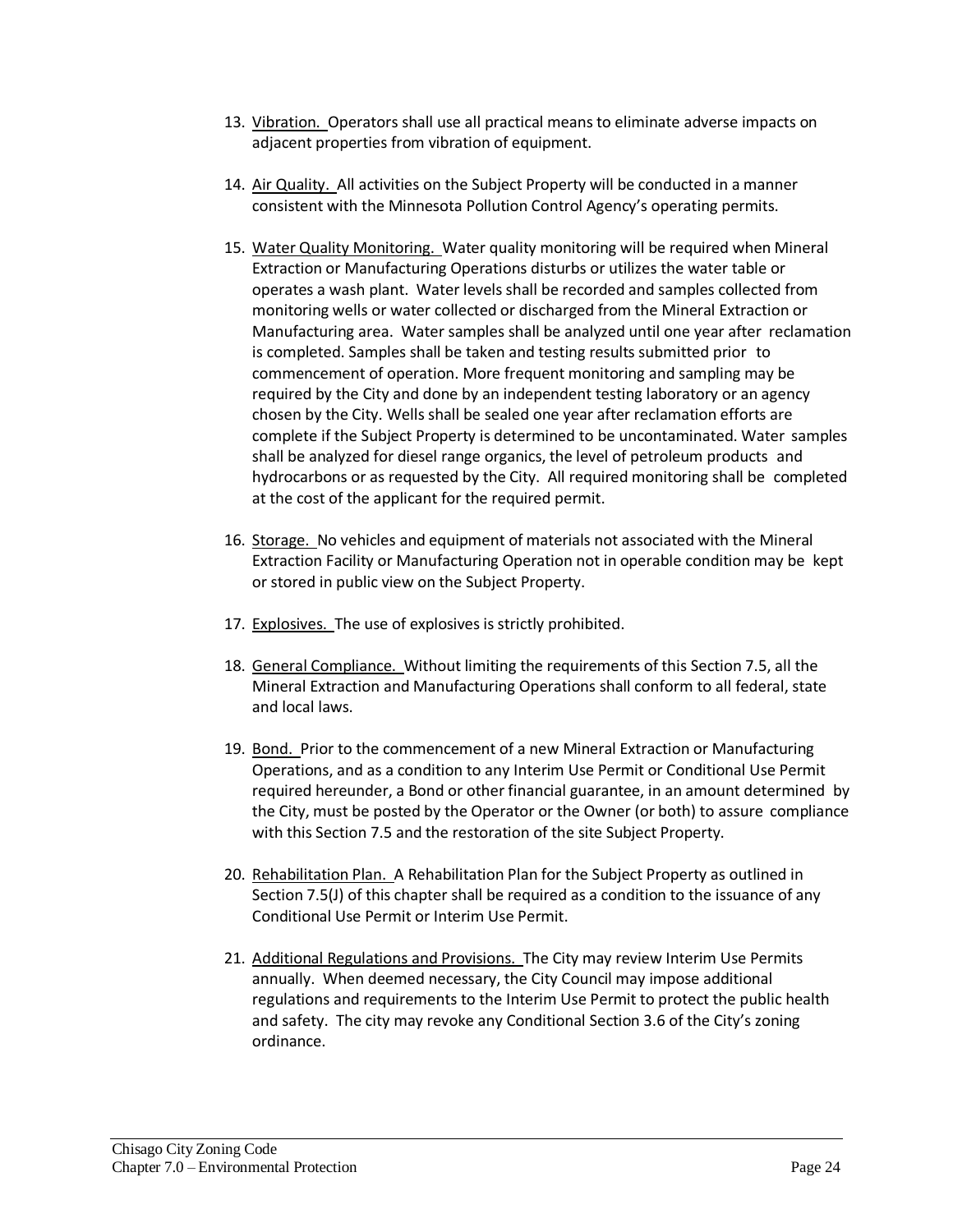- F. **Temporary Processing or Recycling Plant in Conjunction with a Specific Project.** A Temporary Processing Plant located within the Property, right-of-way or adjacent to the specific project, will be allowed without an Interim Use Permit subject to the following conditions:
	- 1. Compliance With Regulations. All Federal, State, and City air, water and noise quality standards must be met.
	- 2. City Authorization. The City Council shall review and authorize a Temporary Processing or Recycling Plant in Conjunction with a Specific Project.
	- 3. Minimal Effect. The processing equipment must be located so as to minimize its effect on surrounding property owners.
	- 4. Limited Duration. The Processing Plant may only be on the property for the duration of the project.
	- 5. Entrance. If an entrance is not available from the Processing Plant to a road, a rock entrance must be constructed and maintained with appropriate dust control as required in this chapter.
	- 6. Removal of Material. No materials, outside of the designated right-of-way, may be excavated or removed from the site without an Interim Use Permit.
	- 7. Restoration. The site shall be restored one (1) year after the road project has been complete.
	- 8. Performance Standard. The performance standards of 7.5(E) above are met to the satisfaction of the City Administrator or designee.
- G. **A Portable Asphalt Plant in Conjunction with a Specific Road Project.** Portable Asphalt Plants located within the project boundary of a specific road project will be allowed without an Interim Use Permit subject to the following conditions:
	- 1. Compliance with Regulations. All applicable Federal, State and City regulations regarding air, water and noise quality standards must be met. An air quality permit must be obtained from the Minnesota Pollution Control Agency.
	- 2. City Authorization. The City Council shall review and authorize a Temporary Processing or Recycling Plant in Conjunction with a Specific Project.
	- 3. Minimal Impact. The Portable Asphalt Plant must be located in such a manner so as to have the least environmental and aesthetic impact.
	- 4. Minimal Effect. Site selection shall be made as to minimize the effect on the public health, safety, and welfare.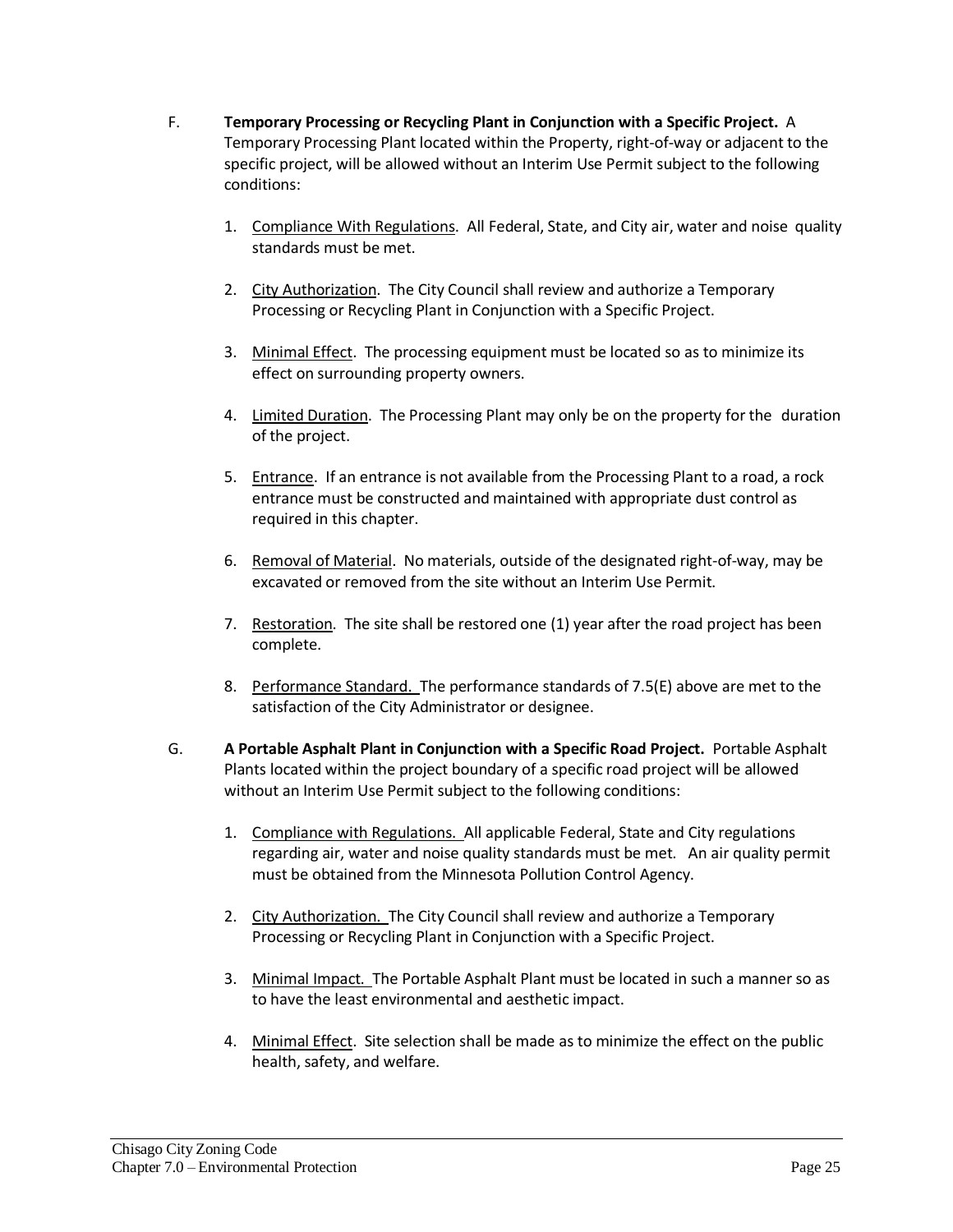- 5. Limited Duration. The Portable Asphalt Plant shall be on the property for no longer than the duration of the project.
- 6. Performance Standards. A bond or other financial guarantee, in an amount determined by the City, must be posted to assure restoration of the site.
- H. **Application.** Any application for an Interim Use Permit to operate a Mineral Extraction Facility and Manufacturing shall be submitted to the City on a form supplied by the City. Information may include the following or as required by the City:
	- 1. Narrative. A narrative outlining the type of material to be excavated, mode of operation, estimated quantity of materials to be extracted, and other pertinent information to explain the request in detail.
	- 2. Supporting Documentation. Every application shall include submission of supporting documentation which shall include, but not limited to the following:
		- a. A description of the soil, vegetation, mineral content and topography of the subject property. A minimum of three (3) soil boring logs representative of the site and a description of the subsurface materials on the subject property must be submitted.
		- b. A general description of surface waters, existing drainage patterns and groundwater conditions within one-quarter (1/4) mile of the subject property.
		- c. A general description of the depth, quantity, quality and intended uses of the mineral deposits on the subject property.
		- d. An EAW and/or EIS if required by the Environmental Quality Board (EQB).
		- e. Copies of county, state and federal application documents and operating permits.
		- f. A description of the site hydrology and drainage characteristics during extraction. Identify any locations where drainage of any disturbed areas will not be controlled on the subject property and plans to control erosion, sedimentation and water quality of the runoff.
		- g. A description of the plan to mitigate potential impacts resulting from mineral extraction.
		- h. A description of site screening, landscaping and security fencing.
		- i. If applicable, a plan for groundwater quality protection. A minimum of three (3) cross-sections showing the extent of overburden, extent of sand and gravel deposits, the water table, and any evidence of the water table in the past. The Planning Commission reserves the right to require additional borings if necessary.
	- 3. Rehabilitation Plan. A Subject Property Rehabilitation Plan for permits on Mineral Extraction Facilities and Manufacturing operations which shall include the grading plans, topsoil replacement, seeding, mulching, erosion control and sedimentation control specifications for each phase and the final site restoration. The following minimum standards and conditions apply:
		- a. Final grades may not exceed their original grade.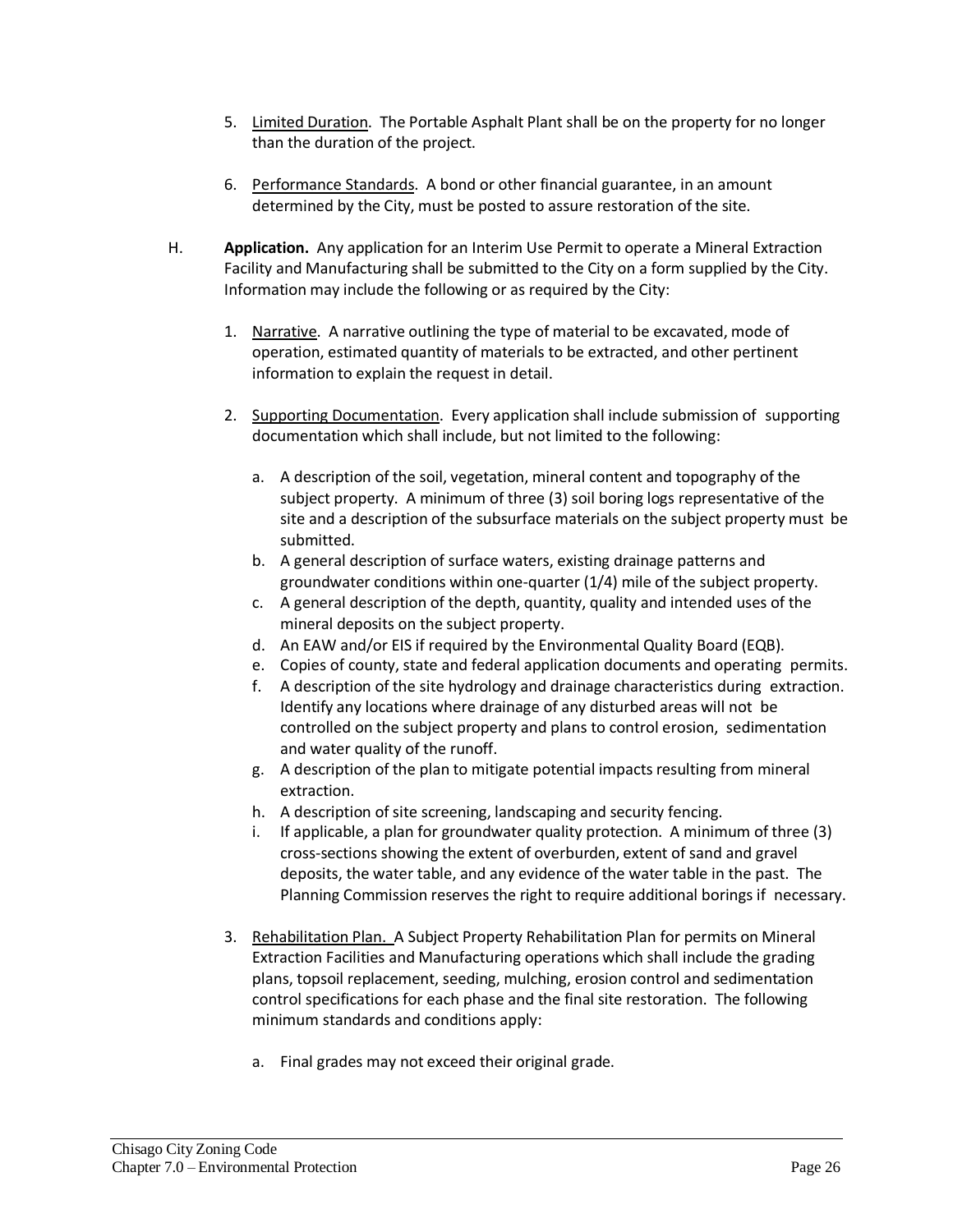- b. A minimum of four (4) inches of topsoil shall be placed.
- c. Seeding and mulching shall be consistent with Minnesota Department of Transportation specifications for rights-of-way. Exceptions include areas returned to agricultural production.
- d. Soil erosion and sedimentation control measures shall be consistent with MPCA's "Protecting Water Quality in Urban Areas."
- e. Rehabilitation of the Subject Property shall be done within twelve (12) months after expiration or termination of the permit or such other period time agreed to by the City.
- 4. Maps. The following maps which shall include the entire Subject Property and all property within five hundred (500) feet of the Subject Property. Maps shall include title, name, phone and address of operator and land owner. All maps shall be drawn at a scale of one (1) inch to one-hundred (100) feet unless otherwise stated below or as accepted by the City:
	- a. Map A: Aerial Photo. Map A and B maybe combined if contents are legible.
	- b. Map B: Existing Conditions to include:
		- (1) Survey indicating property boundaries.
		- (2) Legal description of the property.
		- (3) Names and current land use of the adjacent landowners including all those within a one-quarter (1/4) mile radius of the boundary line of the subject property.
		- (4) Contour lines at ten (10) foot intervals.
		- (5) Existing vegetation.
		- (6) Existing drainage and permanent water areas.
		- (7) Existing structures.
		- (8) Existing wells and private sewer systems of record.
		- (9) Existing pipelines, power lines and other utilities.
		- (10) Easements and Right-of-ways.
	- c. Map C: Proposed operations to include:
		- (1) Property boundaries.
		- (2) Structures to be erected.
		- (3) Location of sites to be mined showing depth of excavation.
		- (4) Location of tailings deposits showing maximum height deposits.
		- (5) Topographic data at contours at two (2) foot intervals.
		- (6) Location of processing areas and machinery to be used in the mining operation.
		- (7) Location of storage of mined materials, showing height of storage deposits.
		- (8) Location of vehicle parking.
		- (9) Erosion and sediment control structures.
		- (10) Haul routes.
		- (11) Water courses, wetlands, wooded areas, and rock outcrops.
		- (12) Power transmission poles and lines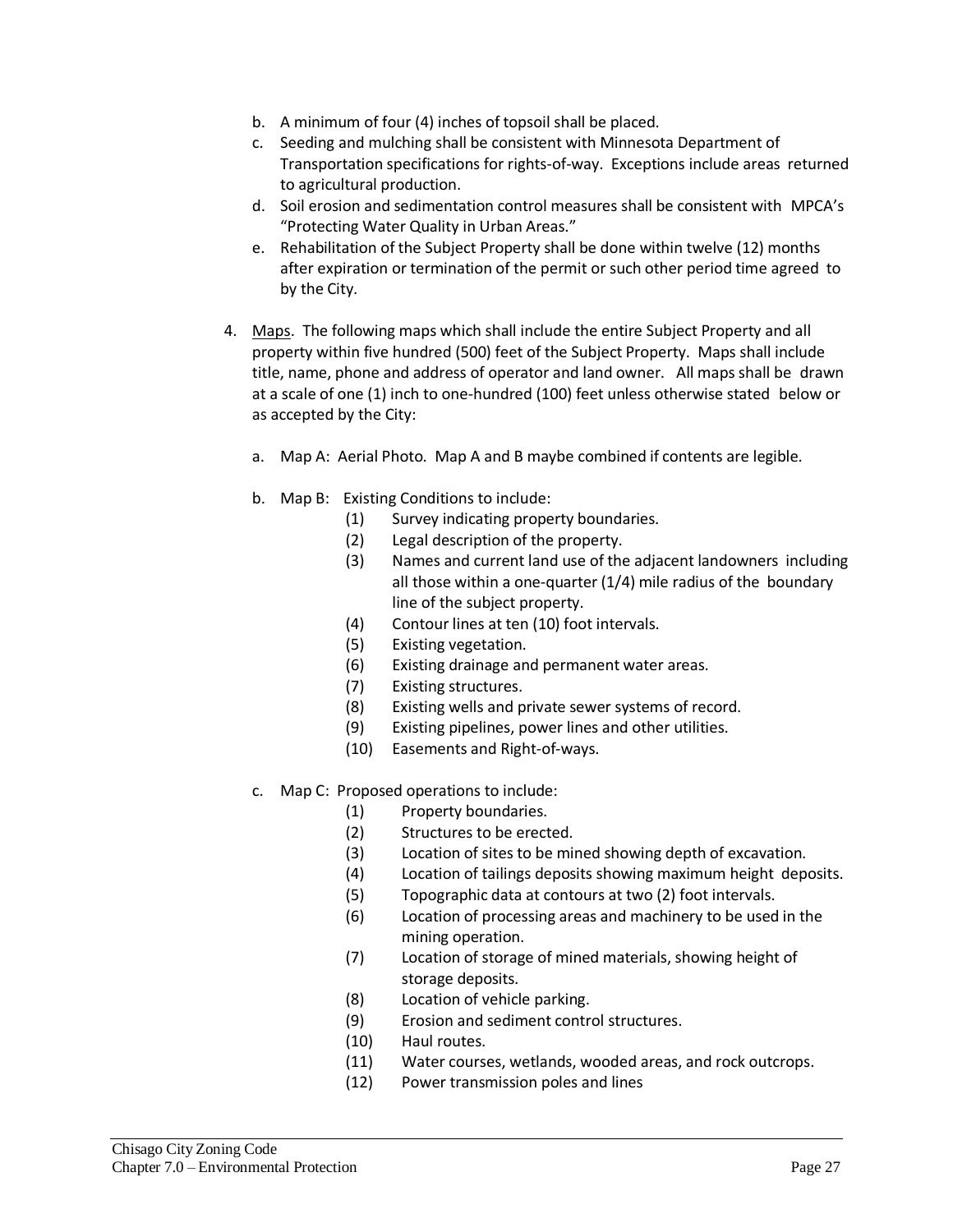- (13) Other significant features as deemed necessary by the City.
- d. Map D: Rehabilitation Plan to include:
	- (1) Property boundaries.
	- (2) Final grade of proposed site showing elevations and contour lines at two (2) foot intervals.
	- (3) Location and species of vegetation to be replanted.
	- (4) Location and nature of any structure to be erected in relation to the end use plan.
	- (5) Turf Rehabilitation Plan.
- I. **Existing Uses.** All existing Mineral Extraction Facilities and Manufacturing Operations for which permits must be obtained under Section 7.5 in order for them to be in compliance with Section 7.5 may continue to operate as long as the operator thereof has filed any application as needed with the City by August 31, 2010.
- J. **Effective Date.** This Section 7.5 shall be effective on and after its publication as required by law.

**Sections Omitted**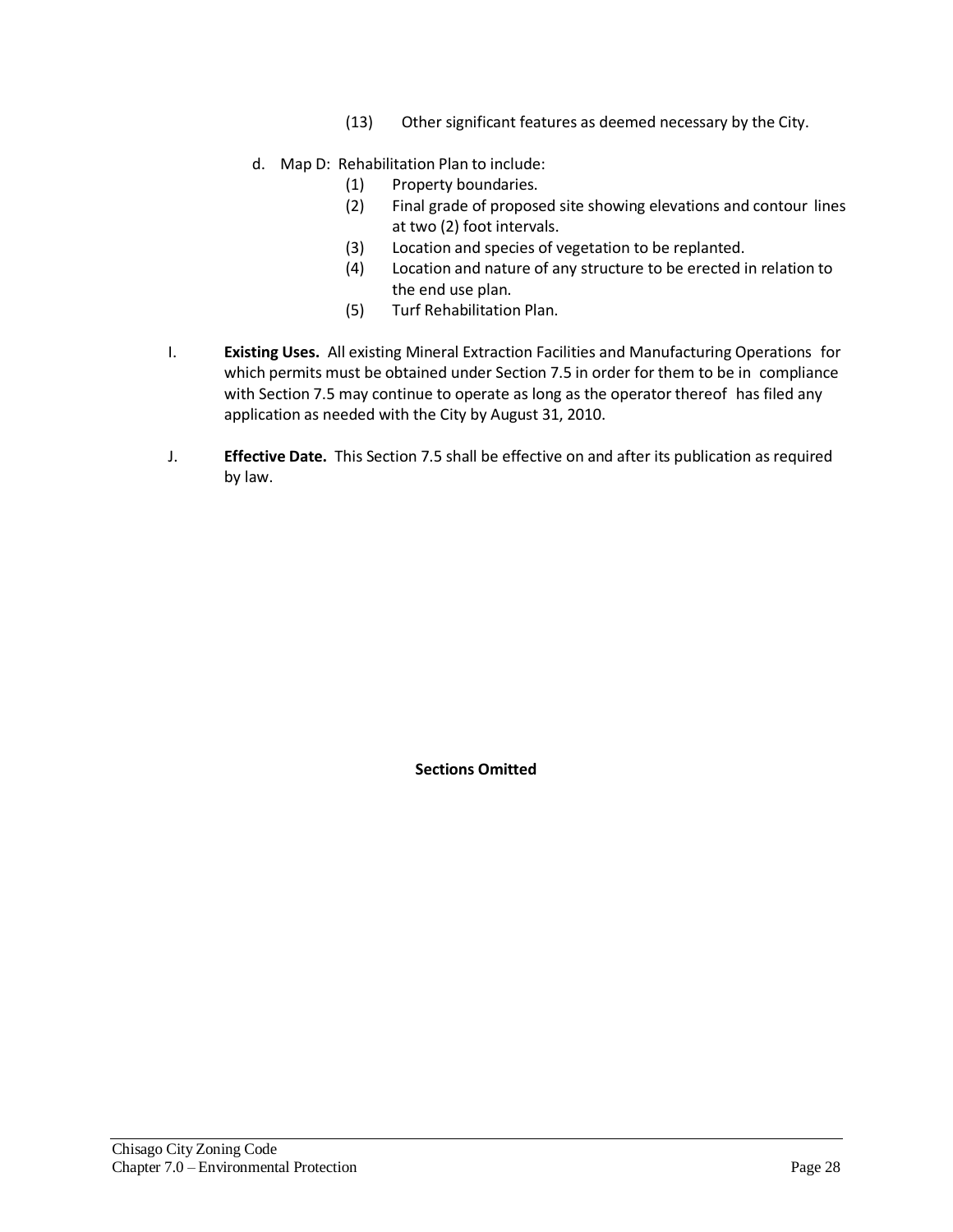# **9.1 DEFINITIONS**

# **9.2 DEFINITIONS**

The following words and terms, wherever they occur in this Ordinance, shall be interpreted as herein defined. Unless specifically defined below, words or phrases used in this ordinance shall be interpreted so as to give the same meaning as they have in common usage to give this ordinance the most reasonable application. For purposes of this ordinance must and shall are mandatory and not permissive.

- 1. Accessory Building or Structure. A subordinate structure that is located on the same lot on which the principal building is situated and is reasonably necessary and incidental to the conduct of the primary or principal use of such building. A building is considered an accessory structure if the footprint exceeds 25 square feet and/or 6 feet in height. An attached or detached garage is considered an accessory structure.
- 2. Accessory Use. A subordinate use which is located on the small lot on which the principal use is situated and is reasonably necessary and incidental to the conduct of the primary or principal use.
- 3. Agriculture Uses. Those uses commonly associated with the growing of produce on farms. These include field crop farming, pasture for hay, fruit growing, tree, plant, shrub, or flower nursery without buildings, truck gardening, roadside stand for sale in season, and livestock raising and feeding; but not including fur farms, commercial animal feed lots, and kennels.
- 4. Alteration. To change or make different; remodel or modify.
- 5. Animals, Domestic Farm. As defined in Municipal Code Chapter 151.
- 6. Animals, Domestic Pets. As defined in Municipal Code Chapter 151.
- 7. Animals, Non-Domestic: As defined in Municipal Code Chapter 151
- 8. Antenna. That portion of any equipment used to radiate or receive radio frequency energy for transmitting or receiving radio or television waves. Antennas may consist of metal, carbon, fiber, or other electromagnetically conductive rods or elements, to the extent not pre-empted by the Federal Communications Code.
- 9. Artificial Obstruction. Any obstruction which is not a natural obstruction.
- 10. Automobile Repair, Major. General repair, rebuilding or reconditioning of engines in motor vehicles or trailers; collision service including body, frame or fender straightening or repair; overall painting or paint job; vehicle steam cleaning; and upholstering.
- 11. Auto Repair, Minor. Maintenance, repair or replacement of the alternator, generator, starter, water pump, battery, brakes, or part thereof. Minor tune-up which consists of distributor cap, rotor, and spark plug replacement. Change of oil and filter, fan belt, or hoses. Others include lamp replacement, repair of flat tires, and lubrication.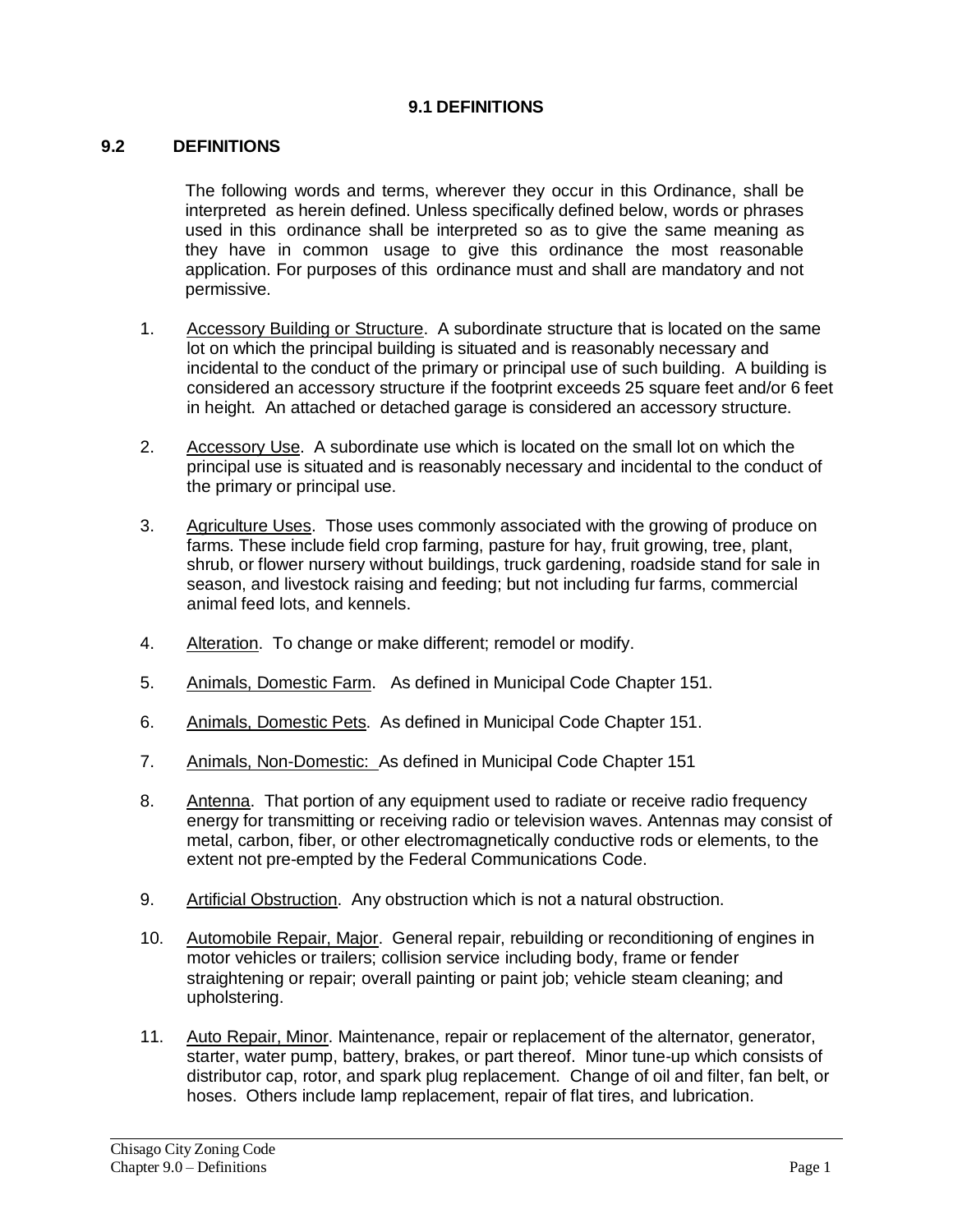- 12. Automobile Service Station. A place where gasoline, stored only in underground tanks, kerosene, motor oil, and lubricants for operation of automobiles are related directly to the public on premises, and including minor accessories and services for automobiles, but not including automobile major repairs and rebuilding.
- 13. Automobile Reduction Salvage Yard. Any place where any vehicles not in running condition and/or not licensed, or parts thereof are stored in the open and are not being restored to operation for a period of more than thirty (30) days; or land, building or structure used for dismantling or storing of such motor vehicles or parts thereof, and including any commercial salvaging, and scavenging of any other goods, articles or merchandise.
- 14. Basement. Any floor level below the first story in a building, except that a floor level in a building having only one floor level shall be classified as a basement unless such floor level qualifies as a first story as defined herein.
- 15. Bed and Breakfast. An owner or manager occupied dwelling in which a room or rooms are rented on a nightly basis for 1 or more nights for periods of less than a week. Meals may or may not be provided.
- 16. Bed and Breakfast Unit. A room or group of rooms forming a single habitable unit used or intended to be used for living and sleeping, but not for cooking or eating purposes.
- 17. Bluff.
	- a. A topographic feature such as a hill, cliff or embankment having the following characteristic:
		- (1) Part or all of the feature is located in a shoreland area;
		- (2) The slope rises at least 25 feet above the ordinary high water level of the water body;
		- (3) The grade of the slope from the toe of the bluff to a point twenty-five (25) feet or more above the Ordinary High Water level averaging thirty (30% percent or greater; and
		- (4) The slope drains towards a water body.
	- b. An area with an average slope of less than eighteen (18%) percent over a distance of fifty (50) feet or more shall not be considered part of the bluff
- 18. Bluff Impact Zone. A bluff and land located within thirty (30) feet from the top of a bluff.
- 19. Bluff, Toe Of. The lower point of a fifty (50) foot segment with an average slope exceeding 18% percent.
- 20. Bluff Line. A line along the top of a bluff connecting the points at which the bluff, proceeding away from the river, lake or adjoining watershed channel becomes less than a fifteen (15%) percent incline from the horizontal. The location of the bluff line for any particular property shall be determined by the Zoning Administrator. More than one bluff line may be encountered proceeding away from the river or adjoining watershed channel; all setbacks required herein shall be applicable to each bluff line.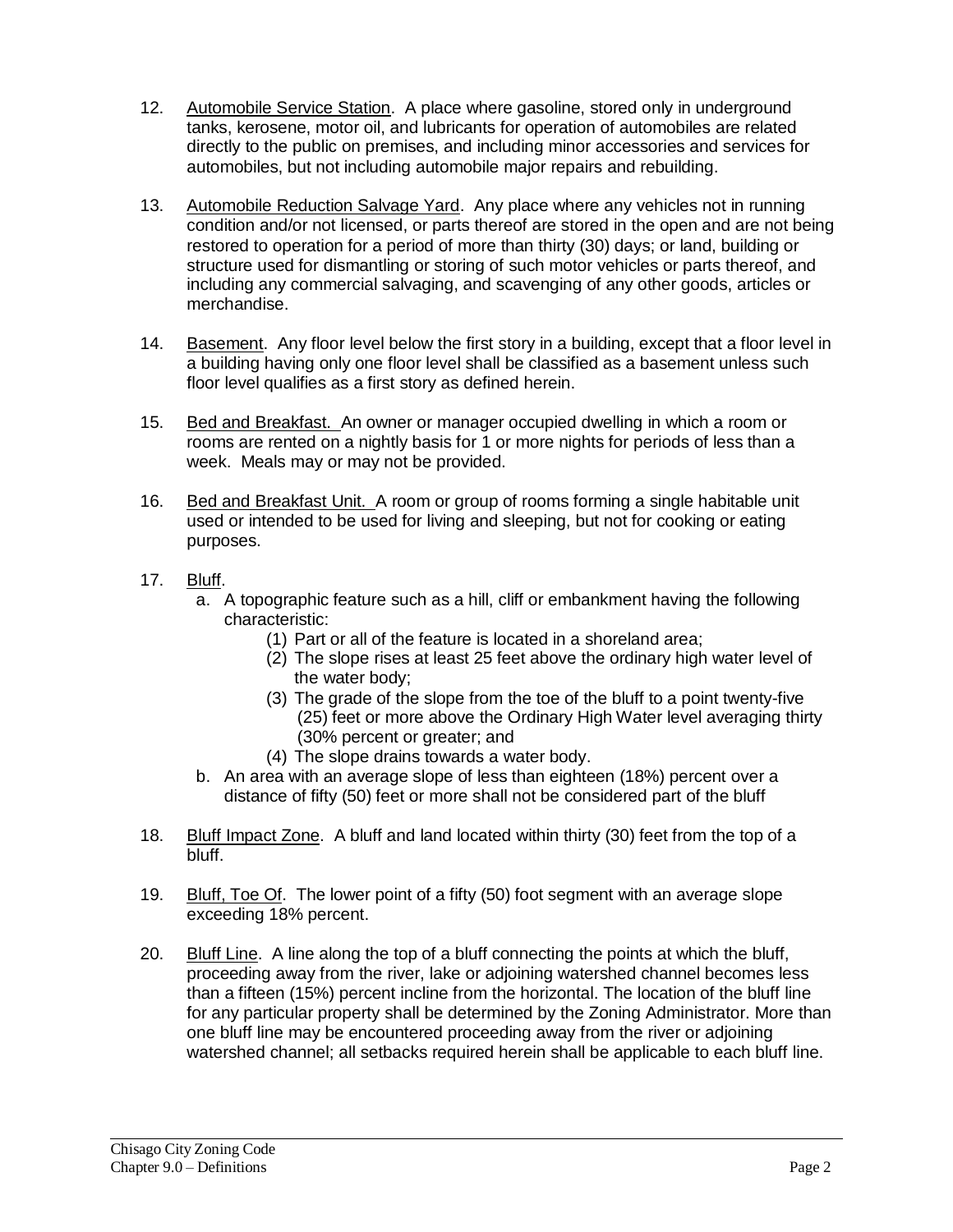- 21. Boarding House. Home in which lodgers rent one or more rooms for one or more nights.
- 22. Boathouse. A structure designed and used solely for the storage of boats and boating equipment.
- 23. Buffer. The use of land, topography, difference in elevation, space, fences or landscape plantings to screen or partially screen a use or property from another use or property or to shield or mitigate noise, lights or other impacts.
- 24. Buildable Area. The contiguous portion of a lot remaining after each of the following features are subtracted:
	- a. Wetlands and peat or muck type soils.
	- b. Areas below the Ordinary High-water Level of water bodies.
	- c. Areas prone to flooding as indicated in the City Floodplain Management Regulations.
	- d. Steep slopes 25%+.
	- e. Areas subject to easements or other encumbrances prohibiting building.
- 25. Buildable Lot. A lot of record prior to January 1, 1973 which meets the development requirement of this Title.
- 22. Building. Any structure used or intended for supporting or sheltering any use or occupancy.
- 23. Building Code. The MN State Building Code adopted by the City Council.
- 24. Building Height. A distance to be measured from the mean ground level to the top of a flat roof, to the mean distance of the highest gable on a pitched or hip roof, to the deckline of a mansard roof, to the uppermost point on other roof types.
- 25. Building Line. A line running parallel with the bluffline, ordinary high water mark or lot line, whichever is applicable, at the required setback beyond which a structure may not extend.
- 26. Building Official. The designated authority charged with the administration and enforcement of the State Building Code.
- 27. Building Setback. The minimum horizontal distance between the building and the specified lot line or other feature such as an easement as determined by the City as prescribed in this Ordinance.
- 28. Business. Any establishment, occupation, employment or enterprise where merchandise is manufactured, exhibited or sold, or where services are offered for compensation.
- 29. Campground. An area accessible by vehicle and containing campsites, cabins, or camping spurs for tent and/or trailer camping.
- 30. Channel. A natural or artificial depression of perceptible extent, with definite bed and banks to confine and conduct water either continuously or periodically.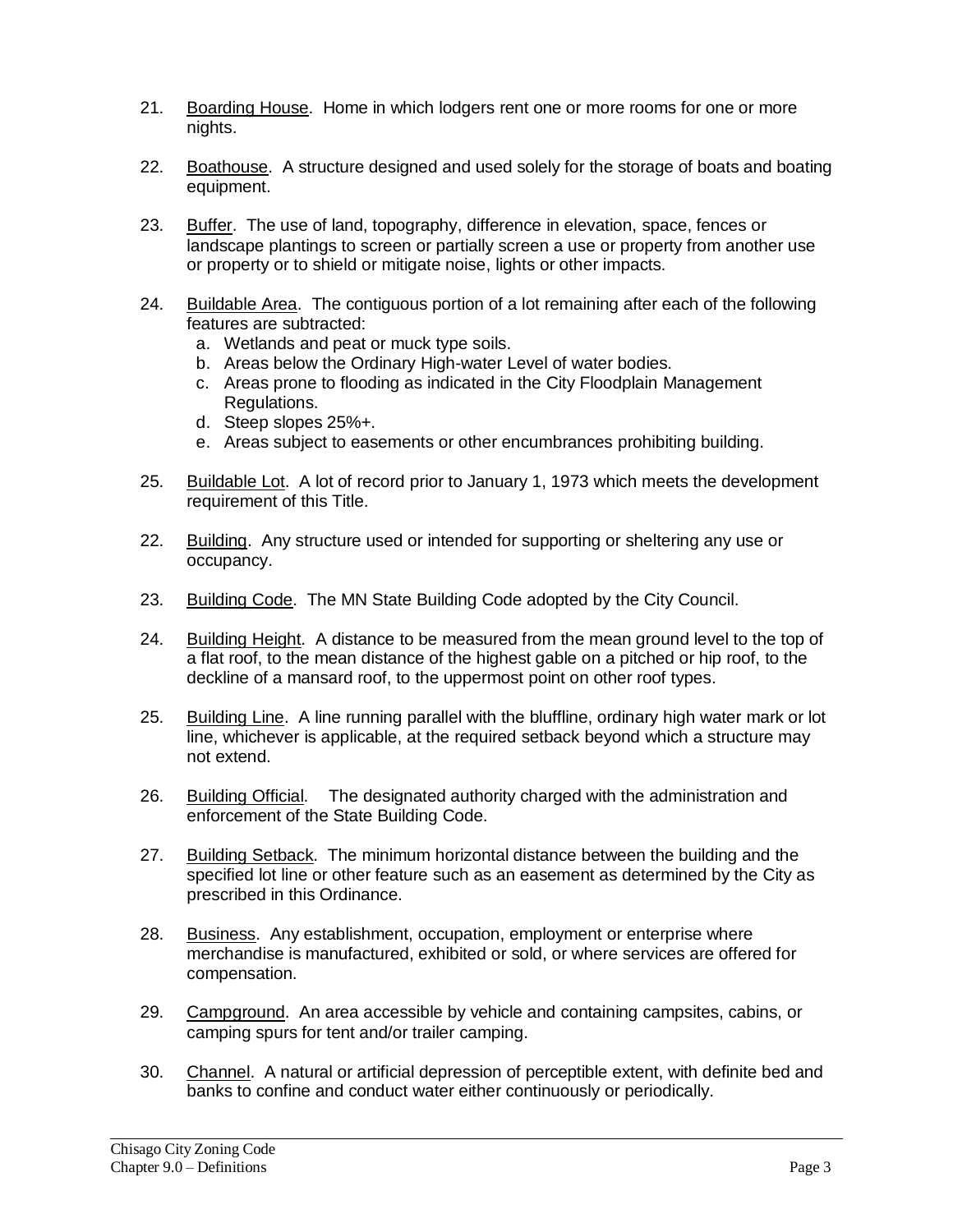- 31. Church. A building, together with its accessory buildings and uses, where persons regularly assemble for religious worship and which building, together with its accessory buildings and uses, is maintained and controlled by a religious body organized to sustain public worship.
- 32. Clear-cutting. The complete removal of trees or shrubs in a contiguous patch, strip, row or block.
- 33. Club or Lodge. A non-profit association of persons who are bonafide members paying annual dues, use of premises being restricted to members and their guests. It shall be permissible to serve food and meals on such premises providing adequate dining room space and kitchen facilities are available. Serving of alcoholic beverages to members and their guests shall be allowed, providing such serving is secondary and incidental to the operation of the dining room for the purpose of serving food and meals and providing further that such serving of alcoholic beverages is in compliance with the applicable federal, state and municipal laws.
- 34. Cluster Development. A pattern of subdivision development which places housing units into compact groupings while providing commonly owned open space.
- 35. Commercial Agriculture. The use of land for the growing and/or production of field crops, livestock and livestock products for sale.
- 36. Commercial Planned Unit Development. Uses that provide transient short term lodging spaces, rooms or parcels and whose operations are essentially serviceoriented. For example hotel/motel accommodations, resorts, recreational vehicle and camping parks, and other primarily service oriented activities are commercial planned unit developments.
- 37. Commercial Uses. The use of land or buildings for the sale or trade of products, goods and/or services.
- 38. Community Sewage Treatment Facility. Any public or private system for the treatment of greywater and effluent from more than one dwelling unit, business, or other contributing unit. Both community sewage treatment facilities and municipal sanitary sewer are considered central sewers.
- 39. Comprehensive Plan. The comprehensive development plan prepared and adopted by Chisago City, indicating the goals, objectives, and land use map for guiding the present and future development of the Town.
- 40. Concept Plan. The first plan submitted to the city portraying the general concept, layout and design of proposed project.
- 41. Conditional Use. A land use that may be allowed, with or without appropriate conditions or restrictions that is generally compatible and desirable within a particular zoning district, has an unusually significant and major impact on public facilities or the use and enjoyment of nearby properties, and requires the exercise of discretion in determining satisfactory locations and characteristics.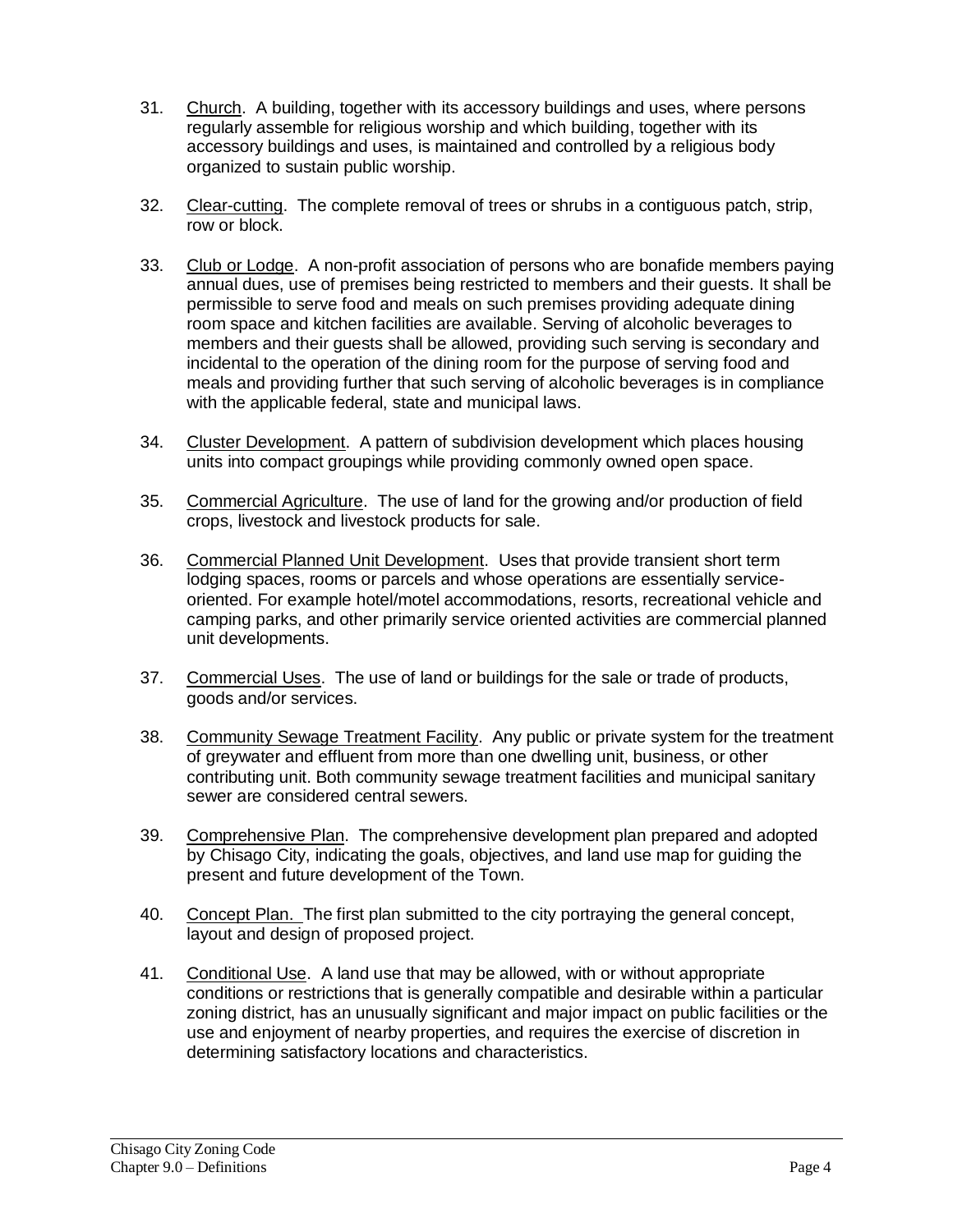- 42. Conditional Use Permit. A permit issued by the City in accordance with procedures specified in this Ordinance, as well as its compatibility with the Chisago City Comprehensive Plan, as a flexible device to enable the City to assign dimensions to a proposed use or conditions surrounding it after consideration of adjacent uses and their functions and the special problems or potential conflicts which the proposed use presents.
- 43. Conservancy. The implementation of polices for the protection and preservation of the natural character of lands for their value to scenic enjoyment native vegetation, wildlife, water and soil conservation, flood plain management, forestry and other-such purposes.
- 44. Convenience Store. Retail food sales outlet of fifteen hundred (7500) sq. ft. or less, which may include fuel and other common use items, and may or may not include a car wash.
- 45. Crown Cover. The ratio between the amount of land shaded by the vertical protection of the branches and foliage area of standing trees to the total area of land, usually expressed as a percentage.
- 46. Day Care Facilities. A facility for operating less than 24 hours per day that provides training, supervision, recreation, and/or medical services for children from infant to pre-school age, for the disabled, or for the elderly, on a regular basis.
- 47. Deck. A horizontal unenclosed platform with or without attached railings, seats, trellises, or other features, attached or functionally related to a building and extending more than one foot above ground.
- 48. Density. The number of dwelling units permitted per acre of land.
- 49. Deposition. Any rock, soil, gravel, sand or other material deposited naturally or by man into a water body, watercourse, flood plain or wetland.
- 50. Development. The construction, addition, installation or alteration of any structure, the extraction, clearing or other alteration of terrestrial or aquatic vegetation, land or the course, current or cross section of any water body or water course of the division of land into two or more parcels.
- 51. Development Permit. Any subdivision, planned unit development, zoning permit, grading permit, plat approval, rezoning, special use permit or variance.
- 52. Dimensional Requirement. Minimum and maximum setbacks, yard requirements and structure height or size restriction established in the zoning ordinance.
- 53. District. A section or sections of the City for which the regulations and provisions governing the use of buildings and lands are uniform for each class of use permitted therein.
- 54. Diversion. A channel that intercepts surface water runoff and that changes the accustomed course of all or part of a stream.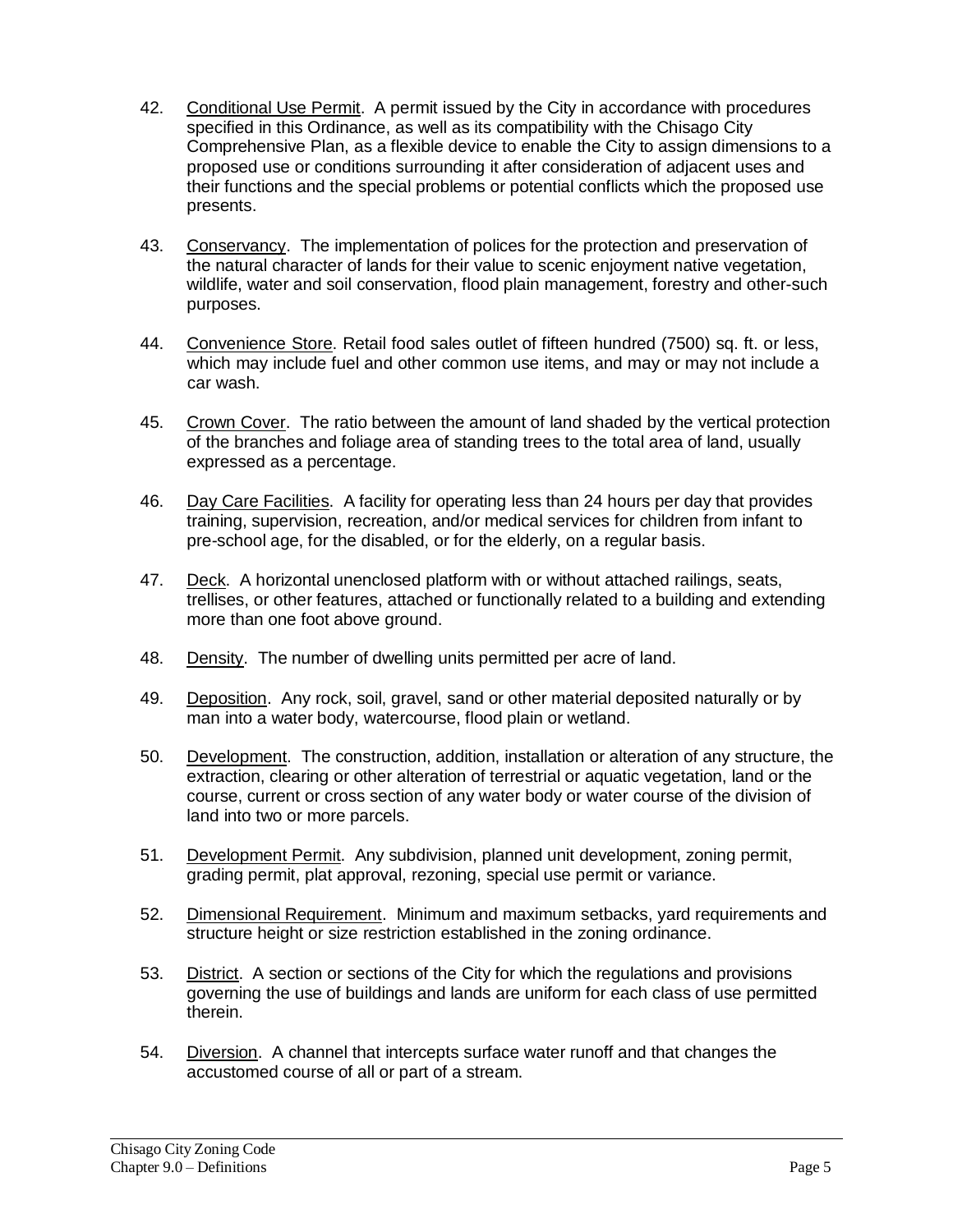- 55. Double-front lots. A lot which has a front line abutting on one street and a back or rear line abutting on another street.
- 56. Draining. The removal of surface water or groundwater from land.
- 57. Dredging. To enlarge or clean-out a water body, watercourse or wetland.
- 58. Drive-in / Drive-through Establishment. An establishment which accommodates the patron's motor vehicle, from which products may be purchased and consumed either on-site in the motor vehicle, or off-site; or from which business may be transacted.
- 59. Dwelling. A building or portion thereof occupied or intended to be occupied exclusively for residential purposes, but not including hotels, motels, boarding houses, nursing homes, trailers, tents, trailer coaches or lodging rooms.
- 60. Dwelling Attached. A residential dwelling which is joined to another dwelling.
- 61. Dwelling Detached. A residential dwelling which is entirely surrounded by open space.
- 62. Dwelling Multifamily. A residential dwelling designed for 2 or more families, with the number of families in residence not exceeding the number of dwelling units provided.
- 63. Dwelling-Single Family. A detached residential dwelling unit designed for occupancy of one (1) family only.
- 64. Dwelling-Two-Family. A detached residential dwelling containing 2 dwelling units designed exclusively for occupancy of two (2) families living independently of each other.
- 65. Dwelling Unit. A residential building or portion thereof intended for occupancy by one family or not more than five persons unrelated by blood, but not including hotels, motels, nursing homes, seasonal cabins, boarding or rooming houses, tourist homes or trailers.
- 66. Earth Sheltered Buildings. Buildings constructed so that more than fifty percent (50%) of the exterior surface area of the buildings, excluding garages and other accessory buildings, is covered with earth and the Minnesota Building Code standards promulgated pursuant to Section 16.85 are satisfied. Partially completed buildings shall not be considered earth sheltered.
- 67. Eating and Drinking Establishments. Establishment within a building or group of buildings designated for the eating of food and drinking of (including liquor).
- 68. Engineer, City. The professional engineer engaged by the governing body for services.
- 69. Entertainment and Amusement Services. The use of the land for a bowling alley, golf, pool hall, dance ball, skating, trampoline, tavern, theater, firearms range, boat rental, amusement rides, riding stables, resorts, campgrounds, deer park, and similar uses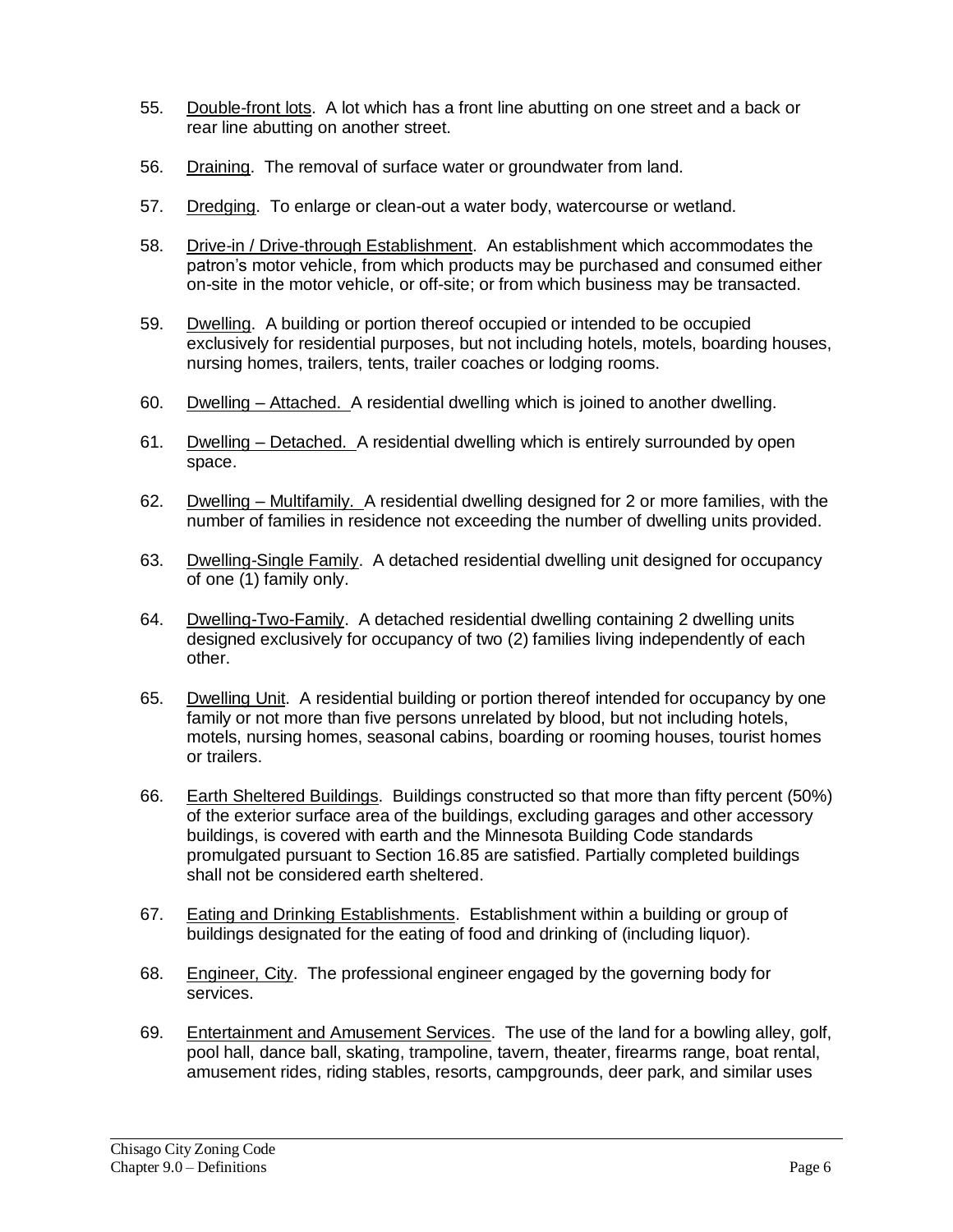for which fees are charged for admission or use of the facility, or use of the land to gain access to a recreational activity or resource, public or private.

- 70. Equal Degree of Encroachment. A method of determining the location of encroachment lines so that the hydraulic capacity of flood plain lands on both sides of a stream are reduced by an equal amount when calculating the increases.
- 71. Essential Services. Gas, underground electrical, steam or water distribution systems, collection, communication, supply or disposal system including poles, wires, mains, drains, sewer, pipes, conduits, cables, fire alarm boxes, traffic signals, hydrants or other similar equipment and accessories in conjunction therewith.
- 72. Family. An individual or two (2) or more persons related by blood, marriage, adoption, or foster care arrangement living together as a single housekeeping unit maintaining a common household and using common cooking and kitchen facilities; as distinguished from a group occupying a boarding house, lodging house, hotel, club lodge, sorority or fraternity house, and assisted living facility
- 73. Feedlots. A lot or building or a group of lots and buildings intended for the confined feeding, breeding, raising or holding of animals, and specifically designed as a confinement area in which manure may accumulate, or where the concentration of animals is such that a vegetative cover cannot be maintained within the enclosure. Open lots used for the feeding and rearing of poultry shall be considered feedlots.
- 74. Farm. A tract of land ten (10) or more acres which is principally used for agriculture activities such as the production of cash crops, livestock, or poultry farming. Such farms may include agricultural dwellings and accessory buildings and structures necessary to the operations of the farm.
- 75. Farm, Hobby. Small farm that is maintained without expectation of being a primary source of income.
- 76. Fence. A barrier forming a boundary to, or enclosing some area.
- 77. Finished Living Area. An area within a residential dwelling which has finished walls, floors, and ceilings (e.g. sheetrock, taped, and sanded).
- 78. First Story. The lowest story in a building which qualifies as a story, as defined herein, except that a floor level in a building having only one floor level shall be classified as a first story, provided such floor level is not more than four (4) feet below grade, as defined herein, for more than fifty (50) percent of the total perimeter, or not more than eight (8) feet below grade, as defined herein, at any point.
- 79. Flood. A temporary increase in the flow or stage of a stream or in the stage of a wetland or lake that results in inundation of normally dry areas.
- 80. Flood Frequency. The frequency, statistically determined, for which it is expected that a specific flood stage or discharge may be equaled or exceeded.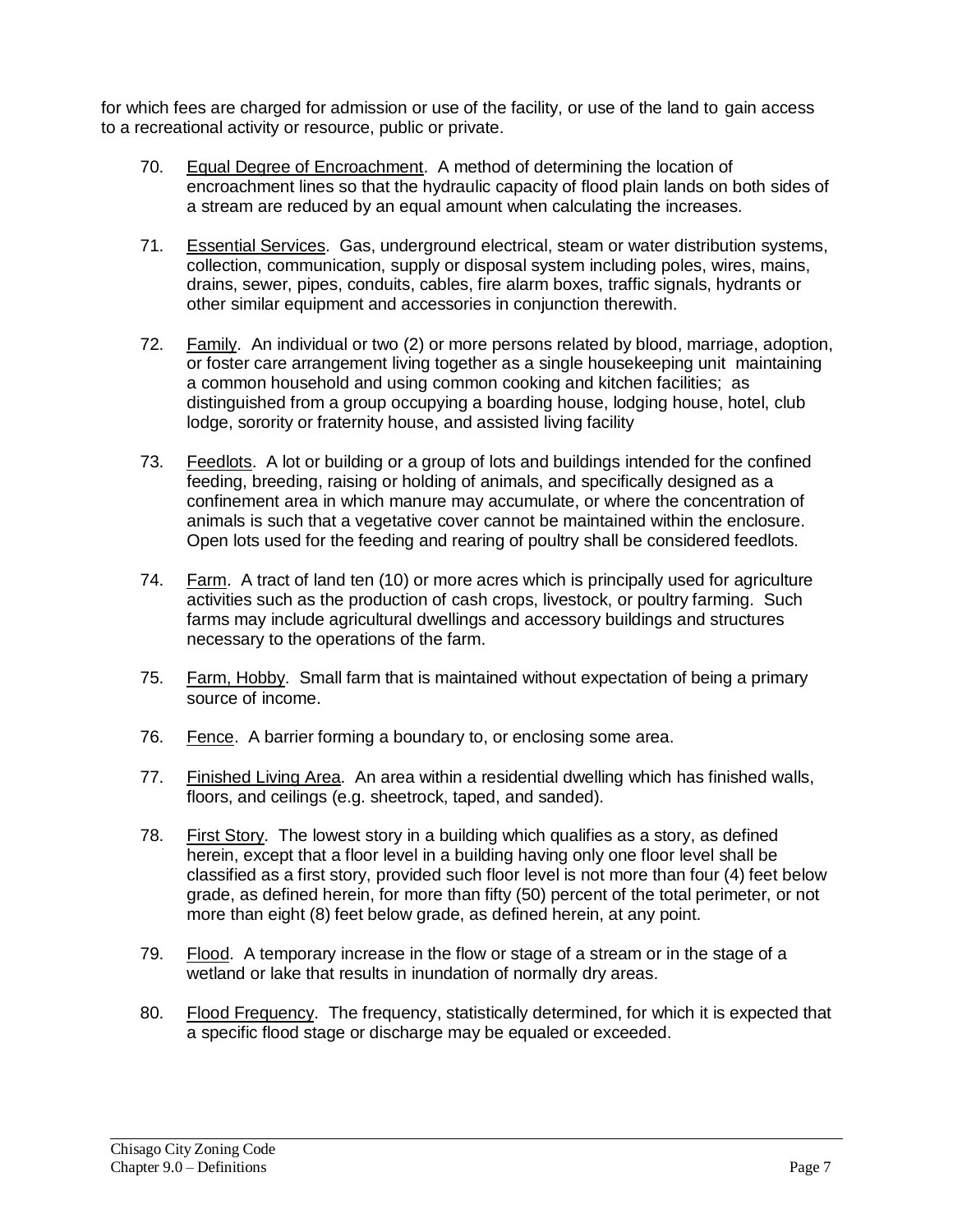- 81. Flood Fringe. That portion of the flood plain outside of the floodway. Flood fringe is synonymous with the term "floodway fringe" used in the Flood Insurance Study, Chisago County, Minnesota and incorporated Areas.
- 82. Flood Plain. The beds proper and the areas adjoining a wetland, lake or watercourse which have been or hereafter may be covered by the regional flood.
- 83. Flood-Proofing. A combination of structural provisions, changes, or adjustments to properties and structures subject to flooding, primarily for the reduction or elimination of flood damages.
- 84. Floodway. The bed of a wetland or lake and the channel of the watercourse and those portions of the adjoining flood plain which are reasonably required to carry or store the regional flood discharge.
- 85. Floor Area. The area included within the surrounding exterior walls of a building or portion thereof, including the sum of the gross horizontal area of several floors of a building, exclusive of hallways, utility space, restrooms, window showcases, ornamental space not used for assembly, or the like.
- 86. Floriculture uses. The cultivation of flowers, especially of decorative flowering plants.
- 87. Forestry. The management, including logging, of a forest, woodland, or plantation, and related research and educational activities, including the construction, alteration or maintenance of woodroads, skidroads, landing area and fences.
- 88. Garage-Private. An accessory building or accessory portion of the principal building which is intended for and used to store the private passenger vehicles of the residents.
- 89. Garage Public. A building or portion of a building, except as herein defined as a private garage or as a repair garage, used for the storage of motor vehicles, or where any such vehicles are kept for remuneration or hire and which any sale of gasoline, oil and accessories is only incidental to the principal traffic.
- 90. Ghost Plat. A concept of how the land within a subdivision or lot split will be subdivided into urban lots in the future. The layout shall include lots, streets, easements and preservation areas, if applicable.
- 91. Grade (Adjacent Ground Elevation). The lowest point of elevation of the finished surface of the ground, paving or sidewalk within the area between a building and the property line, or when the property line is more than five (5) feet from the building, between the building and a line five (5) feet from the building.
- 92. Grading. Changing the natural or existing topography of land.
- 93. Harbor. A portion of a body of water along or landward of the natural shoreline deep enough for recreational watercraft navigation, and so situated with respect to shoreline features as to provide protection from winds, waves, ice and currents. Natural harbors consist of bays and estuaries, while artificial harbors are constructed by dredging.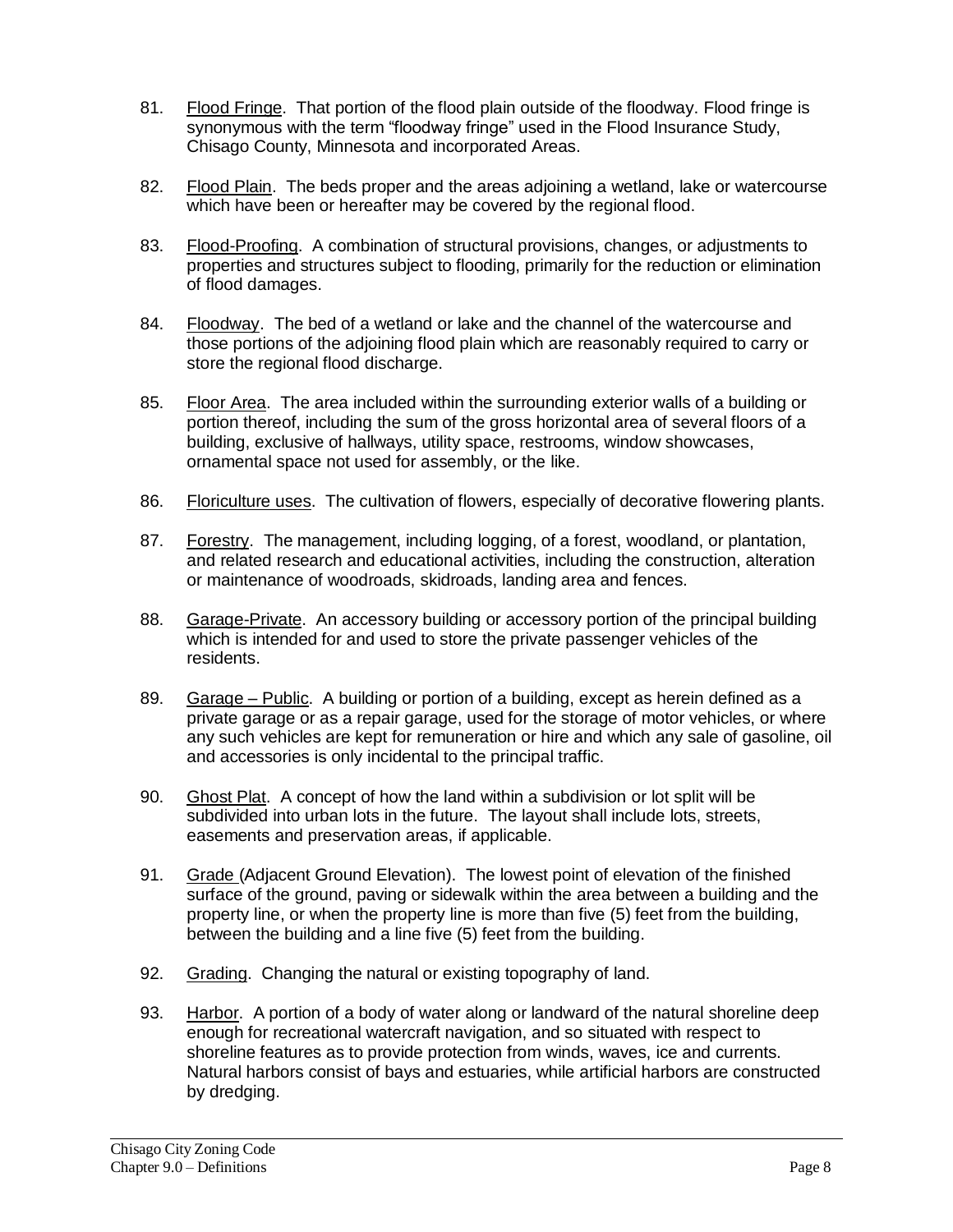- 94. Historic Building and Structure. A structure which has been identified by the State Historic Preservation Office as having public value due to their notable architectural features relating to the cultural heritage of the City.
- 95. Home Occupation. Any occupation or profession carried on by a member of the family residing on the premises, provided that the use is clearly incidental and secondary to the use of the dwelling for dwelling purposes, does not change the residential character of the dwelling or the neighborhood.
- 96. Horticulture Non Retail. The growing of fruits, vegetables, flowers and ornamental plants.
- 97. Hotel. Any building or portion thereof providing provisions for six (6) or more guest, in which lodging is provided with or without meals for compensation and which is open to transient or permanent guests or both, and in which ingress and egress to and from all rooms is through an inside lobby or office, supervised by a person in charge..
- 98. Impervious Surface. An artificial or natural surface through which water, air, or roots cannot penetrate.
- 99. Industrial Use. The use of land or buildings for production, manufacture, warehousing, storage, or transfer of goods, products, commodities, or other wholesale items; all permitted, conditional and accessory uses allowed in the "I" district.
- 100. Interim Use Permit. A permit for temporary use of property until a particular date, until the occurrence of a particular event, or until zoning regulations no longer permit it.
- 101. Kennel. Any place where three (3) or more dogs or four (4) animals, including cats, over the age of six (6) months are kept, boarded, trained or offered for sale except when located in a pet shop or veterinary clinic/hospital. A kennel may include secured outdoor runs and/or play areas.
- 102. Landscaping. Planting and maintaining trees, shrubs and ground cover, such as grass.
- 103. Light Construction Equipment. Any equipment that can be operated and transported by hand. Such equipment would include tampers, jack hammers, and smaller hand tools, for example.
- 104. Loading space, Off-Street. Space logically and conveniently located for bulk pickups and deliveries.
- 105. Lot. A parcel of land designated by plat, metes and bounds, registered land survey, auditors plot, or other accepted means and separated from other parcels or portions by said description for the purpose of sale, lease, or separation thereof. For the purposes of this Ordinance, a lot shall be considered to be an individual parcel, which shall be occupied by no more than one principal building or use and its accessory buildings.
- 106. Lot Area. The area of a horizontal plane within the lot lines.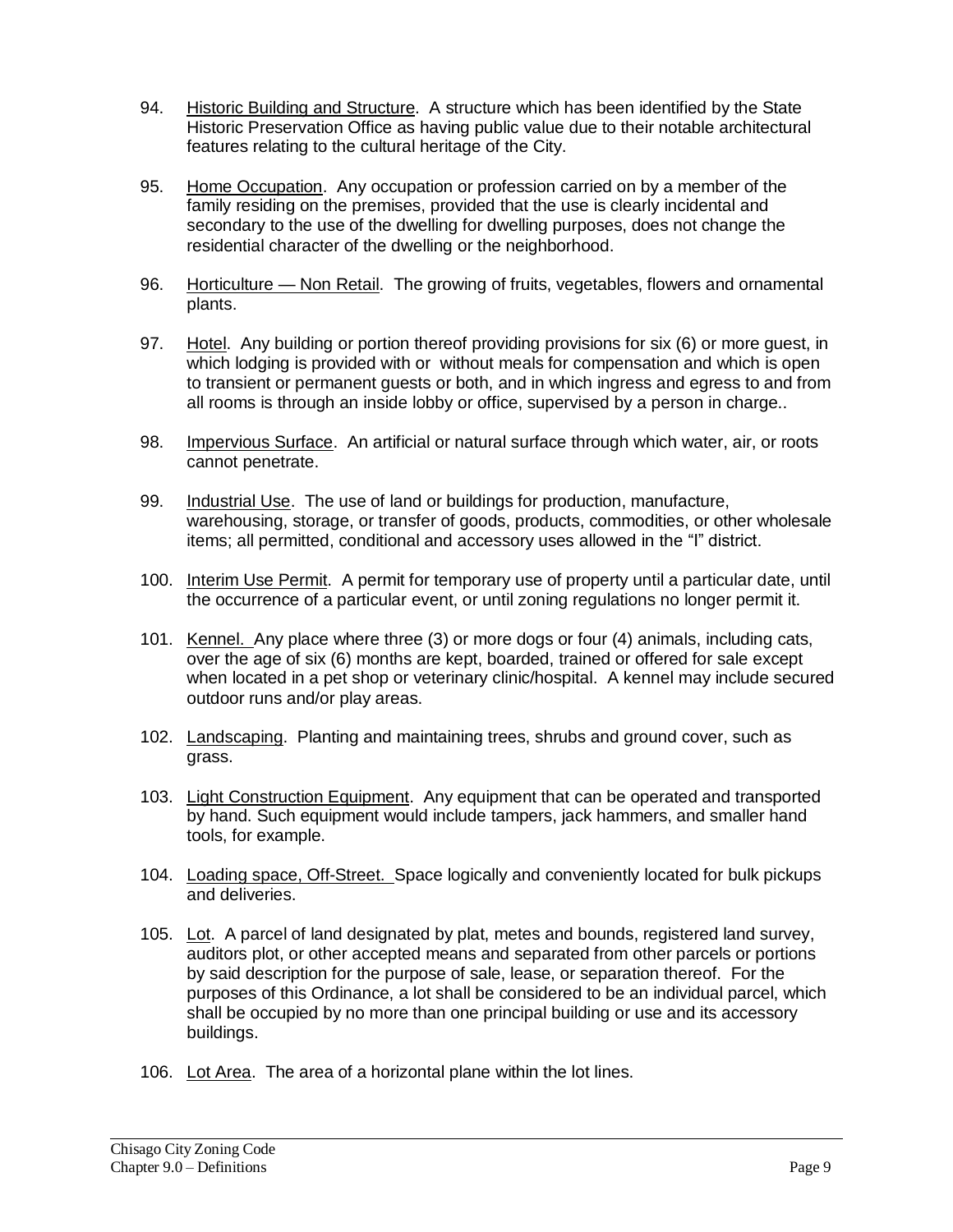- 107. Lot of Record. A parcel of land, whether subdivided or otherwise legally described of record prior to the adoption of zoning ordinances approved by the City as a lot subsequent to such date and which is occupied by or intended for occupancy by one (1) principal building or principal use together with any accessory buildings and such open spaces as required by this Ordinance and having its principal frontage on a street, or a proposed street approved by the City.
- 108. Lot, Corner. A lot situated at the junction of and abutting on two (2) or more intersecting streets; or a lot at the point of deflection in alignment of a single street, the interior angle of which is one hundred thirty-five (135) degrees or less.
- 109. Lot, Frontage. The front of a lot shall be that boundary abutting a public right-of-way.
- 110. Lot, Interior. Including through lots, excluding corner lots.
- 111. Lot, Line. A property boundary line of any lot held in single or separated ownership, except that where any portion of the lot extends into the abutting street or alley, the lot line shall be deemed to be the street or alley right-of-way.
- 112. Lot, Through. A lot fronting on two parallel streets.
- 113. Lot, Width. The width of a lot shall be considered the distance between straight lines connecting the front lot width at setback. For shoreland width, measurements shall be the distance between straight lines connecting the back lot width at the ordinary high water level.
- 114. Lot Measurement. The depth of a lot shall be considered the distance between the midpoints of straight lines connecting the foremost points of the side lot lines in front of the rearmost points of the side lot lines in the rear.
- 115. Manufactured Home (Mobile Home). A structure, not affixed to or part of real estate, transportable in one or more sections, which in the traveling mode, is eight body feet or more in width or 40 body feet or more in length, or, when erected on site, is 320 or more square feet, and which is built on a permanent chassis and designed to be used as a dwelling with or without a permanent foundation when connected to the required utilities, and includes the plumbing, heating, air conditioning; and electrical systems contained in it. A manufactured home is commonly referred to as a mobile home or trailer home.
- 116. Manufactured Home Park. Any site, lot, field, or tract of land upon which two or more occupied manufactured homes are located, either free of charge or for compensation, and includes any building, structure, tent, vehicle or enclosure used or intended for use as part of the equipment of the manufactured home park. A manufactured home park is commonly referred to as a trailer park or mobile home court.
- 117. Manufacturing Light. All uses which include the compounding, processing, packaging, treatment, or assembly of products and materials provided such use will not generate offensive odors, glare, smoke, dust, noise, vibration or other objectionable influences that extend beyond the lot on which use is located, and does not normally require an urban level of public services such as centralized sewer and water.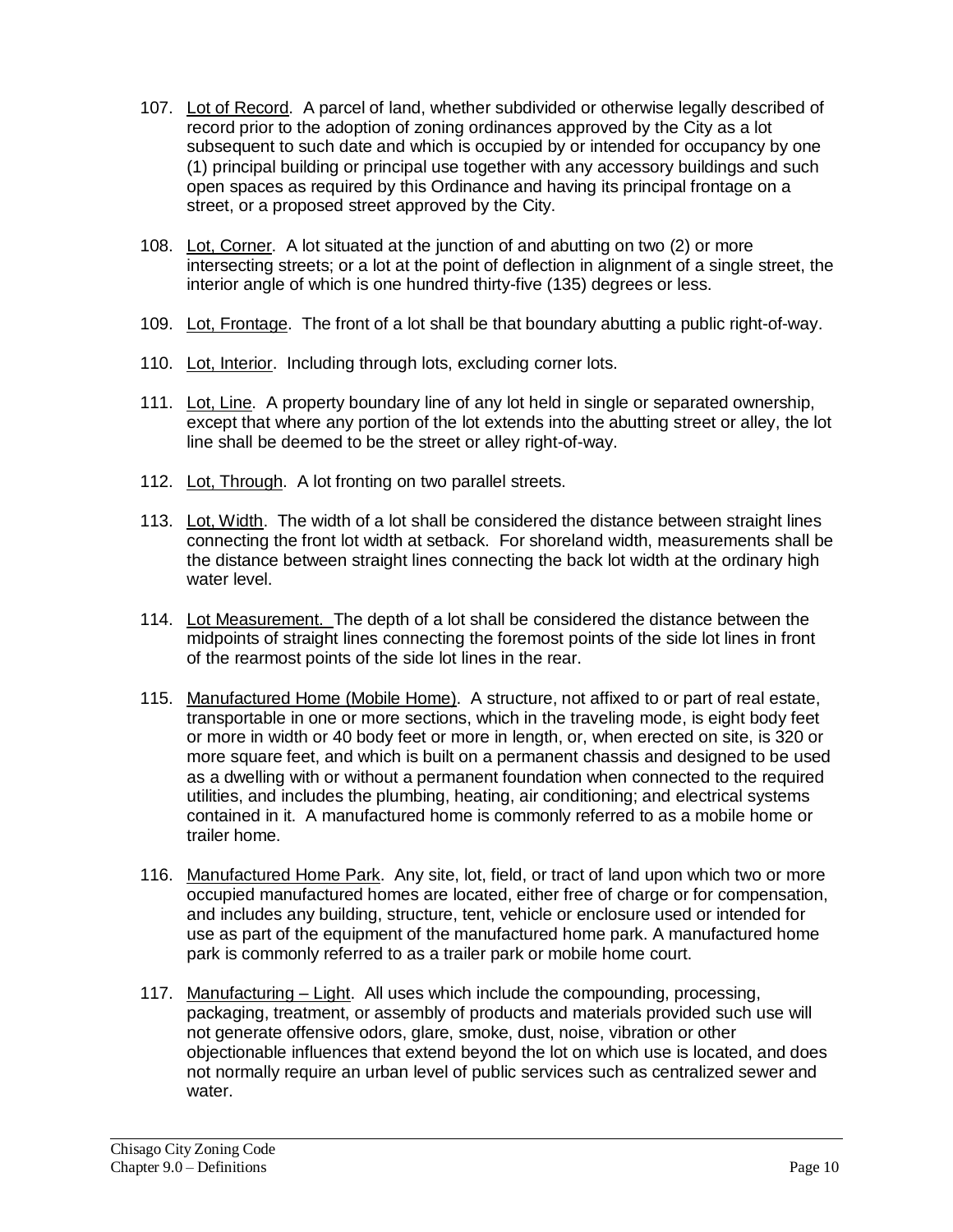- 118. Medical Uses. Those uses concerned with the diagnosis, treatment and care of human beings. These include hospitals, dental services, medical services or clinics, nursing or convalescent home, orphan's home, rest home and sanitarium.
- 119. Mineral. Sand, gravel, rock, clay, and similar higher density non-metallic natural minerals.
- 120. Mineral Extraction. The removal of sand, gravel, rock clay and other minerals from the ground.
- 121. Mineral Extraction Facility. Any area that is being used for removal, stockpiling and storage, of sand, gravel, topsoil, clay, and other minerals.
- 122. Modular Homes. A single-family dwelling constructed in modules or sections in a factory and then delivered to their intended site of use. The modules are assembled on a foundation into a single residential building using either a crane or trucks.
- 123. Motor Fuel Station. A place where gasoline and diesel fuel (stored only in underground tanks), kerosene; motor oil and lubricants for operation of automobiles, are related directly to the public on premises, and including minor accessories and services for automobiles, but not including automobile major repairs and rebuilding.
- 124. Name Plate. A sign indicating the name and address of a building or the name of an occupant thereof and the practice of a permitted occupation therein.
- 125. Natural Drainage System. All land surface areas which by nature of their contour configuration, collect, store, and channel surface water run-off
- 126. Natural Obstruction. Any rock, tree, gravel or analogous natural matter that is an obstruction and has been located within a water body, watercourse, or wetland by a non-human cause.
- 127. Nonconforming Structure, Use, or Parcel. Any legal use, structure, or parcel of land already of existence, recorded, or authorized before the adoption of official controls or amendments that would not have been permitted to become established under the terms of the official controls as now written, if the official controls had been in effect prior to the date it was established, recorded or authorized.
- 128. Nursing Home (Rest Home). A state licensed facility or that part of a facility which provided care for aged or infirm persons who require nursing and personal care and related services in accordance with state regulations. A nursing home may be a residential healthcare facility, an intermediate care facility, or a long term care facility.
- 129. Obstruction. Any dam, wall, wharf, embankment, levee, dike, abutment, projection, excavation, channel rectification, culvert, building, wire, fence, stockpile, refuse, fill, structure, or matter, in, along, across, or projecting into any channel, watercourse, or regulatory flood hazard area which may impede, retard, or change the direction of the flow of water, either by itself or by catching or collecting debris carried by such water, or that is placed where the flow of water might carry the same downstream to the damage of life or property.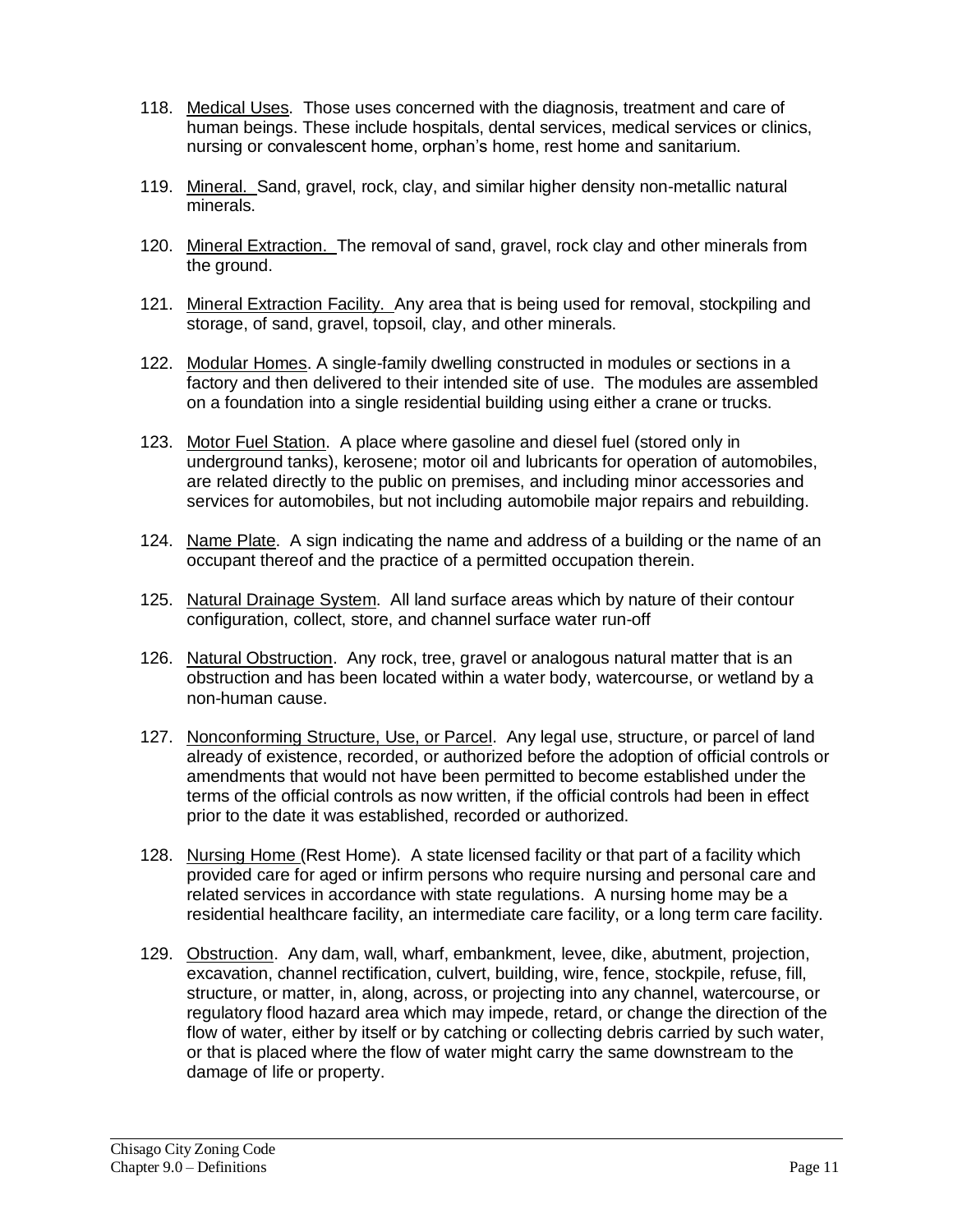- 130. Off-Street Loading Space. A space accessible from the street, alley, or way, in a building or on the lot, for the use of trucks while loading or unloading merchandise or materials. Such space shall be of such size as to accommodate one (1) truck of the type typically used in the particular business.
- 131. Open Sales Lot. Any open land used or occupied for the purpose of buying, selling and/or renting merchandise and for the storing of same prior to sales.
- 132. Ordinary High Water Level. Ordinary high water level means the boundary of public waters and wetlands, and shall be an elevation delineating the highest water level which has been maintained for a sufficient period of time to leave evidence upon the landscape, commonly that point where the natural vegetation changes from predominantly aquatic to predominantly terrestrial. For watercourses, the ordinary high water level is the elevation of the top of the bank of the channel. For reservoirs and flowage the ordinary high water level shall be the operating elevation of the normal summer pool.
- 133. Overlay District. A zoning district shown as an overlay on the zoning map. Both underlying and overlay district regulations apply to land use activity.
- 134. Parking Space. An area of not less than nine (9) feet in width and twenty (20) feet in length, enclosed in the main building, in an accessory building, or unenclosed, sufficient in size to store one (1) automobile which has adequate access to a public street or alley and permitting satisfactory ingress and egress of an automobile.
- 135. Preliminary Plan. A descriptive proposed plan of a proposed development project.
- 136. Permitted Use. A use which may be lawfully established in a particular district or districts, provided it conforms with all requirements, regulations, and performance standards (if any) of such districts.
- 137. Person. An individual, firm, partnership, association, corporation, or organization of any kind.
- 138. Planned Industrial-use Development. A district identified geographically on the zoning map where a mix of residential and light industrial services can be accommodated in an integrated and compatible pattern.
- 139. Planned Mixed-use Development. A district identified geographically on the zoning map where a mix of residential and commercial and/or retail services can be accommodated in an integrated pattern.
- 140. Planned Unit Development. A development consisting generally of mixed land uses and housing types in which densities are calculated on a project-wide basis; permitting the clustering of houses or buildings and the provision of common open space intended to create a more flexible, creative and efficient approach to the use of land and subject to the procedures, standards and regulations contained in this title.
- 141. Planning Commission. The planning agency of the City, designated by the City Council.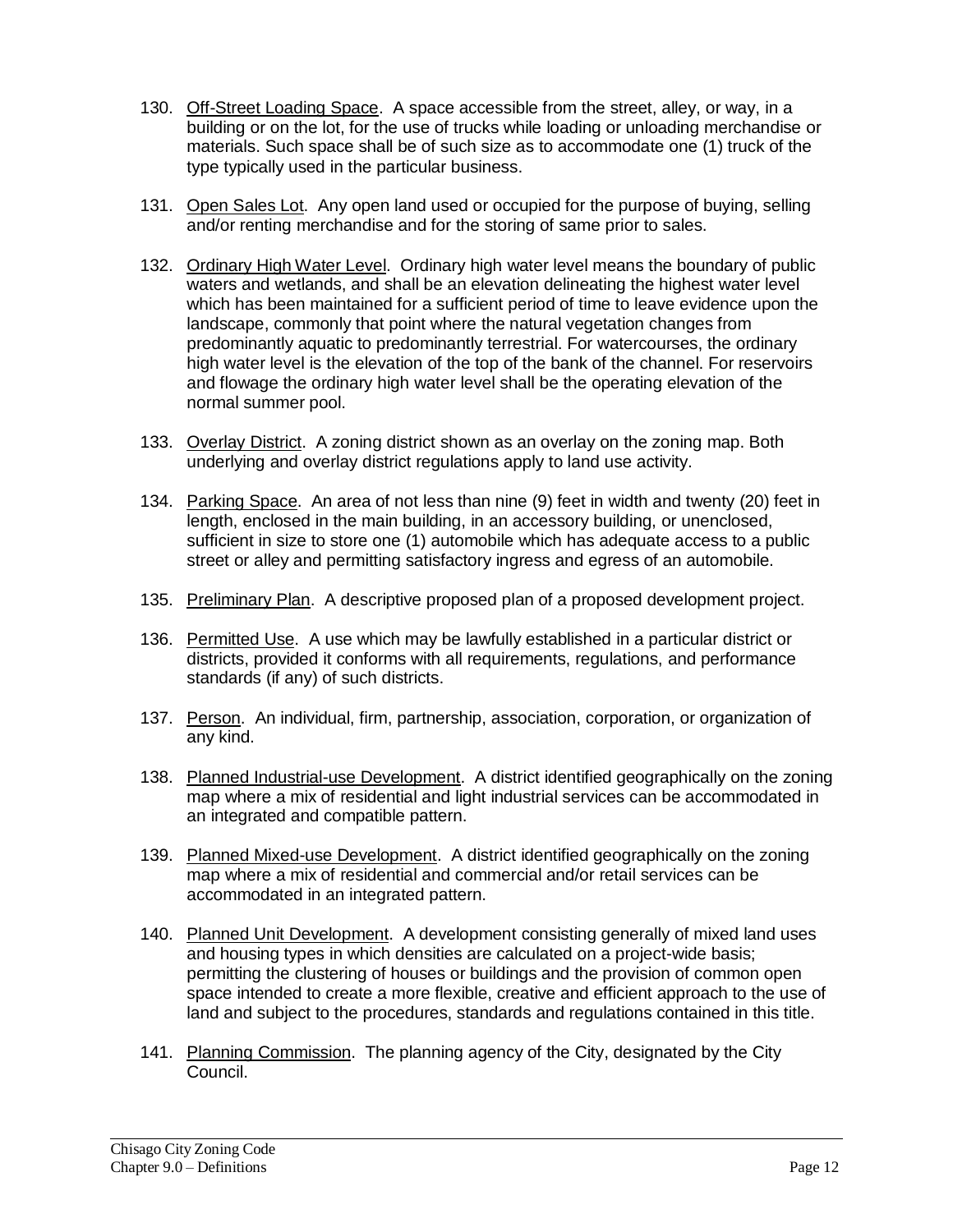- 142. Pole Building. A building which is primarily supported by poles rather than by a framework of dimension lumber. The sides generally consist of a steel product.
- 143. Prefabricated Home. A single family dwelling unit which is prefabricated in parts or components at a central factory and transported to a building site where file installations are made permanently.
- 144. Principal Use. The primary or main use of land or buildings as distinguished from subordinate, incidental or accessory uses.
- 145. Public Roads. Any town, municipal, county, state or federal road or highway.
- 146. Public Facilities. Facilities owned or operated by Chisago City, school districts, county, state or other governmental units.
- 147. Public Open Space. Open space owned or operated by Chisago City, School districts, county, state or other governmental units.
- 148. Semi-Public Facilities. Facilities partially but not entirely open to the use of the public. Maintained partially or entirely by a private, nonprofit organization.
- 149. Semi-Public Open Space. Open space partially but not entirely open to the use of the general public. May be maintained partially or entirely by a private nonprofit organization.
- 150. Public Waters. Any waters as defined in Minnesota Statutes 1980, Section 105.37, Subdivision 14 and 15. However, no lake, pond, or flowage of less than 25 acres in size need by regulated for the purposes of these regulations. A body of water created by a private user where there was no previous shoreland shall be exempt from the provisions of these regulations. The official determination of the size of public water basins and physical limits of drainage areas of rivers and streams shall be made by the Commissioner of the Minnesota Department of Natural Resources.
- 151. Reach. A hydraulic engineering term used to describe a longitudinal segment of a stream or river influenced by a natural or man-made obstruction. In an urban area, the segment of a stream or river between two consecutive bridge crossings would most typically constitute a reach.
- 152. Recreation Entertainment. The use of the land for a bowling alley, golf, pool hall, dance ball, skating, trampoline, tavern, theater, firearms range, boat rental, amusement rides, riding stables, resorts, campgrounds, deer park, and similar uses for which fees are charged for admission or use of the facility, or use of the land to gain access to a recreational activity or resource, public or private.
- 153. Recreational Vehicle. A vehicular portable structure used for amusement, vacation, or recreational activities including but not limited to travel trailers, motor homes, camping trailers, snowmobiles, boats, bicycles, and motorcycles.
- 154. Recycling Facility. A site permitted by the Minnesota Pollution Control Agency, and Chisago City, used to collect, process, and repair recyclable materials and reuse them in their original form or use them in manufacturing processes.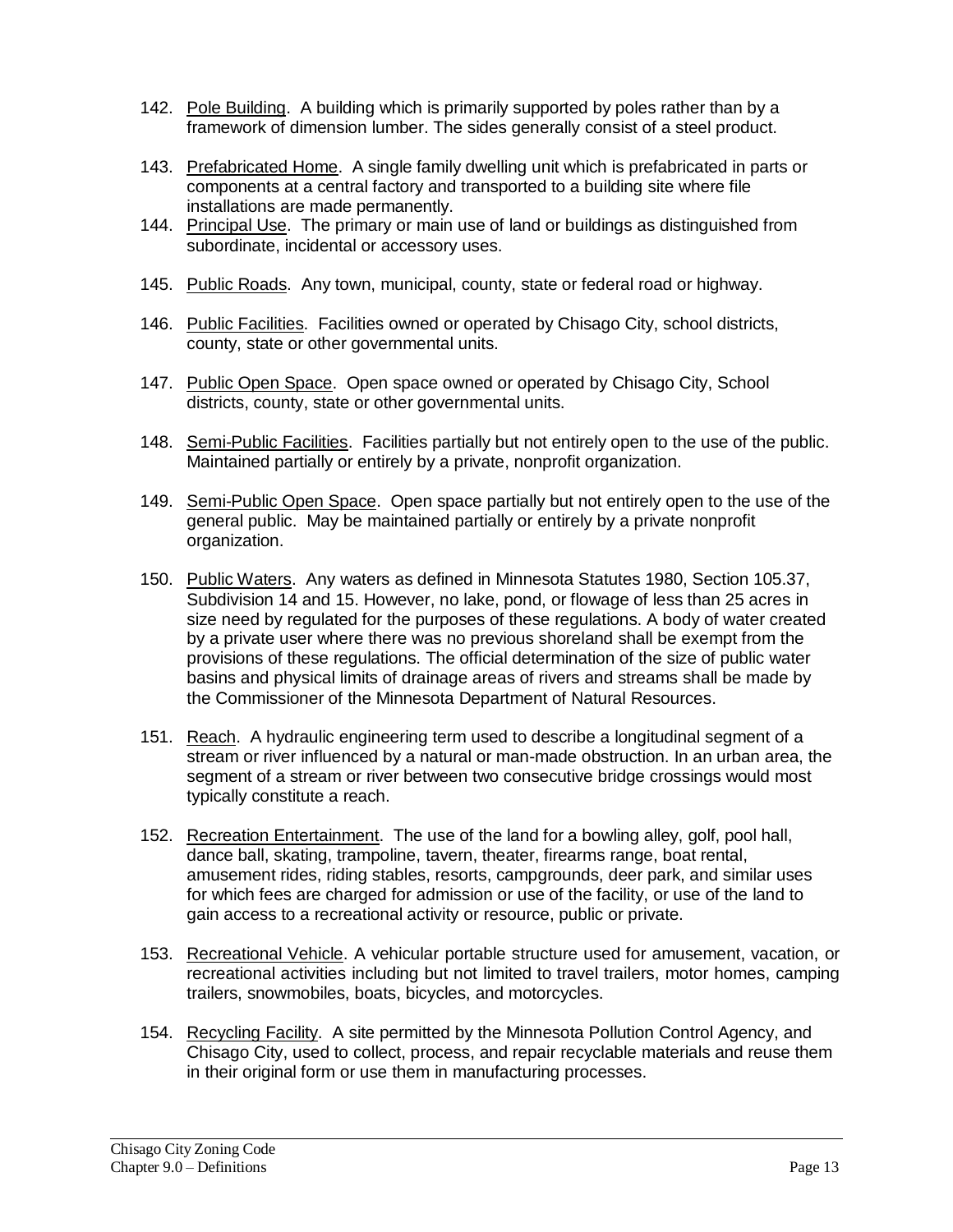- 155. Recycling Collection Site. A site permitted by Chisago City, used to drop-off glass, cardboard, plastic, paper, and aluminum for recycling. No hazardous wastes are allowed on the site. The only processing allowed must be done within a completely enclosed and insulated structure. Such processing shall generally be limited to lass separation, and can sorting and crushing.
- 156. Regional Flood. A flood which is representative of large floods known to have occurred generally in Minnesota and reasonably characteristic of what can be expected to occur on an average frequency in the magnitude of the 100 year recurrence interval.
- 157. Regulatory Flood Protection Elevation. A point not less than one (1) foot above the water surface profile associated with the regional flood plus any increases in flood heights attributable to encroachments on the flood plain. It is the elevation to which uses regulated by this ordinance are required to be elevated or flood proofed.
- 158. Research. Medical, chemical, electrical, metallurgical or other scientific research and quality control, conducted in accordance with the provisions of this Ordinance.
- 159. Residential Day Care. A home that provides training, supervision, recreation, and/or medical services for children from infant to pre-school age, for the disabled, or for the elderly, on a regular basis operating less than 24 hours per day.
- 160. Residential District. The RR-1, RR-2, R-1, R-2, R-3 and R-4 Zoning Districts, are Residential Districts in this Title. The (A) Agricultural District is primarily intended to provide areas for agricultural uses, but for zoning purposes shall also be considered a residential district.
- 143. Resort. A commercial establishment that includes buildings, lodges, dwelling units, parking areas, recreation areas, recreational equipment, camping or recreational vehicle sites, or enclosures or any part thereof kept, used, maintained or advertised as or held out to the public to be a place where sleeping accommodations are furnished to the public, primarily to persons seeking recreation, for periods of one day or longer, and having for rent three or more cabins, rooms, campsites, or enclosures. The establishment must be primarily service oriented for transient lodging of guests. All cabins, rooms, dwelling units, camping or recreational vehicle sites, or enclosures must be included in the resort rental business. Resorts must not allow residential use of a dwelling unit or site, except dwelling uses as residences for the service provider. To qualify as a resort, a resort must be fully licensed and permitted under appropriate state regulations. The entire parcel of land must be controlled and managed by the licensee.
- 144. Restaurant. An establishment which serves food in or on non-disposable dishes, to be consumed primarily while seated at tables or booths within the building.
- 145. Retail Sales. The transfer of goods for an agreed to amount of money or other consideration directly to customers from an ordinary store or at the regular customer price and in small amounts rather than in bulk and/or wholesale.
- 146. Retirement Homes. Residential dwelling units occupied by retired and/or elderly individuals.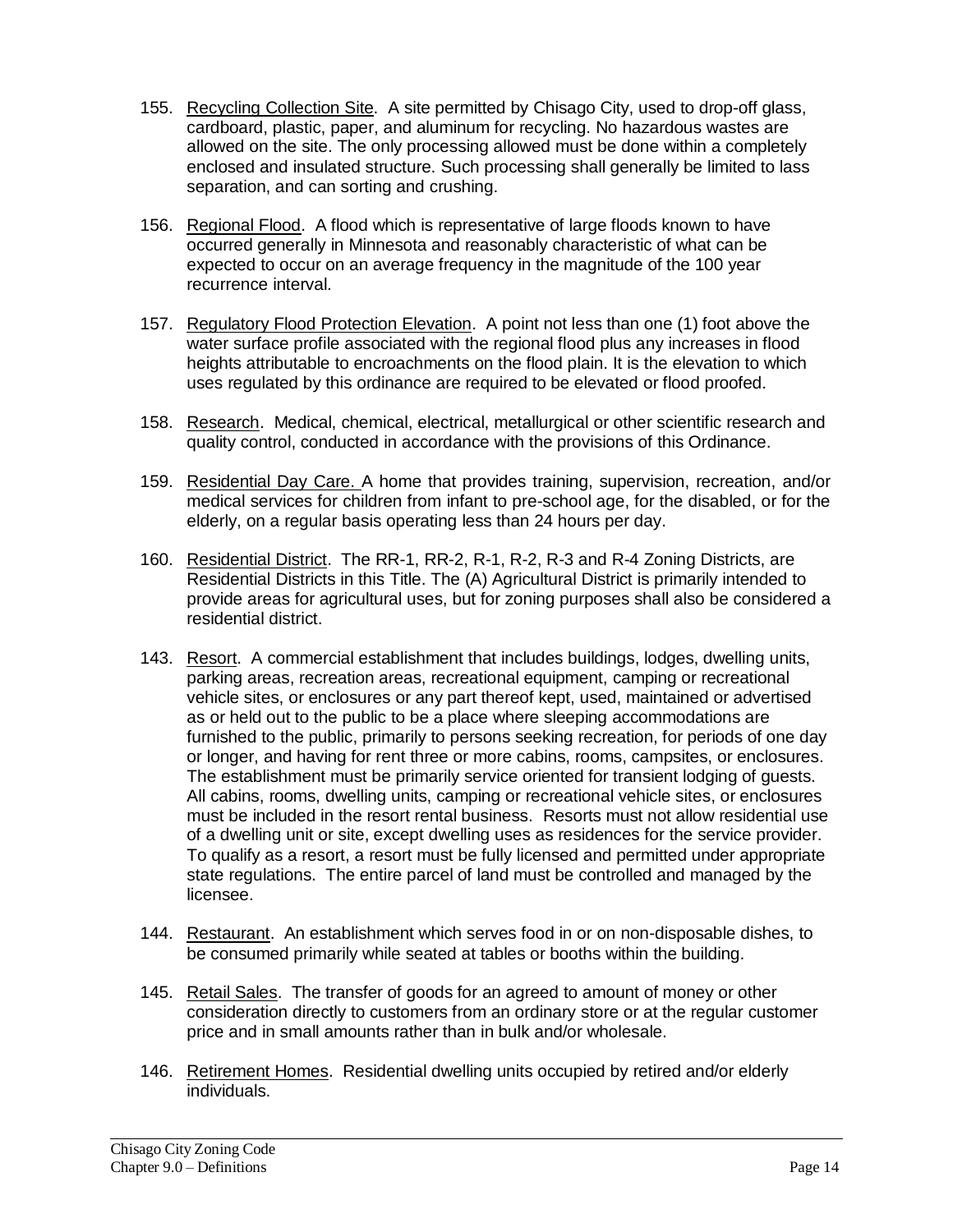- 147. Rural Cluster. A method of subdivision to maintain the rural character of Chisago city by preserving agricultural land, woodlands, natural corridors and other significant natural features while allowing residential development.
- 146. Screening. The presence of vegetation or topography which renders a structure on any property visually inconspicuous.
- 147. Selective Cutting. The removal of a single scattered tree or single scattered trees where the original density and crown cover of the stand is essentially unchanged from pre-cutting conditions.
- 148. Setback. The minimum horizontal distance between a structure or sewage treatment system and the ordinary high water level, or between a structure or sewage treatment system and a bluff, road, highway or property line.
- 149. Setback, Front Yard. The minimum horizontal distance between a structure and a platted roadway or the right-of-way of a road. If there is a utility easement along the front property line of a lot, and that easement is specifically intended as a multiple use easement for utility and pedestrian trail or walkway purposes, then the front yard setback is the minimum horizontal distance between a structure and the utility easement.
- 150. Sewage Disposal System. Any system for the collection, treatment and dispersion of sewage including but not limited to septic tanks, soil absorption systems, and drain fields.
- 151. Shore Impact Zone. The land located between the ordinary high water level of public water and a line parallel to it at a setback of 50 percent of the structure setback.
- 152. Shoreland. Land located within the following distances from the public water:
	- a. 1,000 feet from the ordinary high water level of a lake, pond, or flowage; and
	- b. 300 feet from a river or stream, or the landward extent of a flood plain designated by ordinance on such a river or stream, whichever is greater. The limits of shoreland may be reduced whenever the waters involved are bounded by topographic divides which extend landward from the waters for lesser distances and when approved by the commissioner of the Minnesota Department of Natural Resources.
- 153. Sign. Any letter work, symbol, model, printed, projected or affixed device, poster, picture, reading matter, or other representation in the nature of an advertisement, announcement, direction or informative device including structural and compound parts that is located outdoors and is larger than 1 square foot in area.
- 154. Sign Area. The area within the marginal lines or extreme outside edge of the surface that bears the advertisement, or in the case of messages, figures, or symbols attached directly to any part of a building, that area included in the smallest rectangle that can be made to circumscribe any message, figure, or symbol displayed thereon. For a sign with not more than 2 back-to-back faces, only the area of 1 side is computed in determining the sign area. Such perimeter shall not include any structural elements lying outside of such sign and not forming an integral part or border of the sign.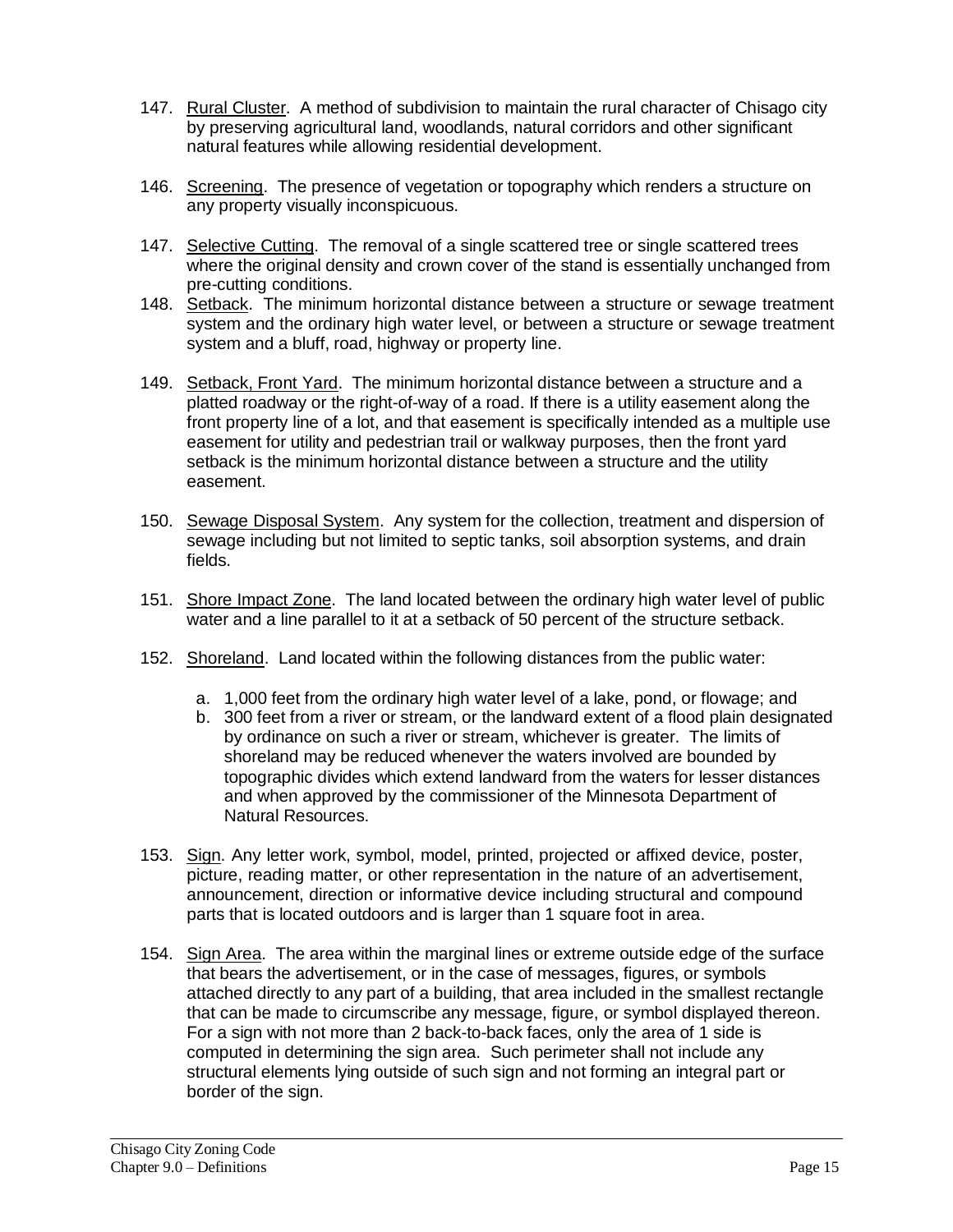- 155. Sign, Banner. Attention getting devices that resemble flags and are of a paper, cloth or plastic like consistency.
- 156. Sign, Construction. Any sign that displays information regarding the construction or development of the site in which it is displayed.
- 157. Sign, Development Identification. A sign that identifies the name of a residential, commercial or industrial development at a street entrance to the development.
- 158. Sign, Directional. Signs which provide directions to businesses, churches, parks and similar facilities for the benefit of the traveling public. The sign may include the name of the facility and direction, but shall not contain advertising.
- 159. Sign, Electronic. A sign or portion thereof displaying electronic images, graphics, or pictures, with or without text information, defined by a small number of matrix elements using different combinations of light emitting diodes (LEDs), fiber optics, light bulbs or other illumination devices within the display area.
- 160. Sign, Flashing. An illuminated sign which has a light source not constant in intensity or color at all times while such sign is in use or a sign containing an electric reading board.
- 161. Sign, Government. A sign which is erected by a governmental unit for the purpose of identification and directing or guiding traffic.
- 162. Sign, Identification. A sign containing principally the name of the individual or establishment occupying the premises, and which also may include the street address, telephone number, or other information identifying the use.
- 163. Sign, Illuminated. Any sign which is lighted by an artificial light source, either directed upon it or illuminated from an interior source.
- 164. Sign, Motion. A sign that has revolving parts or signs which produce moving effects through the use of illumination.
- 165. Signs, Off Premise. Any sign that advertises anything other than the business located on the same lot.
- 166. Sign, On Premise. Any sign that advertises anything other than the business, product, etc. located on the same site as the sign is located.
- 167. Sign, Pedestal. A ground sign usually erected on one (1) central shaft or post, which is solidly affixed to the ground.
- 168. Sign, Permanent. Any sign other than a temporary sign.
- 169. Sign, Portable. A sign so designed as to be movable from 1 location to another that is not permanently attached to the ground, sales display device, or structure.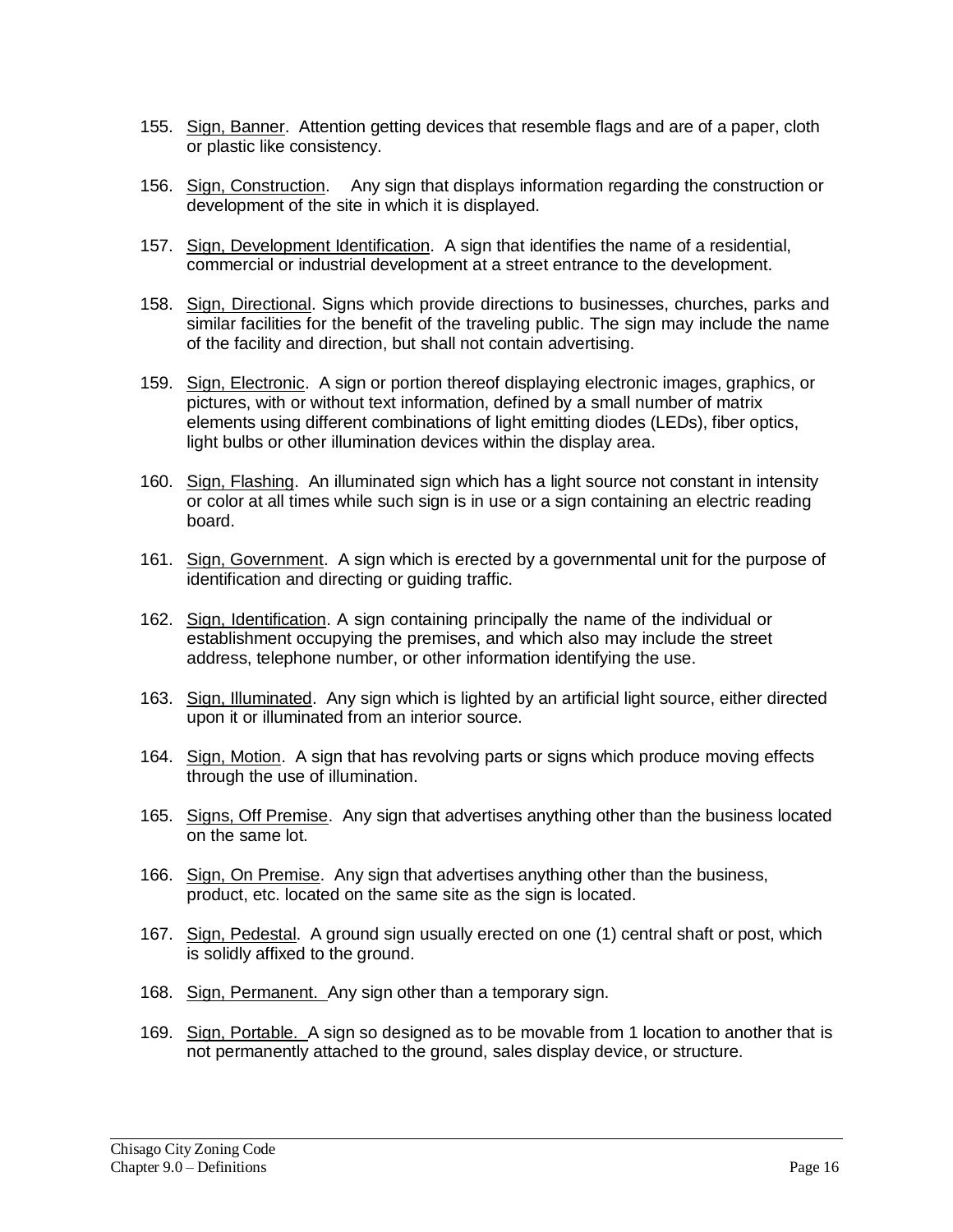- 170. Sign, Political Campaign. Signs or posters announcing the candidate(s) seeking political office and/or political issues, and data pertinent thereto.
- 171. Sign, Public. Signs of a public, non-commercial nature to include safety signs, danger signs, trespassing signs, traffic signs, signs indicating scenic or historical points of interest, memorial plaques, and the like, and when said signs are erected by or on order of a public officer or employee in the performance of official duty.
- 172. Sign, Real Estate. A sign offering property (land and/or buildings) for sale, lease or rent.
- 173. Sign, Temporary. Any sign which is erected or displayed for a specified period of time.
- 174. Sign, Roof. A sign erected upon or above a roof or parapet of a structure.
- 175. Slope. The degree of deviation of a surface from the horizontal, usually expressed in percent or degrees, lands between the ordinary high water mark and the riverway boundary having an angle of ascent or descent of more than 12% from the horizontal, but less than 18%.
- 176. Slope, Steep. The degree of deviation of a surface from the horizontal, expressed in percent or degrees, lands having an angle of ascent or descent of 18% or more from the horizontal in residential zoning districts.
- 177. Stable. A building for the shelter and feeding of domestic animals, particularly for horses.
- 178. Street. A public right-of-way which affords a primary means of access to abutting property.
- 179. Street, Collector. A street which serves or is designed to serve as a trafficway for a neighborhood or a feeder to a major road.
- 180. Street, Intermediate or Minor Arterial. A street which serves or is designed to serve heavy flows of traffic and which is used primarily as a route for traffic between communities and/or other heavy traffic generating areas.
- 181. Street, Local. A Street intended to serve primarily as an access to abutting properties.
- 182. Street Pavement. The wearing or exposed surface of the roadway used by vehicular traffic.
- 183. Street Width. The width of the right-of-way measured at right angles to the centerline of the street.
- 184. Story. That portion of a building included beneath the upper surface of a floor and upper surface of floor next above, except that the topmost story shall be that portion of a building, included between the upper surface of the topmost floor and the ceiling or roof above. If the finished floor level directly above a basement or cellar, or unused underfloor space is more than six (6) feet above grade as defined herein for more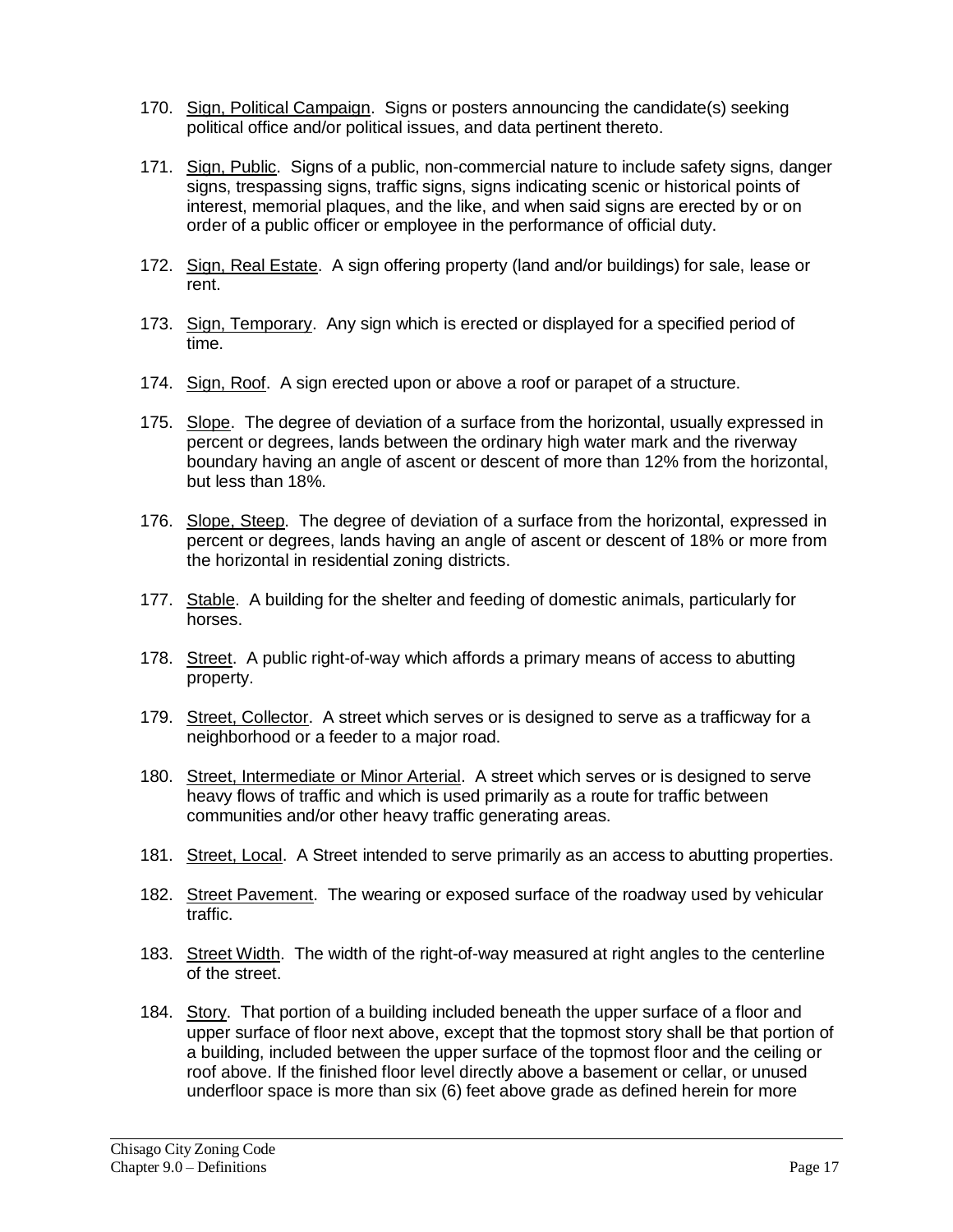than fifty (50) percent of the total perimeter or is more than twelve (12) feet above grade as defined herein at any point, such basement, cellar, or unused underfloor space shall be considered as a story.

- 185. Structure. Any building or appurtenance that is manufactured, constructed or erected that is normally attached to or positioned on land, including attached decks, except aerial or underground utility lines, such as a sewer, electric, telephone, telegraph, or gas lines, including towers, poles, and other supporting facilities. The building or appurtenance can include portable or temporary structures.
- 186. Structural Alteration. Any change, other than incidental repairs, which would affect the supporting members of a building, such as bearing walls, columns, beams, girders or foundations.
- 187. Subdivision. The separation of one or more portions of a lot from another portion of that lot by deed, metes and bounds description, devise, intestacy, lease, map, plat or other document, whether recorded or unrecorded, which vests or otherwise contracts for the conveyance of title, or any interest therein, of any such portion or portions to a person, persons or an entity other than the owner of record; provided that the term subdivision shall not be construed to apply to a mortgage against a parcel complying with the minimum dimensional requirements herein: scenic easements; easements for the installation, construction and maintenance of public utilities; and easements of road access.
- 188. Substandard Structure. Any structure established before the effective date of this ordinance, which is permitted within a particular zoning district but does not meet the structure setbacks or other dimensional standards of this ordinance.
- 189. Substandard Use. Any use existing prior to the date of this ordinance which is permitted within the applicable zoning district but does not meet the minimum lot area, frontage, setbacks, water frontage length, or other dimensional standards of this ordinance.
- 190. Tree. Any woody plant that has at least one trunk with a diameter of six inches or greater measured at breast height.
- 191. Tower. Any pole, spire, structure, or combination thereof; including supporting lines, cables, wires, braces, and masts, intended primarily for the purpose of mounting an antenna, or to serve as an antenna.
- 192. Transfer Facility. A site specifically licensed by the Minnesota Pollution Control Agency under this Ordinance to collect garbage, rubbish, other mixed municipal solid waste and recyclable and transport to markets or further processing centers.
- 193. Transmission Services. Electric power, telephone and telegraph lines, cables and conduits that are used to transport large blocks of power, convey intelligence or transport material between two points. A distribution line, cable or conduit used to provide power, water, gas or other essential services locally to utility customers is not a transmission service.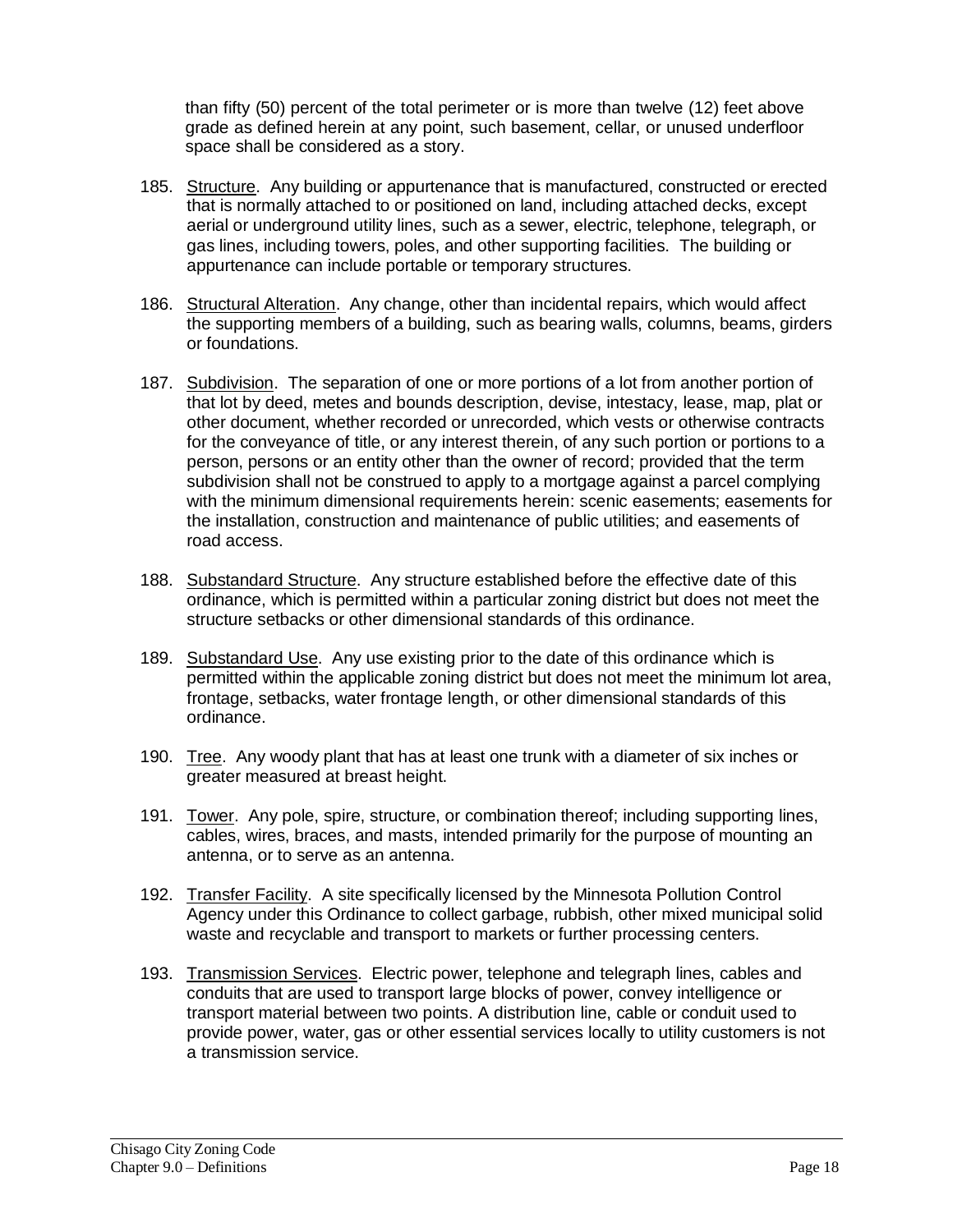- 194. Use. The purpose or activity for which the land or building thereon is designated, arranged, or intended, or for which it is occupied, utilized or maintained, and shall include the performance of such activity as defined by the performance standards of this Ordinance.
- 195. Usable Open Space. A required ground area or terrace area on a lot which is developed, landscaped and equipped and intended and maintained for either active or passive recreation or both, available and accessible to and useable by all persons occupying a dwelling unit or rooming unit on the lot and their guests. Such areas shall be grassed and landscaped or covered only for a recreation purpose. Roofs, driveways and parking areas shall not constitute usable open space.
- 196. Variance. A modification, variation, or exception from the literal requirements of this ordinance.
- 197. Vegetation. The sum total of plant life in some area or a plant community with distinguishable characteristics.
- 198. Waterbody. A body of water (lake, pond) in a depression of land or expanded part of a river, or an enclosed basin that holds water and is surrounded by land.
- 199. Watercourse. A channel or depression through which water flows, such as rivers, streams, or creeks, and may flow year around or intermittently.
- 200. Watershed. The area drained by the natural and artificial drainage system, bounded peripherally by a bridge or stretch of high land dividing drainage areas.
- 201. Watershed Management or Flood Control Structure. A dam, floodwall, wing dam, dike, diversion channel, or an artificially deepened or widened stream channel following the same or approximately the same course as the natural channel, or any other structure for altering or regulating the natural flow condition of a river or stream. The term "Watershed management or flood control structure" does not include pilings, retaining walls, gabion baskets, rock riprap, or other facilities intended primarily to prevent erosion and which must be authorized by period from the Commissioner of the Minnesota Department of Natural Resources.
- 202. Wetlands. Lands transitional between terrestrial and aquatic systems where the water table is usually at or near the surface or the land is covered by shallow water. For purposes of this definition, wetlands must have the following three attributes: (1) have a predominance of hydric soils; (2) are inundated or saturated by surface or ground water at a frequency and duration sufficient to support a prevalence of hydrophytic vegetation typically adapted for life in saturated soil conditions; and (3) under normal circumstances support a prevalence of such vegetation. An area where water stands near, at, or above the soil surface during a significant portion of most years, saturating the soil and supporting a predominantly aquatic form of vegetation and which may have the following characteristics.
	- c. Vegetation belonging to the marsh (emergent aquatic) bon, fen, sedge meadow, shrubland, southern lowland forest (lowland hardwood), and northern lowland forest (conifer swamp) communities. (These communities correspond roughly to